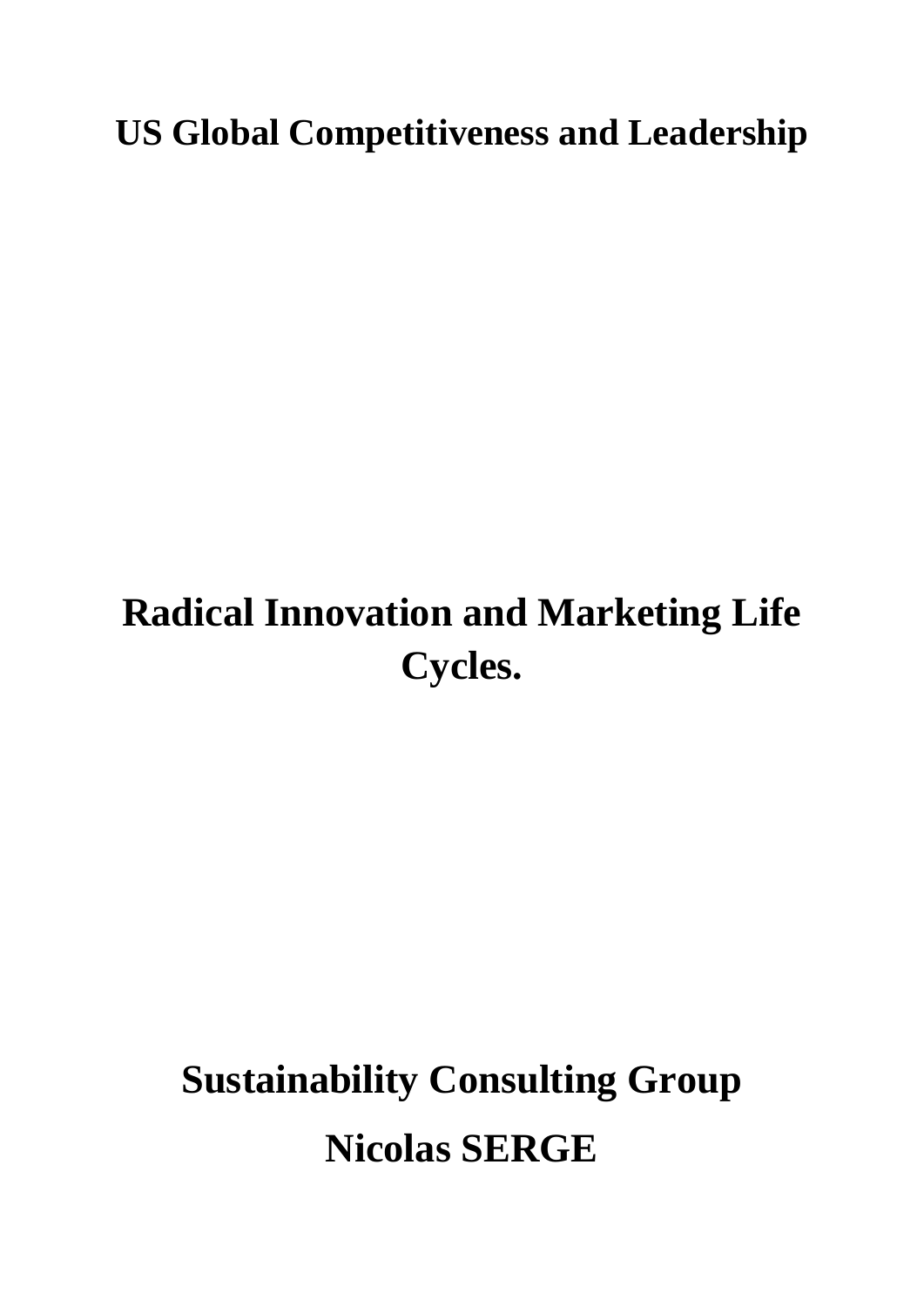#### **I. Introduction**

Radical innovations such as the Industrial revolutions of the  $18<sup>th</sup>$  and  $20<sup>th</sup>$  centuries respectively in UK and USA, the Digital Revolution of the 1950s in the USA, the Production revolution of the 1980s featured by the Tertiarization and the increased importance of the vertical and horizontal chain and trade, the Green revolution of the 2000s featured by the emergence of the Green preference and consumer and the current advent of the Internet of Everything (IoE) featured by the emergence of hyper connectivity world economy enhance rapid and significant **structural and behavioral change**. For example they"ve favored the emergence, adoption and extension of our Western Family-based, Automotive-based, Citybased, Market-based, Consumer-driven, Productivity-driven and Innovation-led Economy at the global level. Further, those radical innovations could influence "**Business Strategy**" and impact the product life cycle, the technology life cycle, the market life cycle, the competencies life cycle, business and economic life cycle, economic clustering life cycle, city life cycle, economic growth and development life cycle, stage of globalization, democracy life cycle and society life cycle. Then, each given radical innovation could require **new and specific Market, Knowledge, Resources, Brand, Technologies and Efficiency seeking Strategies** in order to boost constantly and continually corporate productivity and profitability and improve its competitiveness overtime. Further, we could establish a positive correlation within **"Radical Innovation and Business Strategy life cycles"**. However, among the Business Strategy, emphasis needs to be on the Marketing Strategy because it guarantees the "Sustained existence of corporate and our Market-based economy and civilization" throughout the maximization of corporate value added and the constant and continual rise and improvement of profitability, productivity and competitiveness.

Then, we could focus on the positive correlation within **"Radical Innovation and Marketing Life Cycles".** For example, **US Industrial Revolution** of the beginning of the 20th century featured by the **Fordism** has favored the emergence of the **Mass Consumption Society featured by depersonalization, mass production and mass consumption.** In fact, according to Carson (1967) and Mallen (1975), Firms had access to **mass production technology**, better transportation and communication facilities, greater financial resources, and more sophisticated human resources management. Furthermore, according to Jagdish N. Sheth, Rajendra S. Sisodia and Arun Sharma (2000), after the shortages of the World II, mass production coupled with mass distribution and communication, created a "**Mass Consumption Society**", and **the focus on of Marketing activities was on promoting, pricing and the distributing products for mass market.** 

As a result, this structural change has favored the emergence of the **Product-oriented Marketing Mix in the 50s.** According to **Sloan (196), the emphasis of this** traditional 4Ps Marketing Mix was **on products rather than on Market.** Further, corporates **prioritized** the Centralized Strategy featured by the Homogenization and standardization strategy. By doing so, the emergence of **Product-oriented Marketing Mix** has also supported the emergence of "**Mass Marketing**".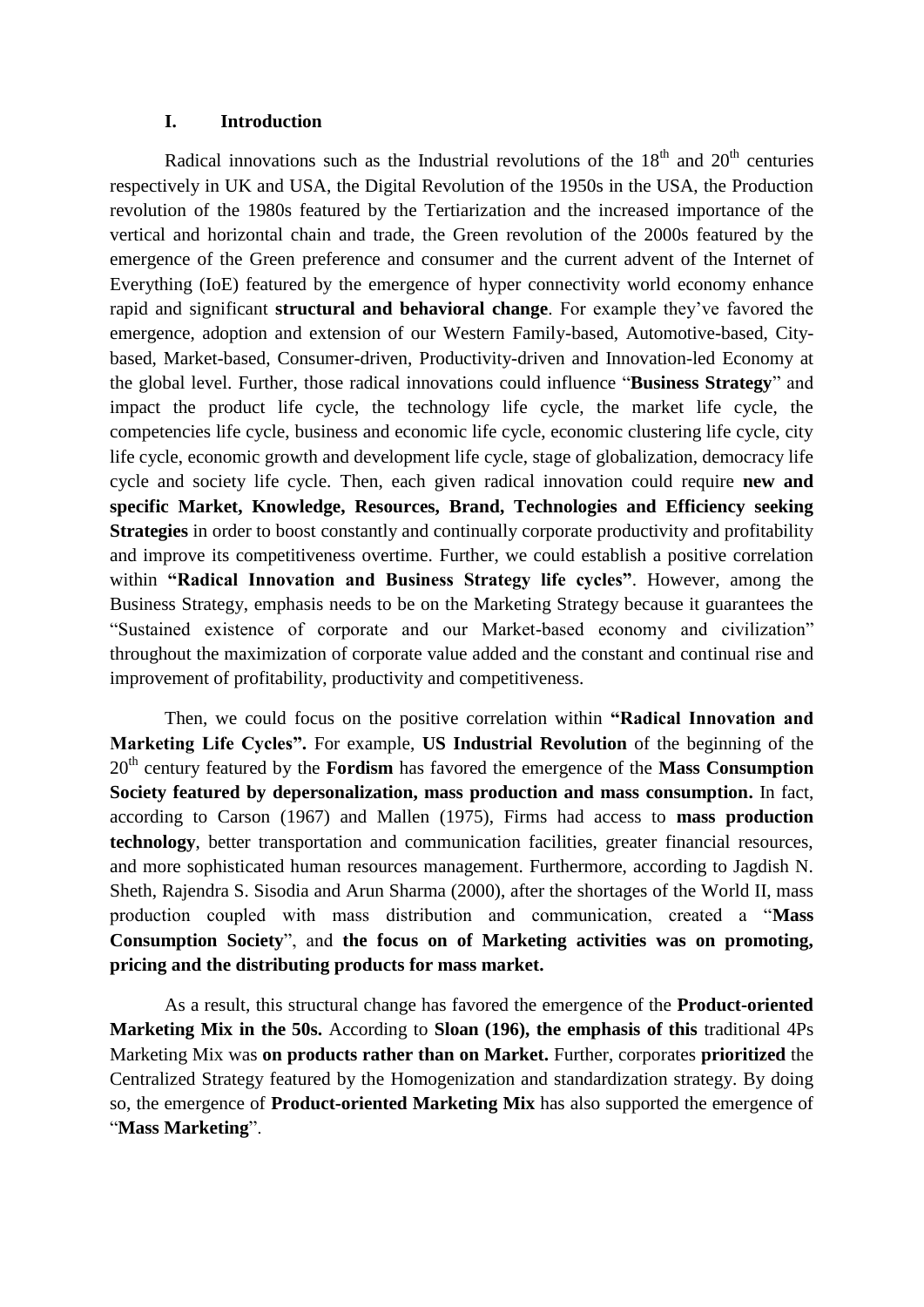However, as more firms entered the markets, they started to focus on the **Markets** rather than Products. In fact, with competitive pressure, Marketers started defining smaller and smaller segments, including niche strategy (Jagdish N. Sheth, Rajendra S. Sisodia and Arun Sharma, 2000) in order to boost the profitability, productivity and competitiveness. As a result, this "Competitive Pressure" has accelerated the shift away from the "Mass-Marketing (Product-oriented Marketing Mix) to **Segmented Marketing.** 

The earliest references to segmentation were from Smith (1956), who suggested a rational and more precise adjustment of products and Marketing efforts to consumer or user requirements through segmentation (Jagdish N. Sheth, Rajendra S. Sisodia and Arun Sharma ,2000). This effort of segmentation has been reinforced by **US Digital Revolution** of the 50s that has accelerated the **Personalization of the production, distribution and consumption processes.** By doing so, the **Digital Revolution has favored the emergence of E**-**Consumer-oriented Marketing Mix** (from 1950 to 2000) that has accelerated the adoption of the **7Ps** framework (**Product-Price-Place-Promotion-Personalization-Privacy-Payment**) and prioritized the **external market orientation that puts emphasis on "Consumer" as king in Marketing**. Furthermore, **Digital Revolution** has increased the importance of the "Process activities" and has accelerated the spatial dispersion at the global level. By doing so, it has enhanced the "**Production Revolution**" featured by the and the outsourcing and offshoring of the downstream and middle stream activities in the global low-cost and outsourcing centers and increased importance of the Vertical and Horizontal chain and trade. Then, corporates have prioritized decentralized, Niche and Differentiation strategy and adopted the **"Person-oriented type of Coordination**" in order to accelerate the slicing up of their value chain at the global level and improve their global Market, Knowledge, Resources, Brand, Technologies and Efficiency seeking Strategies. Further, US productive structure has shifted towards Tertiarization featured by the predominance of the "Service-oriented and Knowledge-based economy". Moreover, Tertiarization, Personalization, Digital and Production Revolutions have favored the emergence of the **"City-centric and Networkcentric global economy"** due to the rapid urbanization and industrialization of the developing countries and the transformation of the Downstream and Middle stream Small and Medium Size Cities of the North into Upstream and Large-size Cities. Cities have become drivers of economic growth, creativity, entrepreneurship and competitiveness. Further, consumers, employees, corporates and nations have increased the importance for the "Preference for City" due to the impact of the "Agglomeration economies" on innovative and creative capacity, economic clustering, and economic growth and development.

By doing so, the **City-centric and Network-centric global economy"** has favored the emergence of "**City-centered Marketing Mix".** In turn, Tertiarization, Personalization, Digital and Production Revolutions and the **City-centric and Network-centric global economy** have favored the emergence of the **Market Diversity** that includes Spatial Diversity, Life Style Diversity, Demographic Diversity, Ethnic Diversity, Income Diversity, Entrepreneurial Diversity and Age Diversity. Further, the emergence of Market Diversity has increased the importance of the **Marketing approach of Cultural Diplomacy** that includes the need of taking into account **the needs, the wants, the resources and the cultural**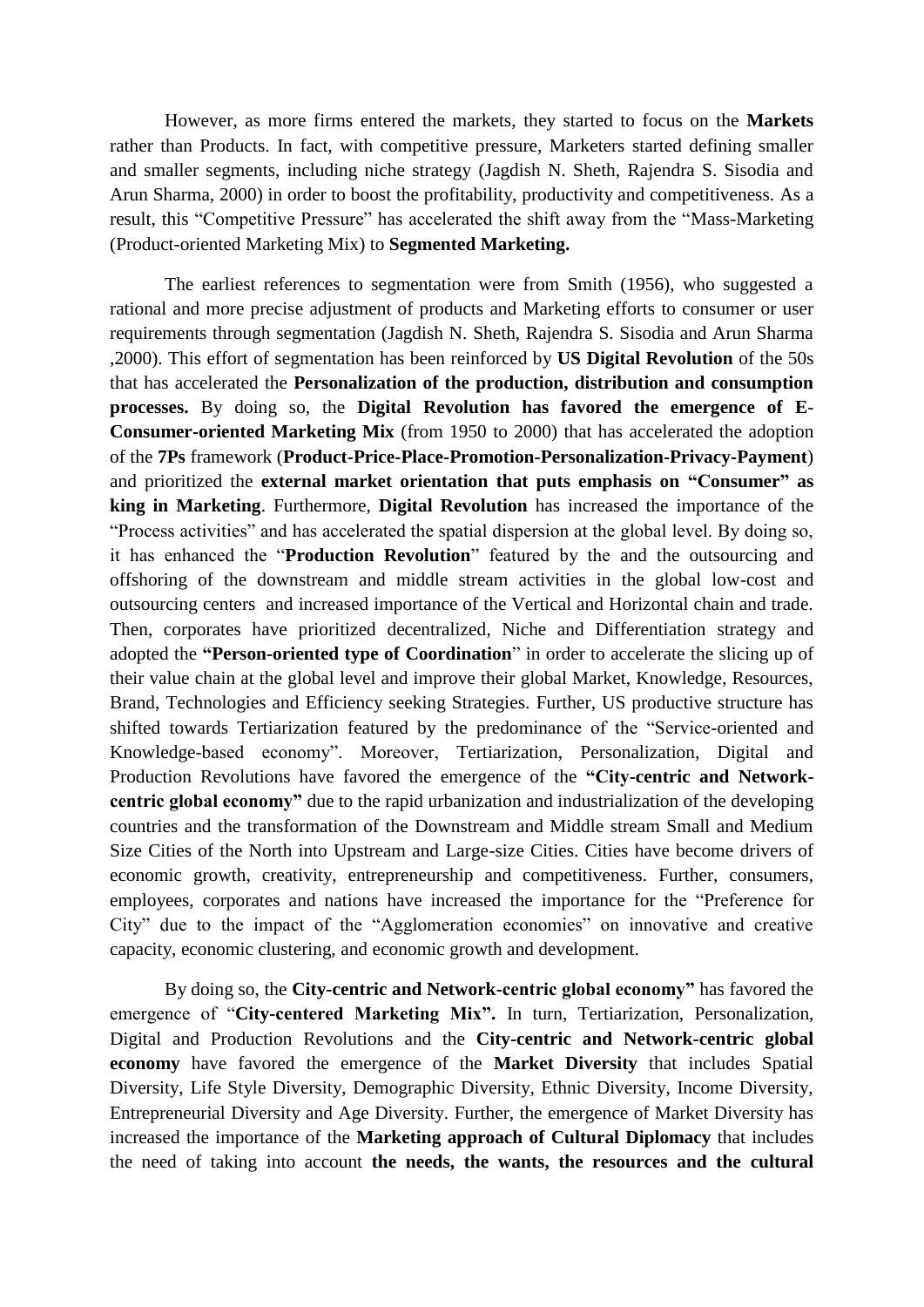**backgrounds** of customers, employees and city in order to **differentiate and personalize offerings**. Moreover, the Market Diversity, Tertiarization, Personalization, Digital and Production Revolutions have supported the "**Green Revolution**" and favored the emergence of the **Environmentally-oriented Marketing Mix.** In fact, the personalization of the production, distribution and consumption processes has favored the emergence of Green Preference, Green customers and Green corporates and increased the demand of Green products and services as the environmental issues such as non-pollution (avoidance of air, water and noise pollution), effective waste and wastewater management, recyclability, the build of city with natural disaster resilience and access to clean energy, water, foods, education, jobs, housing and life become of importance to customers. Furthermore, the increased importance of creative people with preference for soft factors such as cultural and biological diversity on the one hand and the personalization of the production, distribution and consumption processes of customers of the low and middle income countries who consider nature (biodiversity) as sacred on the second hand have accelerated the advent of the **Green Revolution (1990 and 2000).** As a result, corporates have tended to prioritize **the Lean and Green Management** and adopt the **Environmentally-oriented Marketing Mix**  on the one hand and shifted away from the maximization of their profit that prioritizes the short-term strategy and policy and put emphasis on the creation of value for the stakeholder to the Maximization of corporate value added that prioritizes the long-term strategy and policy and put emphasis on **the simultaneous value creation for customers, employees, stakeholders and environment on** the second hand. By doing so, Green Revolution has favored the emergence of the Zero Carbon, Zero Waste, Zero Energy cost, Automated, Networked and Flexible corporates and increased the demand of "Flexible, Agile, Adaptable, Affordable, Mobile, Creative, Competent and Highly-skilled" workforce that has become effective co-creators, co-producers and co-owners of corporate local and global Marketing strategy. Then, beyond the Marketing staff, the Marketing strategy has included all the employees of the corporate because as stable and loyal customers, "Highly-skilled" workforce could capture and make a real-time analysis of customers' needs. As a result, the Zero Carbon, Zero Waste, Zero Energy cost, Automated, Networked and Flexible corporates and increased the demand of "Flexible, Agile, Adaptable, Affordable, Mobile, Creative, Competent and Highly-skilled" workforce on the one hand and the adoption the **"Personoriented type of Coordination**" and Line, Lean and Green Management on the second hand has favored the emergence of the **"Employee-oriented Marketing Mix".** 

**So to speak,** Radical innovations such as the Industrial revolutions of the  $18<sup>th</sup>$  and  $20<sup>th</sup>$ centuries respectively in UK and USA, the Digital Revolution of the 1950s in the USA, the Production revolution of the 1980s and the Green revolution have accelerated the shift away from **Mass marketing (Product-oriented Marketing Mix) to the Segmented Marketing to the E-Marketing Mix (Consumer-oriented Marketing Mix) to the City-Oriented Marketing Mix to the Employee-Oriented Marketing Mix-Environmentally-oriented Marketing Mix.** 

However, the current **global race to clean** and the **advent of IoE featured by the emergence of** fast-moving, fast-changing, fast-growing, price-sensitive, hyper complexity,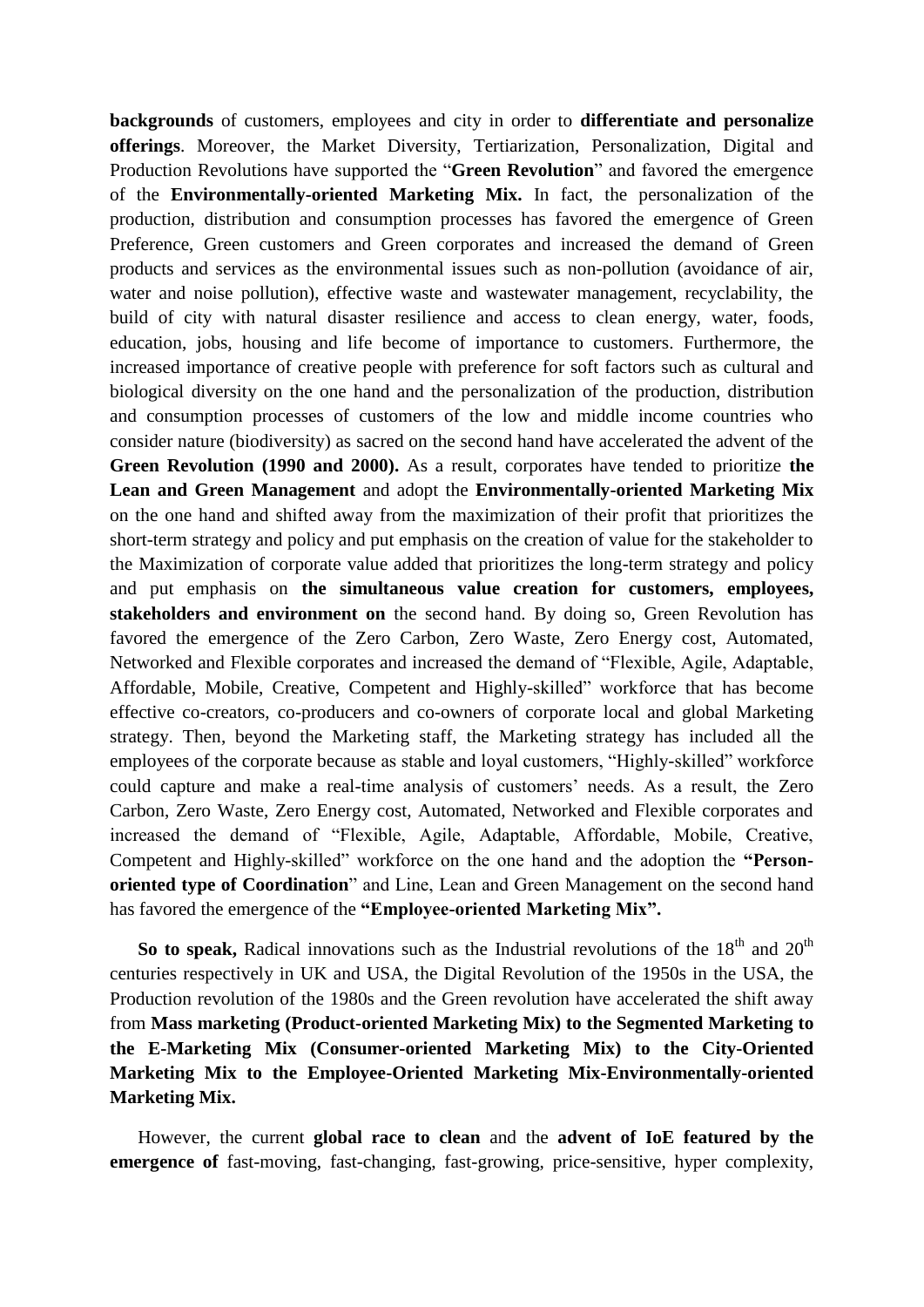hyper volatility, hyper connectivity, hyper complexity and hyper competitive World economy **could combine all those Marketing Mix** and favor the emergence of the **Clean Productoriented, Consumer-oriented, Employee-oriented, City-oriented and Environmentallyoriented Marketing Mix.** It could become the cornerstone of the emergence Zero Carbon, Zero Waste, Zero Energy cost, Automated, Flexible and Networked corporate on the one hand and the favor the emergence of the 5 Zero (Zero Carbon, Zero Waste, Zero Injustice, Zero Insecurity and Zero Energy cost Housing, Building and Infrastructure) Cities with natural disasters and risks aversion on the second hand. Further, by adopting "**Clean Productoriented, Consumer-oriented, Employee-oriented, City-oriented and Environmentallyoriented Marketing Mix",** Corporates and City could **balance internal and external market orientation** and guarantee **the sustained existence of customers, employees, stakeholder, cities and environment**. In fact, according to Ian N lings (1999), a company orientation which accommodates **both internal and external aspects** on an equal footing will be more effective in formulating strategic responses to market intelligence than company orientation which has a predominately external focus particularly in the context of Green Revolution where Green consumers (external orientation) consider access to clean jobs (internal orientation) and green brands (green products and services) as cornerstone of wellbeings. Further, according to Hooley et al.(1990) and Tuominen and Möller (1996), balancing internal and external market orientations could provide a longer term temporal focus incorporating current needs and anticipating future market development. Moreover, Slater and Narver (1995) also propose that market driven organizations are faster and more effective in responding to opportunities and threats, a view supported by Kohli and Jaworski (1993).

This article will deepen the analysis of the positive correlation within the Radical Innovations and Marketing Life Cycles on the one hand and focus on the **Clean Product-Consumer-Employee-City-oriented Marketing Mix as "Sustainable Marketing Mix"** that provides **a balancing internal and external market orientation and guarantees the sustained existence of customers, employees, stakeholder, cities and environment on the second hand.**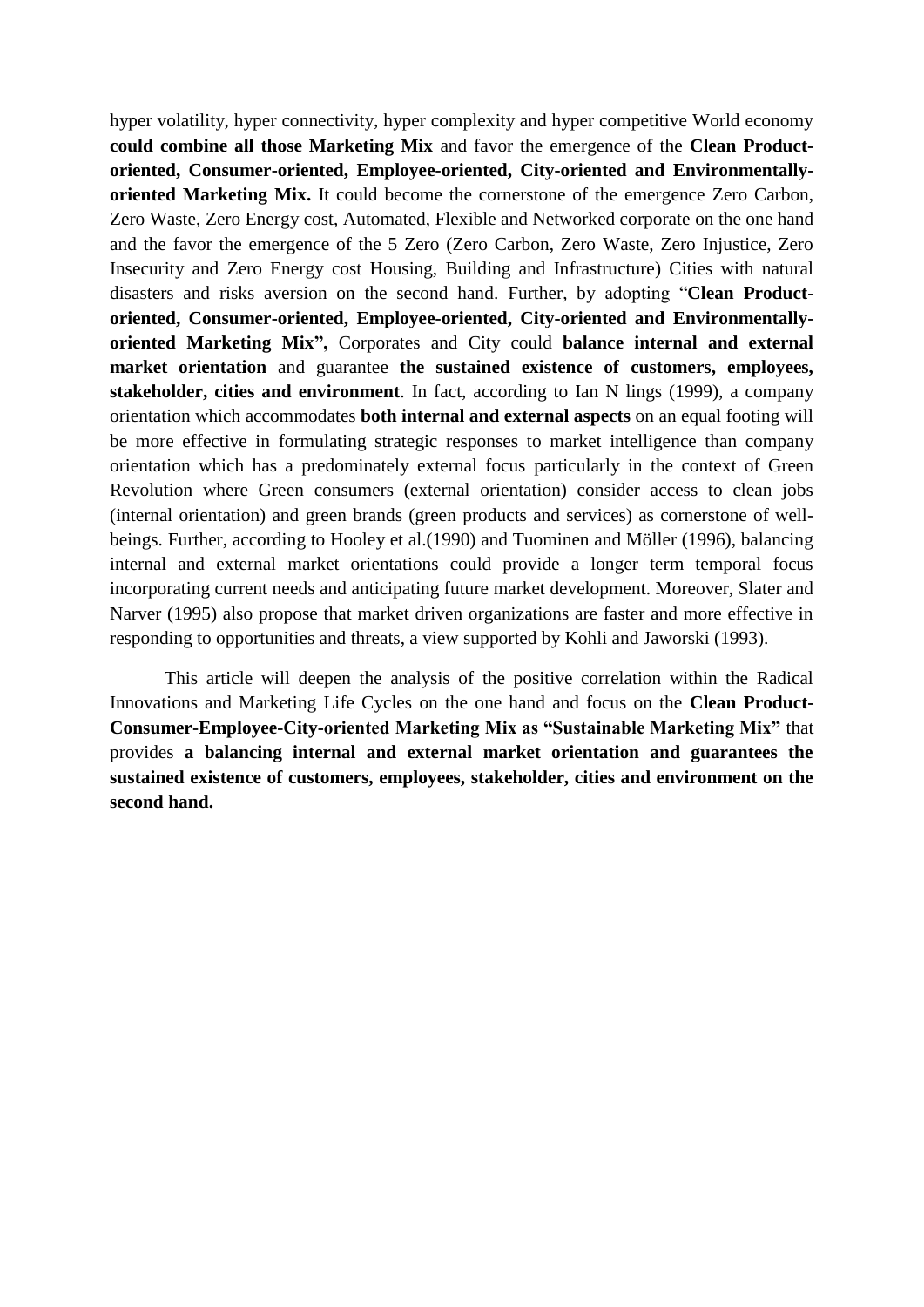#### **II. From the Marketing Mix to the E-Marketing Mix.**

According to the American Marketing Association (AMA), Marketing is the process of planning and executing the conception, pricing, promotion and distribution of ideas, goods and services to create exchanges that **satisfy individual and organizational objectives**. This approach seems to prioritize the market external orientation where customer is King in Marketing. Tuominen and Möller (1996), Foss (1997), Hooley et al (1990) and Möller and Antilla (1989) found that this definition and approach have focused on the development and maintenance of an **external orientation and sensitivity in the organization.** 

However, the objectives of Marketing vary with the radical innovations that enhance structural and behavioral change. Then the concept of Marketing Mix needs to be embedded into evolutionary, gradual and procedural approaches in order to balance the internal and external market orientation. This **Marketing life cycle** includes an "Emerging stage of Marketing", a "Growth stage of Marketing" and a "Maturity stage of Marketing"

#### **2.1. The Emerging Stage of Marketing and the Traditional Marketing Mix.**

The concept of Marketing is recent. According to Gandolfo (2009), the concept of Marketing Mix has been used for the first time by Neil Borden (1953) in the 50s. Furthermore, he found that it was created for a **"Manufacturer context"** mainly featured by the predominance of an **"Industry-based economy and cities".** In fact, **US Industrial Revolution** of the beginning of the 20<sup>th</sup> century featured by the **Fordism** has favored the emergence of the **Mass Consumption Society featured by depersonalization, mass production, mass communication and mass consumption.** Then, Firms had access to **mass production technology**, better transportation and communication facilities, greater financial resources, and more sophisticated human resources management (Carson, 1967; Mallen, 1975). Furthermore, according to Jagdish N. Sheth, Rajendra S. Sisodia and Arun Sharma (2000), after the shortages of the World II, mass production coupled with mass distribution and communication, created a "**Mass Consumption Society**", and **the focus on of Marketing activities was on promoting, pricing and the distributing products for mass market.** 

As a result, this structural change has favored the emergence of the **Product-oriented Marketing Mix in the 50s.** According to **Sloan (196), the emphasis of this** traditional 4Ps Marketing Mix was **on products rather than on Market.** Further, corporates **prioritized** the Centralized Strategy featured by the Homogenization and standardization strategy. By doing so, the emergence of **Product-oriented Marketing Mix** has also supported the emergence of "**Mass Marketing**". Since, Jerome McCarthy (1964) defined the **4Ps Marketing Mix** as a combination of all the factors which managers may leverage to satisfy **market needs**. Moreover, Kalyanam and Intyre (2002) found that Marketing Mix is a collection of thousands of **micro-elements clustered** together in order to **simplify managerial activity**.

Then, McCarthy establishes the correlation within the 4Ps of Marketing Mix and the 12 policies of Borden (1964) where every given **P** implies **specific policies** (cf. Table 1). For example for the Product, we"ve Product Planning, Branding, package and Serving Strategies.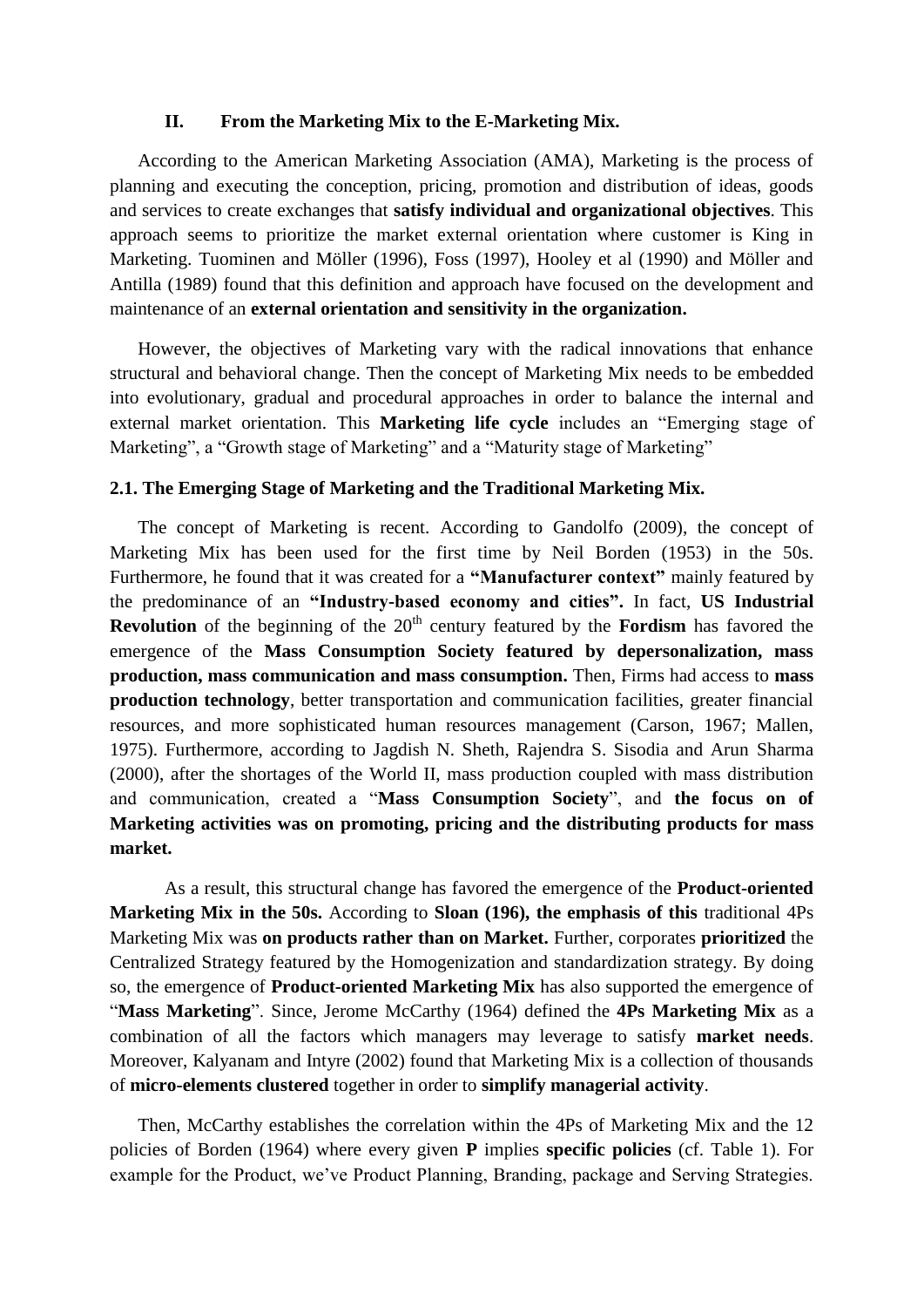During this period, corporate prioritized the centralized strategy that includes homogenization and standardization.

| Table 1: McCarthy's 4Ps and the 12 policies of Borden (1964) |                             |  |  |  |  |
|--------------------------------------------------------------|-----------------------------|--|--|--|--|
| <b>Product</b><br><b>Place</b>                               |                             |  |  |  |  |
| 1. Product Planning                                          | 5. Channels of Distribution |  |  |  |  |
| 2. Branding                                                  | 6. Display                  |  |  |  |  |
| 3. Package                                                   | 7. Physical Handling        |  |  |  |  |
| 4. Serving                                                   | 8. Fact Finding<br>and      |  |  |  |  |
|                                                              | Analytics                   |  |  |  |  |
| <b>Price</b>                                                 | <b>Promotion</b>            |  |  |  |  |
| 9. Pricing.                                                  | 10. Personal Selling        |  |  |  |  |
|                                                              | 11. Advertising             |  |  |  |  |
|                                                              | 12. Promotions              |  |  |  |  |
| <b>Source: Jerome McCarthy, 1964</b>                         |                             |  |  |  |  |

The advent of "Marketing theory" in the 50s has accelerated the integration of concept of "Place" (Space) in economy. In fact, according to the "Traditional International Trade Theories", countries were considered as "dimension less". By doing so, they"ve ignore the contribution of Place, People, Proximity, Network and Local Hospitality Industry in economic growth and competitiveness. Further, they"ve ignore the impact of the increasing return to scale and the Monopolistic structure of the market on the profitability of firms on the one hand and the spatial distribution of economic activities on the second hand. However, during the 60s, 70s and 80s, some researchers such as Helpmann and Krugman have introduced the "Place" in economic analysis.

By doing so, they've taken into account the "competitive pressure" and put emphasis on the need of differentiating offerings in order to improve competitiveness. For example according to Jagdish N. Sheth, Rajendra S. Sisodia and Arun Sharma (2000), as more firms entered the markets, they started to focus on the **Markets** rather than Products. Further, they found that with competitive pressure, Marketers started defining smaller and smaller segments, including niche strategy. Then, "Competitive pressure" has accelerated the shift away from the "Mass-Marketing (Product-oriented Marketing Mix) to **Segmented Marketing.** The earliest references to segmentation were from Smith (1956), who suggested a rational and more precise adjustment of products and Marketing efforts to consumer or user requirements through segmentation (Jagdish N. Sheth, Rajendra S. Sisodia and Arun Sharma ,2000). This effort of segmentation has been reinforced by **US Digital Revolution** of the 50s. This radical innovation has accelerated the shift away from Depersonalization to the **Personalization of the production, distribution and consumption processes and** favored the emergence of the "**Growth Stage of Marketing.**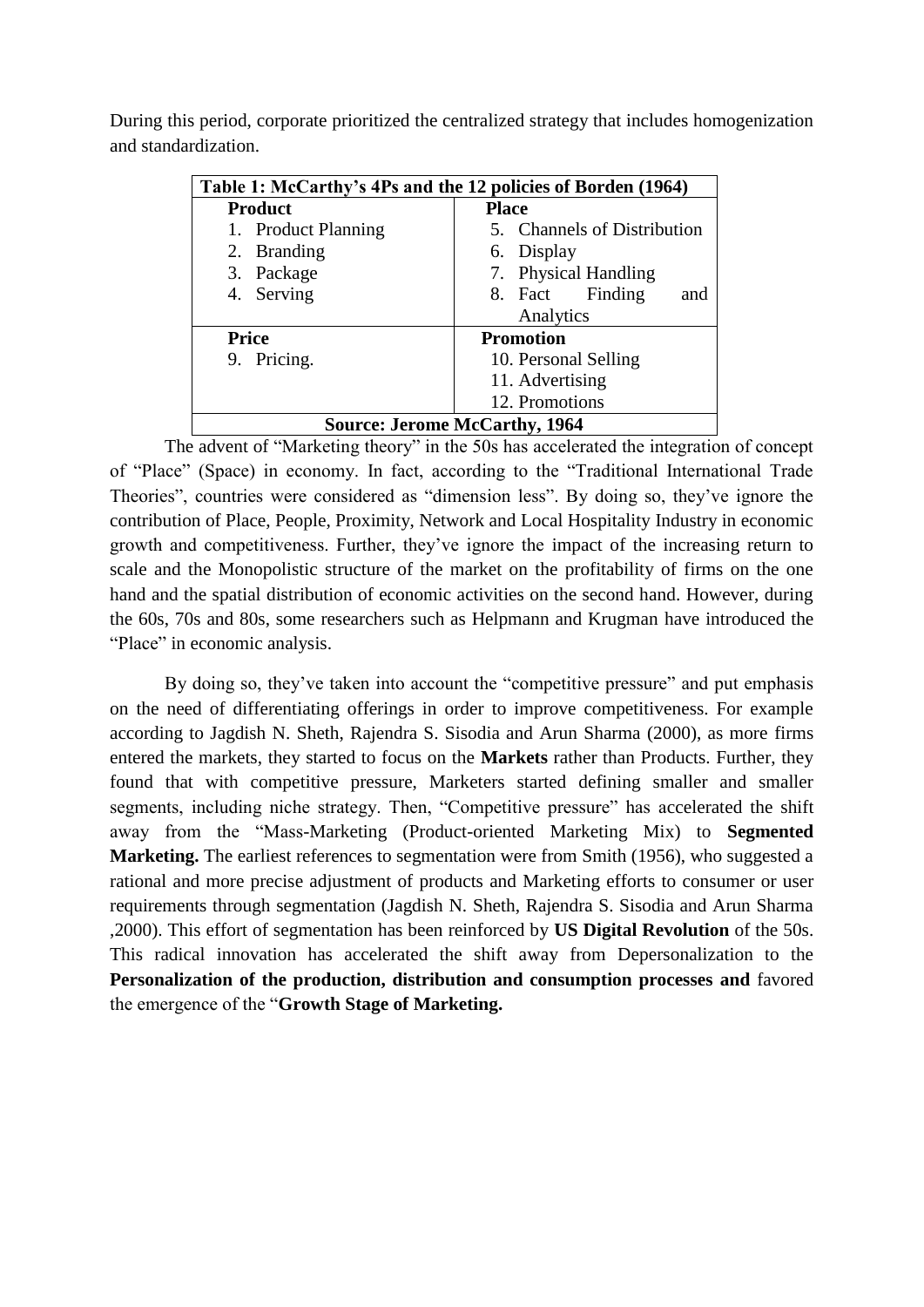#### **2.2.Growth Stage of Marketing, Personalization and the E-Marketing Mix.**

The "Digital Revolution" of the 50s has accelerated the emergence of **"Growth Stage" of Marketing** featured by the adoption of the **Consumer-centered Marketing (E-Marketing Mix)** that integrates new elements into the "Traditional Marketing Mix". In fact, according to Jagdish N. Sheth, Rajendra S. Sisodia and Arun Sharma (2000), **internet** provides customized information and complete transactions at fraction of the cost of other media. Second, internet has certain characteristics that aid **customer-centric marketing**. Third, internet has the capability of addressing individual customers and being responsive (Deighton,1997). Fourth, internet has the ability to store vast amount of information, be interactive and complete transaction (Peterson, Balasubramanian, and Bloomergerg, 1997). Fifth, **internet allows customers to seek unique solutions to their specific needs.** Sixth, Production technologies such as Computer-aided design/Computer-aided manufacturing (CAD-CAM) and databases are using to create better and more customized products. Seventh, scanners and Electronic DataInterchange (EDI) combined with better forcecasting technologies allows faster replenishment cycles with fewer stock outs.

As a result, the Digital Revolution has increased the ability of customer to become coowner, co-producer and co-creator of corporate's brand and accelerated the **shift away from the "Product-centered Marketing Mix to the Customer-Centered Marketing Mix**. By doing so, customers become more loyal despite their preference for variety and the dramatic reduction of product life cycle. Further, corporates have prioritized their external market orientation and niche and differentiation strategy in order to personalize their offerings and satisfy the needs and wants of customers. In fact, in his "Marketing Myopa" Levitt (1960) argued against the product centered view of the firm and for the Marketing view of the firm, suggesting that businesses must be viewed as "**Customer Satisfying Processes**". Moreover, Digital Revolution has accelerated the Tertiarization of US economy featured by the predominance of the "Service-oriented and Knowledge-based economy" while the advent of the E-Marketing Mix has increased the importance of the **Internet-related activities** and accelerated the shift away **from the Depersonalization to the Personalization.** 

#### **2.2.1. The Tertiarization of US Economy.**

According to the "**Society Life Cycle**", productive structure (Society) shifts away from predominance of the "Primary sector" to the predominance of the "Secondary sector" to the **predominance of the "Tertiary sector" (Tertiarization)** to the predominance of the "Quaternary sector" to the predominance of the "Quinary sector". For example, Digital Revolution of the 50s featured by the removal of trade, cultural, political and spatial barriers mainly due to the end of the World II and the productivity gains in the manufacturing sector have accelerated the shift of US productive structure from the predominance of the "Secondary sector" to the predominance of the "Tertiary sector" from the 60s until now. In fact, according to the BEA (2013), the service sector represents more than 70% of the US GDP (cf. Table 2 and 3). Further, according to US Bureau of Census (1997), while manufacturing firms increased by 60,000 between 1992 and 1997, service firms increased by 272,596. Similarly, service industries created 6.8 million new jobs when compared to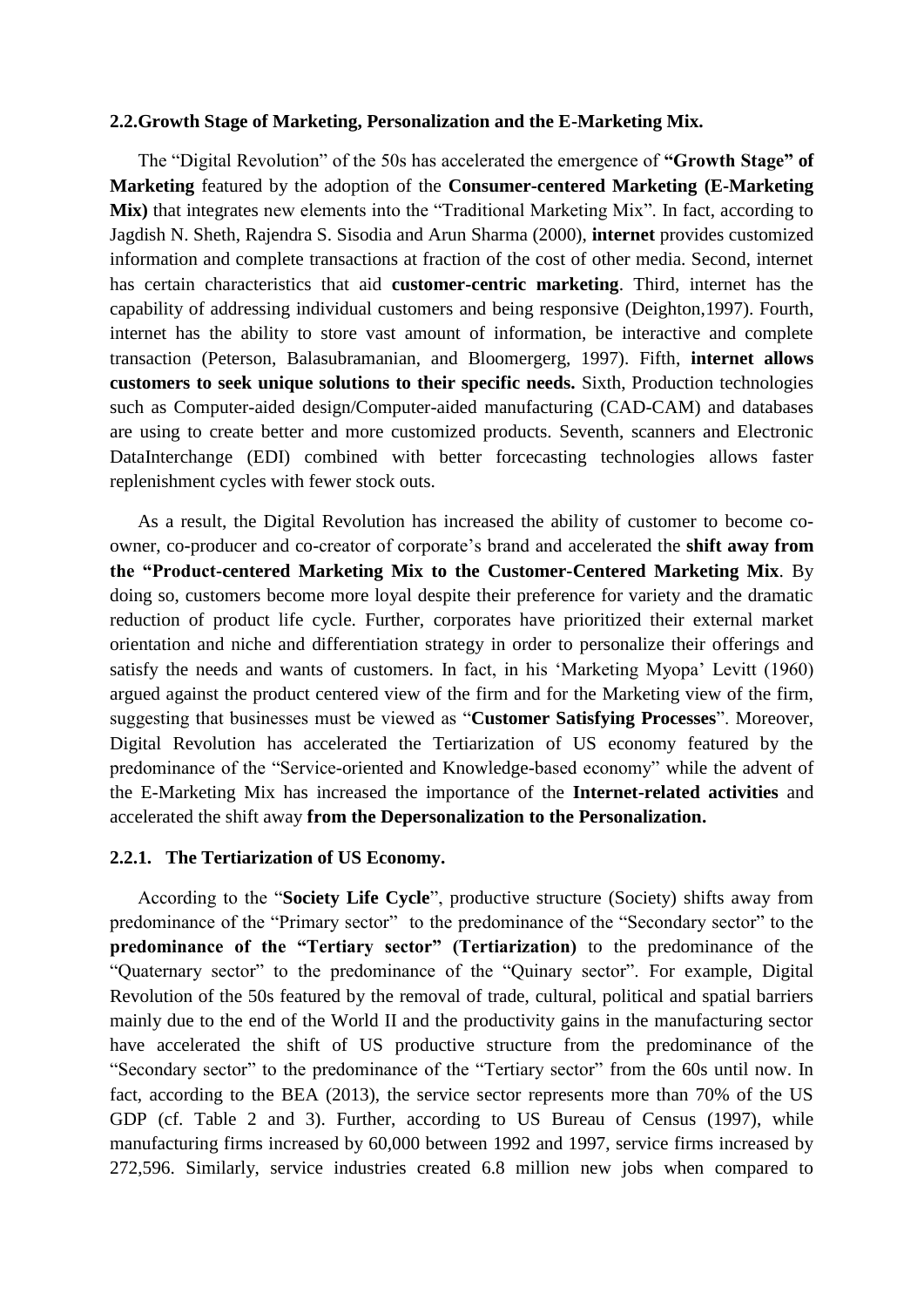manufacturing, which created 1.5 million jobs. Furthermore, according to Jagdish N. Sheth, Rajendra S. Sisodia and Arun Sharma (2000), manufacturing and operation have become substantially more efficient and effective throughout six sigma: zero-defect processes, automation, and the use of just-in-time approaches, product redesign for assembly and manufacture and flexible manufacturing systems. Moreover, they found that purchases of luxurious goods and services (upstream goods and services) are growing at about 4 times the rate of overall spending.

As a result, US MNCs have outsourced and offshored the downstream and middle stream activities into the "Global Low-cost and Outsourcing Centers" and kept the "Upstream activities" such as Professional and Infrastructure services activities at home (cf. Table 4). By doing so, Internet has boosted the global competitiveness and leadership of MNCs and favored the emergence of the **"Spatial Diversity"** throughout the emergence of "Down and Middle stream Countries" in the developing countries. In fact, McKinsey (2011) found that across a range of industries, large businesses have created significant value from dynamic diversified supply chains, global talent sourcing, and analysis of large datasets. Further, they"ve accelerated the slicing of our MNCs value chain at the global level. According to US Bureau of the census (1992), while small business with less than 50 employees predominantly operate from a single location, large businesses with more than 500 employees operate out of an average of 54 locations each. Moreover, this increased importance of vertical and horizontal chain and trade has created high jobs in the upstream economies while exporting low and middle jobs in the low-cost countries. By doing so, it has increased the unemployment rate of the low-skilled labor force and middle class in the High-income countries while creating more jobs for the creative people. For example a detailed analysis of the French economy showed that while the Internet is reported to have destroyed 500,000 jobs over the 15 past years, it created 1.2 million new ones, a net addition of 2.4 jobs of every one destroyed. This conclusion is supported by McKinsey's global SME survey, which found 2.6 jobs were created for every one destroyed. Most of those jobs have been created in Internetrelated activities.

#### **2.2.2. Digital Revolution and the growing importance of the Internet-related activities.**

The Digital Revolution is offering high profit, growth, investment, income, productivity and specialization gains opportunity and is increasing the importance of the "Internet-related activities".

At the **Macro level**, according to McKinsey (2011), the Internet's total contribution to global GDP in 2009 was bigger than the GDP of Spain or Canada, and it's growing faster than the GDP of Brazil. They also found that Internet accounts for, on average, 3.4% of GDP across the large economies that make up 70% of global GDP. Further, if Internet consumption and expenditures were a sector, its weight in GDP would be bigger than the energy or agriculture industry. Moreover, McKinsey (2011) found that in the advanced economies, the Internet accounted for 10% of GDP growth over the past 15 years and its influence is growing. Over the past 5 years, the Internet's contribution to GDP growth in these countries doubled to 21%. If we include the large, emerging economies of China, India and Brazil, the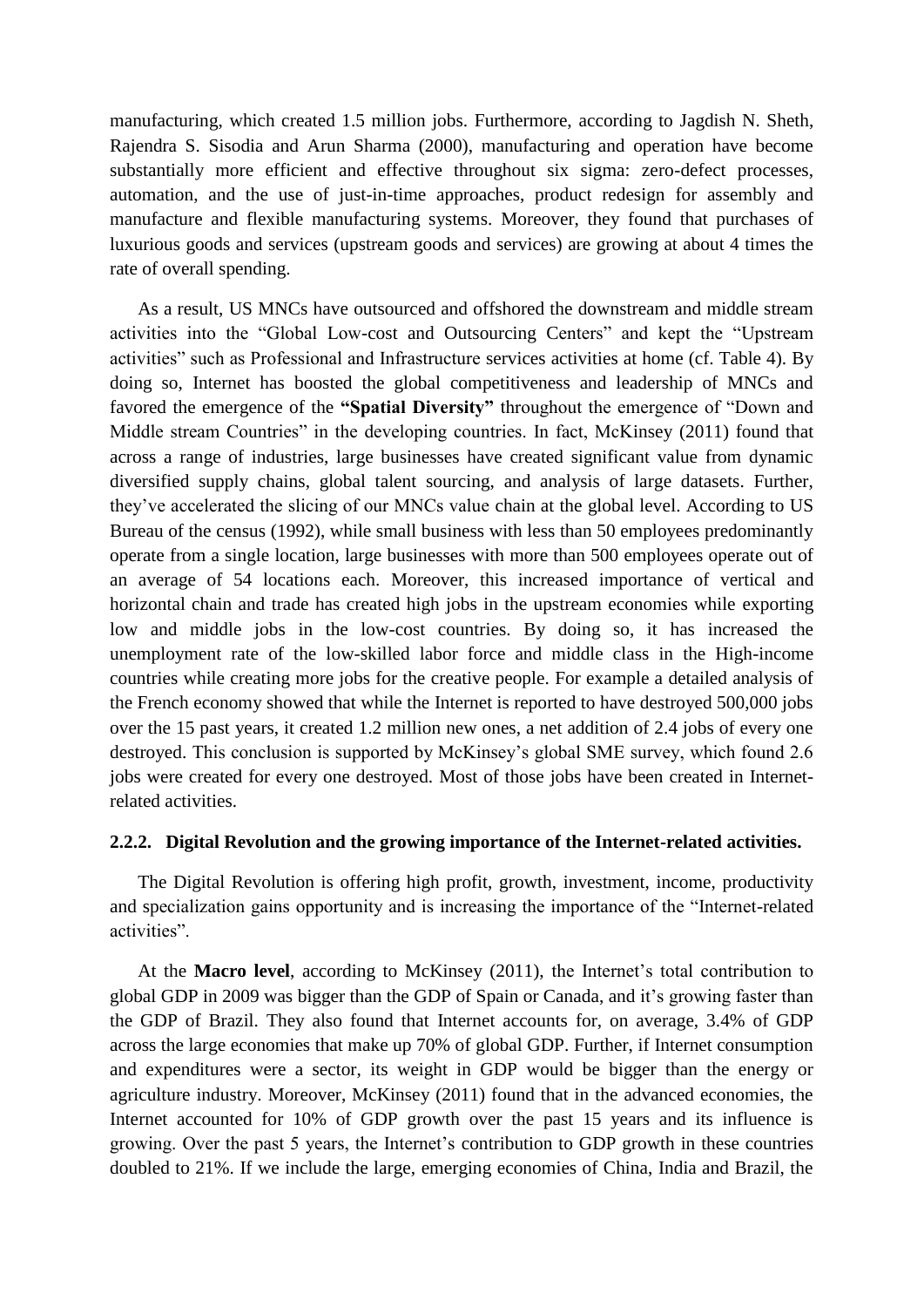Internet contributed 7% of growth over the past 15 years and 11% over the past 5. In countries such as Turkey, Malaysia and Mexico, where both Internet usage and GDP per capita fall within the medium range on the global scale, the Internet has also contributed substantially to economic growth, though to lesser degree than in mature economies. Research currently under way suggests the Internet drove roughly half as much GDP growth in these countries still a substantial amount with the potential to increase significantly.

Some other academic research such the one does by the Center for Research in Electronic Commerce (CREC) at the University of Texas, which found that the **Internet Economy** revenue exceeded \$ 500 billion in 1999. By the end of 2000, CREC found that it reached \$ 850 billion. Furthermore, they found that Internet Economy directly supported about 2.75 million jobs, more than the number supported by the insurance or communications or public utilities industries, and more than twice the number supported by the airline or legal or real estate industries. Overall, CREC maintains that the Internet Economy grew at a rate **15 times** that of the US economy as a whole. Moreover, according to Hamilton Consultants (2009), BCG (2010 and 2011), Deloitte (2011) and McKinsey (2011), **Internet-related activities** represent between 0.8% and 7% of total GDP for different developed economies (cf. Table 5). For example, according to Hamilton Consultants (2009), the contribution of the Internet to the total US GDP in 2008 was 2% (cf. Table 5). Further, according to OECD (2013), the Internetrelated activities of the information sector add up to estimated revenue of about USD 165 billion in 2011 (up 12% from the previous year) which represents 14.2% of total revenues in the information sector (cf. Table 6). Moreover, in 2011, up to 7.2% of US GDP was generated thanks to the Internet (Koutroumpis, 2009).

By doing so, this contribution of Internet to local and global wealth provides the evidence of the positive correlation within:

- Innovation and business and economic life cycle
- Innovation and economic growth and development life cycles.
- Innovation and society life cycles.

At the **Micro level**, McKinsey (2011) found that an increase in Internet maturity similar to the one experienced advanced countries over the past 15 years correlates with an increase in real per capita GDP of \$ 500 on average during this period. It took 50 years for the Industrial Revolution of the  $19<sup>th</sup>$  century to achieve the same results.

Then, the Digital revolution has reduced dramatically the society life cycle that supports the "**Spatial Diversity**" throughout the rapid increase of the per capita GDP. Further, Internet is supporting the "**Business Diversity**" throughout the internationalization of the SMEs and improvement their global competitiveness. In fact, in a Survey of more than 4,800 SMEs in the 12 countries, McKinsey found that SMEs that utilize web-technologies grew more than twice as fast as those with minimal web presence. Further, they found that web-savvy SMEs brought in more than twice as much revenue through exports as a percentage of total sales than those that used the Internet sparingly. These web-knowledgeable enterprises also created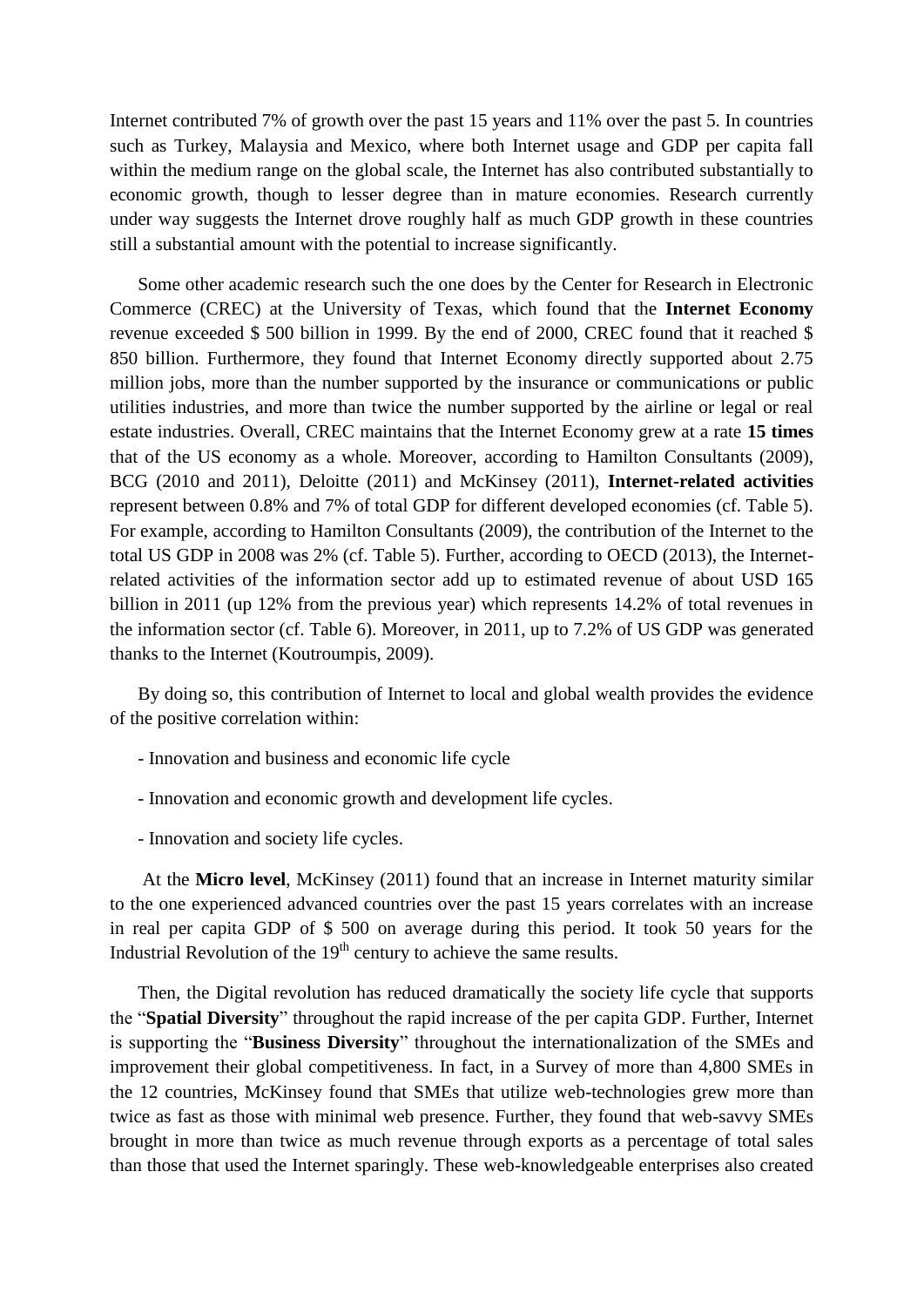more than twice as many jobs as companies that are not heavy Internet users. Furthermore, Internet improves the global competitiveness of corporates. For example, some recent studies found that Internet reduces need to have local physical presence in many downstream and support activities, allows virtual networks that concentrate and pool expertise and resource from separate locations, provides instant global reach and allows companies to be both global and local (cf. Table 7).

By doing so, Internet has favored the emergence of the "so called micro-multinationals, some of which are "**Born global**" and accelerated the slicing up of corporates' value chain at the global level. Furthermore, Internet has increased the importance of "**e-business"**. In fact, according to Raphael Amit and Christoph Zott  $(2001)$ , as we enter the  $21<sup>st</sup>$  century, business conducted over the "Internet" (which we refer to as e-business), with its dynamic, rapidly growing, and highly competitive characteristics, promises **new avenues for the creation of wealth**. Furthermore, according to Forrester Research, in 1999, goods sold over the internet by US firms were estimated to be \$ 109 billion and by the end of 2000 reached \$ 251 billion. Moreover, Forrester Research Report (2000) found that by 2002, it is likely that over 93% of US firms has some fraction of their business trade conducted over the Internet. As a result, applying the shares of e-commerce in revenues of relevant industries and aggregating the results yields the estimated value added generated by e-commerce in certain sectors of the US economy as 3.2% (according to the narrow scope) and up to 13.8% (broad scope) of total business sector value added in 2011 (cf. Table 8) (OECD,2013).

At the global level, over the period of 1999 to 2001, Europe bridged the e-business gap also with the US by experiencing triple digit growth in this area. In fact, by the end of 2000, European firms' e-retail revenues were estimated to be worth \$ 8.5 billion, increasing to an estimated \$ 19.2 billion by 2001, as compared to North America's figure of \$ 40.5 billion which increased to \$ 67.6 billion (for 2001).

This digital ecosystem is supporting the increased importance of the E-Marketing Mix and offering high profitability, productivity and well-being gains opportunities.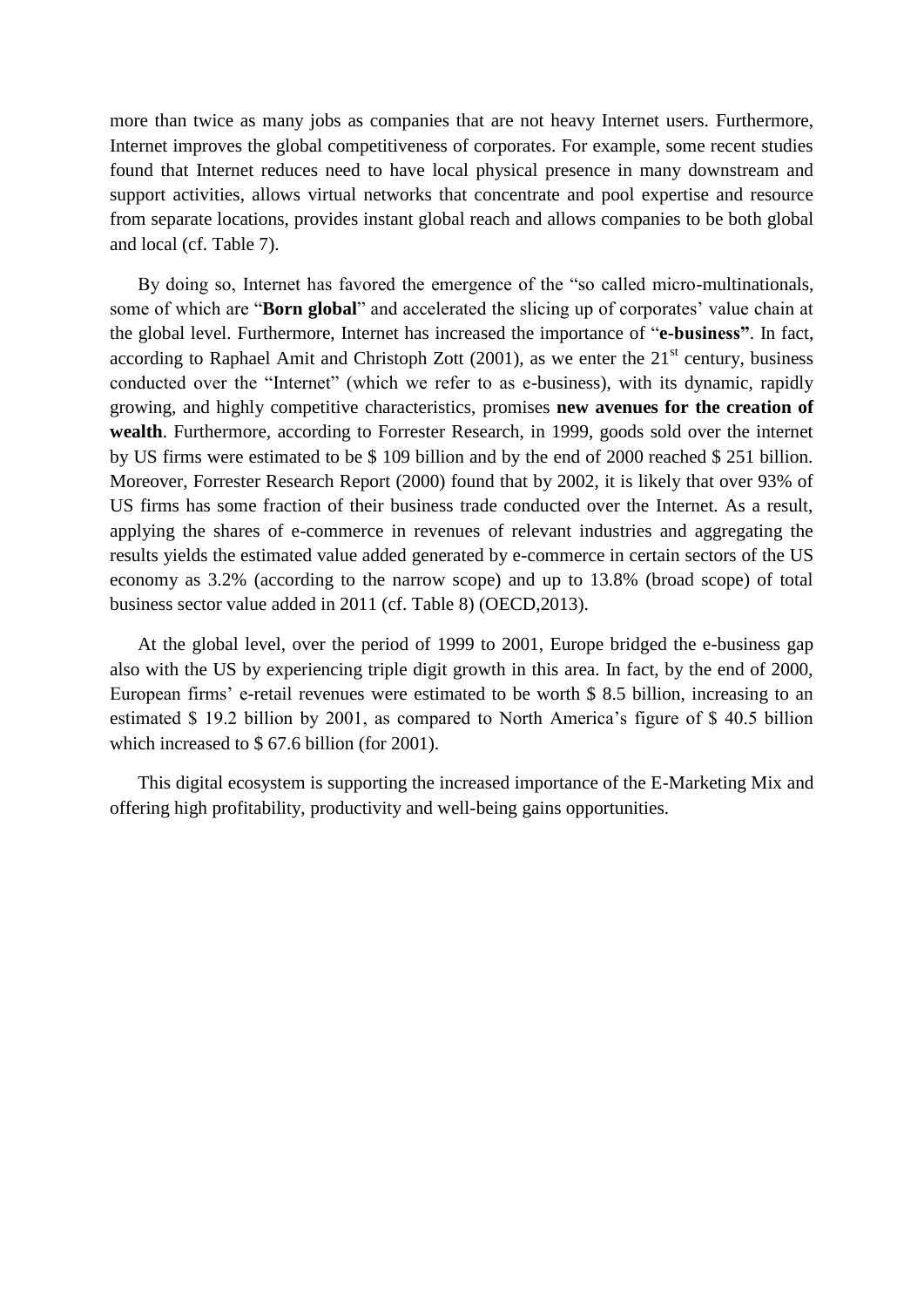## **2.2.3. Internet-related activities and Productivity, Efficiency and Well-being gains opportunities.**

The adoption of ICT by consumers, corporates and governments is boosting productivity and profitability on the one hand and improving the innovative capacity on the second hand. In fact, according to Arvantis and Loukis (2009), Artrostic et al. (2002) and Gil Christ et al. (2001), more timely and widespread transfers of information enable better decision making and reduce labor costs. Furthermore, scholars interested in transaction costs consider communication technologies as **lowering the fixed costs of acquiring information and the variable costs of participating in markets** (Norton, 1992; Leff, 1994), this initiating a shift towards **efficient market-based solutions**. Moreover, according to Brynjolfsson and Sanders (2010), lower communication and replication costs also help businesses innovate by offering new products. For example, Forman and Van Zeebroeck (2010), Polder et al. (2009) and Bertschek et al. (2001) found that **the use of Internet positively impacts the firms" innovation activity**. OECD (2013), Varian et al. (2002), Polder et al. (2009), and Grimes and Ren (2009), Majumdar et al. (2009) and Bertschek et al. (2011) also found that the **use of Internet leads to more intensive information flows, creates better and faster matching processes and consequently results in a higher rate of productivity**. For example, according to OECD (2013), **there"s broad evidence that over the last two decades an increase of ICT by 10% translated into higher productivity growth of 0.5% to 0.6%.** Further, according to Varian et al. (2002), the use of Internet improves saving and provides higher profits. For example, Firms in US, UK, France and Germany reported realizing a cumulative cost savings of USD 163.5 billion with the majority of saving occurring since 1998.

As a result, the increased importance of Internet-related activities has improved competitiveness that is having a positive impact on consumer's well-being. In fact, Morton (2006), Dutz et al. (2009), Greenstein and McDevitt (2011 and 2012) found a positive impact of Internet on consumer surplus. For example, McKinsey (2012) found that Internet has fundamentally empowered the consumer, allowing shoppers to compare prices, find instant sales, and locate specific makes of automobiles or attractive rental properties without the use of brokers and dealers. Further, they found that Internet saves the consumer time, boosts price transparency, and gives customers access to hand-to-find products. Moreover, Academic research demonstrates that the consumers visit price comparison websites, the lower prices fall and the greater the difference between the average and minimum prices for a particular good. They also found that preliminary research shows online prices are, on average, 10% lower that their offline counterparts as a result of the price transparency that search tools offer. By doing so, the economic surplus captured by consumers from web-services alone ranges from \$ 18 a month per user in Germany to \$ 28 a month in the UK while the consumer surplus generated by the Internet in 2009 ranged from \$ 10 billion in France to \$ 64 billion in the US (cf. Table 9). Moreover, Brynjolsson et al. (2003) also examine the excess-surplusconsumers derive from increased product variety of a particular market from the Internet and World Wide Web; Amazon.com"s obscure book titles, which have an Amazon sales rank greater than 100.000. They estimate that in the year 2000, consumer surplus from the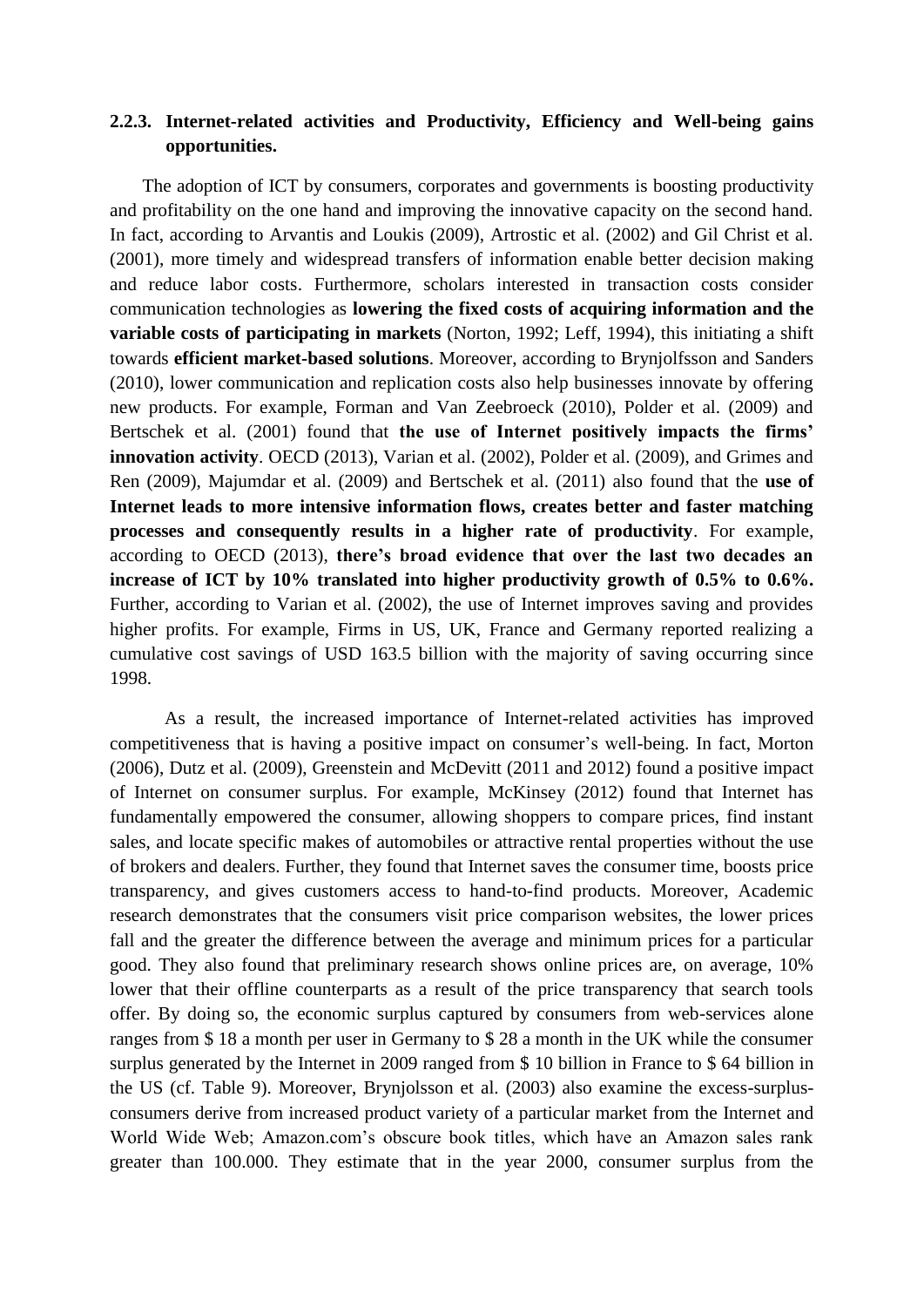introduction of obscure books also was between USD \$ 731 million and USD \$ 1.03 billion. Furthermore, Shah et al. (2001) and Gibson and McAllister (2009) found that online social networking websites such as Facebook and Myspace tend to contribute to the social capital formation that in turn can raise individual perceptions of well-being.

Then, the increased the importance of the Internet-related activities is boosting productivity and profitability on the one hand and improving the innovative capacity of corporates and consumer"s well-being on the second hand.

#### **2.2.4. Digital Revolution and E-Marketing Mix**

The shift away from the Mass Marketing to the Customer-centric Marketing is boosting "Marketing Productivity" due to the ICTs by customers and corporates which is reducing the customer transaction costs. In fact, according to Jagdish N. Sheth, Rajenda S. Sisodia and Arun Sharma (2000), in the "**Agriculture age**", most costs were able **variable**seed, water, fertilizer, labor, storage and transportation. The only fixed asset was land, which was usually inherited. In **the Industrial age**, the total cost of doing business included sizable fixed and variable components. This gave rise to the economics of scale and scope; **firms sought to spread their fixed costs over a large volume**. Average costs declined slowly with volume, prevailing market prices tended to closely track production costs. Then, corporates tended to focus on the "**Mass Marketing**" featured by the adoption of the mass technologies, mass production, mass consumption, depersonalization and homogenization and standardization strategy in order to boost their productivity and profitability. However, the current "**Digital and Personalization age**" become the "**Era of extensive customer transactions**" where corporate focuses on the "**Customer-centric Marketing**". The cost of conducting transactions increases initially. In response, firms invest in technology such as digital technologies and space in order to reduce their **transactional costs.**

As a result, Ball, Coelho and Vilares (2006) found that we may someday even come to say that the **era of mass-produced in the late 19th and entire 20 centuries** was all an aberration in "Marketing History". Further, they found that the vast increases in computing power, manufacturing robotics, and the rise of the internet over recent decades have given marketers the power to **customize offerings** to ever more demanding customers, in ways they could not before. Then, according to Chaffey et al. (2000), the internet calls for a change of the traditional marketing mix and spot eight critical issues to be considered in marketing planning at the strategic level: audience, integration, marketing support, brand migration, strategic partnership, organization structure and budget. Furthermore, the **Web Marketing Mix Model** of Constantinides (2002a) extends the mix to strategic and business organization levels and suggests a **4S model** including the following elements:

- **Scope**, of strategic relevant includes: strategic objectives, market analysis and potential, stage of e-commerce maturity, strategic role of e-commerce for the organization;
- **Site**, has operational value and involves interface issues;
- **Synergy**, has organizational significance including the integration among bricks and clicks aspects of the company"s business model;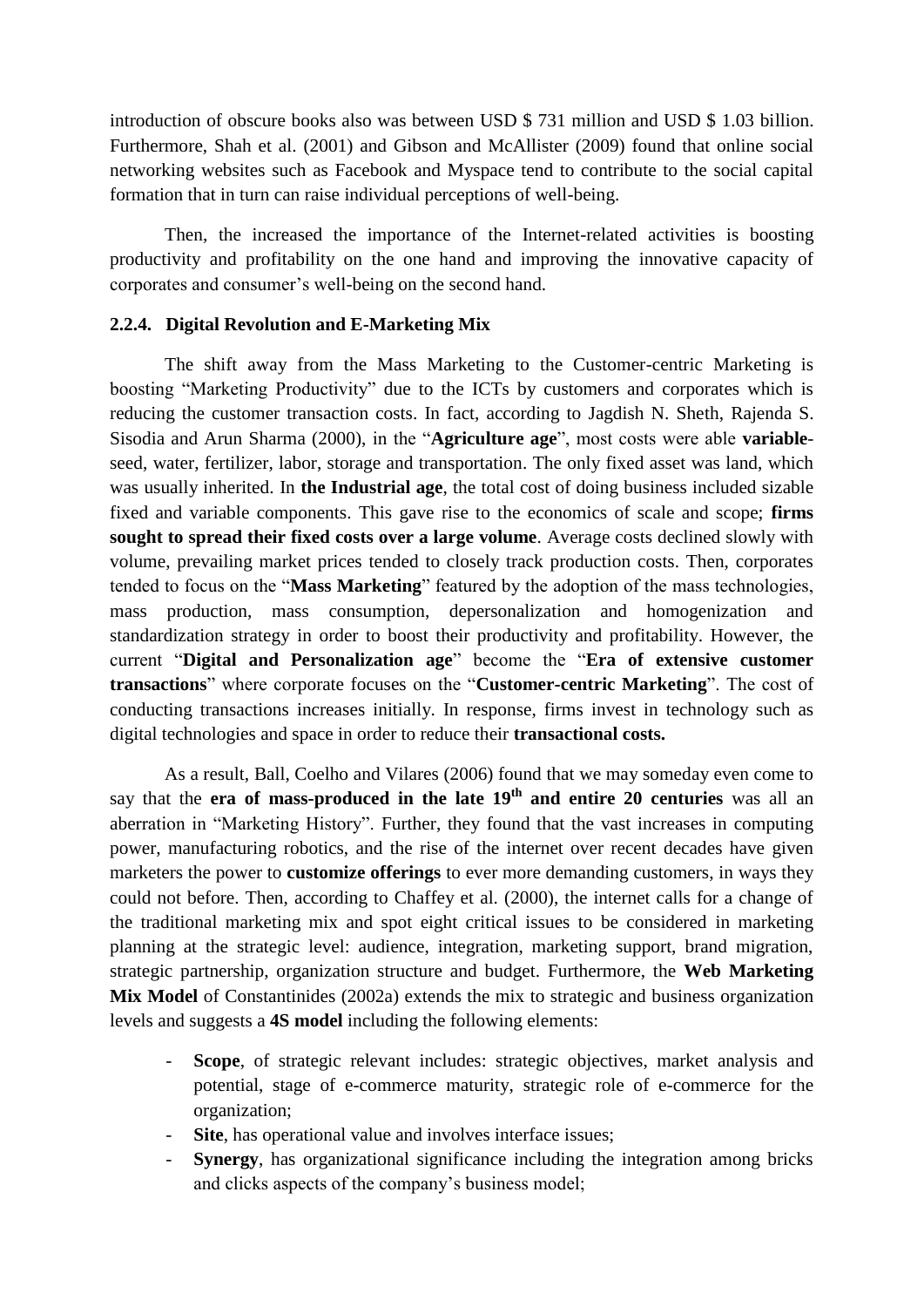**System**, concerns the management of the web platform, the data warehouse and the security systems.

The adoption of the Web Marketing Mix is based upon on an evolutionary and gradual approach. In fact, after the SWOT analysis of the 4Ps Marketing Mix and Depersonalization, Web Marketing Mix has improved the strength of the Traditional Marketing Mix and has fixed the weakness. In fact, according to Moller (2006), Popovic (2006) and Constantinides (2002 a, b), the main argument against the 4Ps is that the model is **internally oriented (Product-oriented Marketing Mix Model)**; this limitation leads to **the lack of corporate orientation** to the relationship with customers. Furthermore, according to Borden (1964), the validity or the exclusion of the traditional mix in the digital context is a matter of if and how it's possible and convenient to extend the number of elements it includes or to dismiss it and create a new one.

As a result, **New Marketing thinking has emerged in the 80s and put emphasis on the 7Ps framework (Product-Price-Place-Promotion-Personalization-Privacy-Payment)** in order to shift away from the "Internally oriented Marketing Model to the "Externally oriented Marketing Model" featured by the emergence of the "Consumer-oriented Marketing Model". In 1981 Booms and Bitner rephrased the merger between services production and service marketing found in the literature at that time in a 7Ps framework. According to Ian N Lings (1999), this framework, nearly summarizes the shifts occurring in marketing thinking at that time. First the expanded marketing management to subjects traditionally considered to be in the remit of other departments (in particular process and people). Secondly it makes explicit the need for marketers to manage **internal factors, people and process**, as well as **external factors represented by the traditional marketing mix.** Azolini and Shillibar (1993), Bak et al (1994), Bhote (1991), Davis (1992), Foreman and Money (1995), George (1990), Grönroos (1985), Gummesson (1987) Harari (1991 and 1993), Harrell and Fors (1992), Piercy and Morgan (1990 and 1991), Piercy (1995), Pfeffer (1994) Bharadwaj et al (1993), Hall (1992), Andrews (1997) and Foss (1997) have put emphasis on this effective management of internal elements with external elements.

By doing so, the adoption of the Web Marketing Mix Model has boosted Marketing Productivity. This shift has mainly been driven by the Digital Revolution that has integrated new elements into the Traditional Marketing Mix. According to Pastore and Vernuccio (2004), those new digital elements include **Content, Connectivity, Community** (social media) and **Interface**: **Contextualization of the 4Ps in the 3Cs + I.** Furthermore, Prandeli and Verona (2006) propose a 3 Cs model, where each C contains some key elements: Content (Web site and platform), Community (Interaction platform and relational capacity), and Commerce (including the 4 Ps: Product, Price, Place and Promotion). Moreover, according to Kalyanam and Intyre (2002, p.496), E-Marketing Mix includes basic elements such as **4Ps**, Overlapping such as  $\mathbf{P}^2$  (Personalization and Privacy),  $\mathbf{C}^2$  (Customer service and Community) and  $S^3$ (Site, Security and Sales and Promotions):  $4Ps + P^2 + C^2 + S^3$  Model.

So to speak, the Marketing Productivity will tend to vary with the "Digital Technology Life Cycle". For example, the current advent of IoE-related technologies and the increased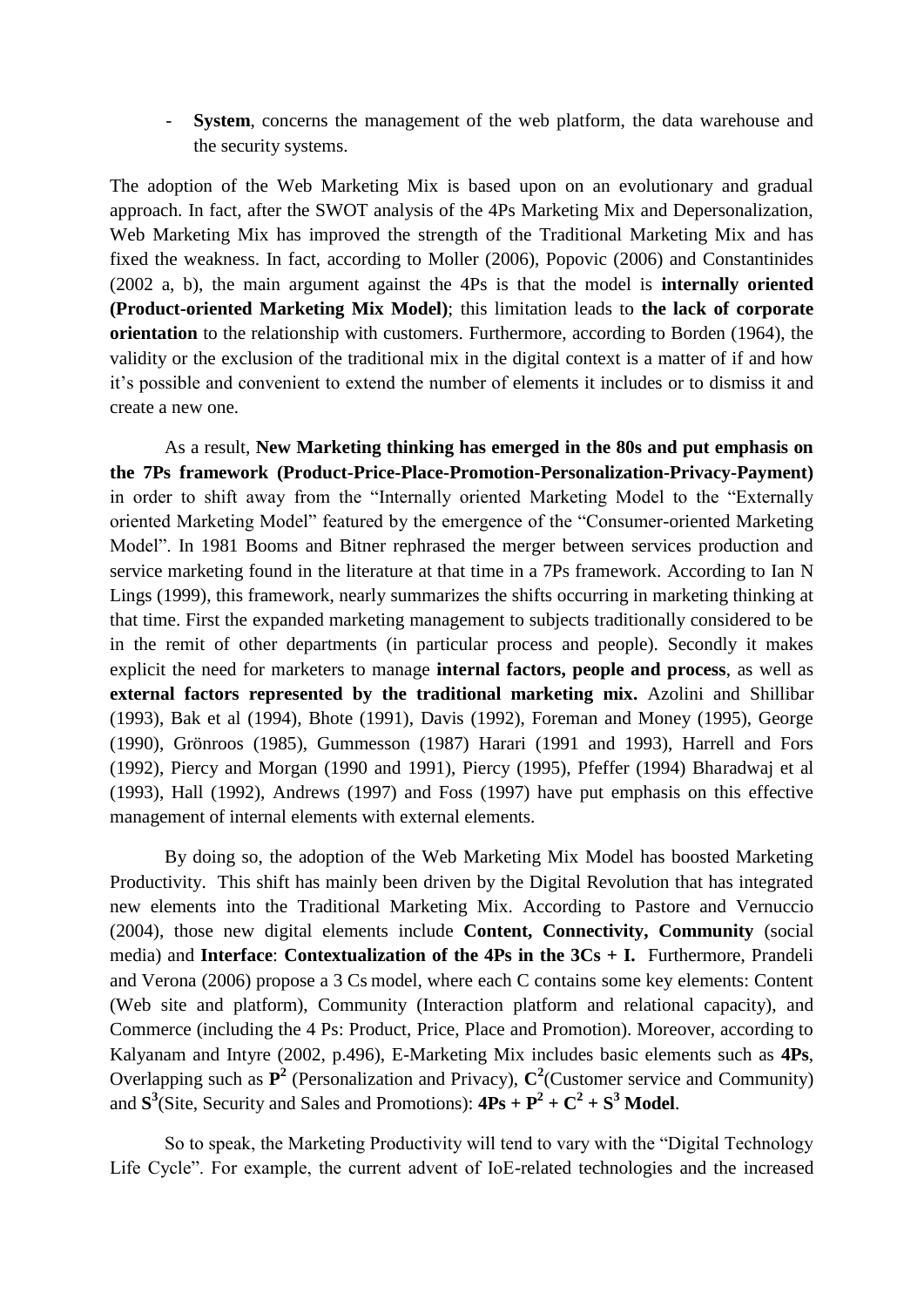importance of the "**Geolocalization and Personal Location Services**" could have an impact of the  $P^2 + C^2 + S^3$  and could accelerate the shift towards "**Context-aware systems**" that anticipates customer needs and proactively serve the most appropriate products or services. For example, a male shopper, looking to buy business suits for a job interview, will be informed of exact store locations selling suits that match his body size, style and budget. Behind the scene, the context-aware system tries to understand the profile and sentiments of the male shopper, and combines data from the mall to "intelligently" make recommendations to suit the shopper. Gartner (2012) has forecast that "**Context-aware technologies**" will affect US \$ 96 billion of annual consumer spending by 2015, with 15% of all payment card transactions being made on the back of contextual information.

Then, the Context-aware technologies could accelerate the shift towards Tertiarization due to the increased importance of the "Personal Location and Internet-related Services", increase the importance of the "Consumer-centered Marketing", boost "Marketing Productivity" and improve the Customer-to-business long-term relationship.

#### **III. Consumer-centered Marketing and Customer-to-business relationship**

The new digital elements (cf.  $4Ps + P^2 + C^2 + S^3$  Model) could be considered as essential component of the E-Marketing Mix and the "**Consumer-Centered Marketing Model**" because they increased the ability of consumer to become **co-creator, co-owner and co-producer of corporate"s brand** on the one hand and improved his commitment, satisfaction and loyalty on the second hand. As a result, satisfied and loyal consumer could boost the profitability and productivity of corporate and guarantee its sustained existence. In fact, according to Claes Formell (1992), the importance of **customer loyalty** is that it is certainly associated with the company"s sustained existence and future improvements. Furthermore, according to Zhang X and V.R Prybutok (2005), customer loyalty can be described as the **customer's commitment to a firm**, or the customer's desire to keep a **longterm relationship with the seller.**

So to speak, **Consumer-centered Marketing could improve Customer-to-business relationship** and guarantee corporate sustained existence in this current hyper competitive World economy. Furthermore, the current "**Mobile-based Technologies and Services Revolution**" could strengthen and improve the customer's commitment to a firm due to the emergence of the hyper-connectivity World economy and the increased importance of e-trade. In fact, according to Morgan Stanley, by 2014 Mobile Internet should surpass desktop internet usage. Furthermore, CTIA-The wireless Association reported that in 2011 over 331 million wireless subscriber connections in the US alone. Moreover, according to Bhatt and Emdad (2001), the main contribution of internet business is not the mere possibility of selling products online, rather **its capability of building relations with customers**.

The digitization of "Customer-to-business relationship" could increase the importance of Personalization and the adoption of niche and differentiation strategy. In fact, according to Morris and Ogan (1996), internet is different from other mass communication media because while it is surely a medium which can reach a numerous and dispersed audience, **it differentiates itself from the other media regards interactive and multimedia features**.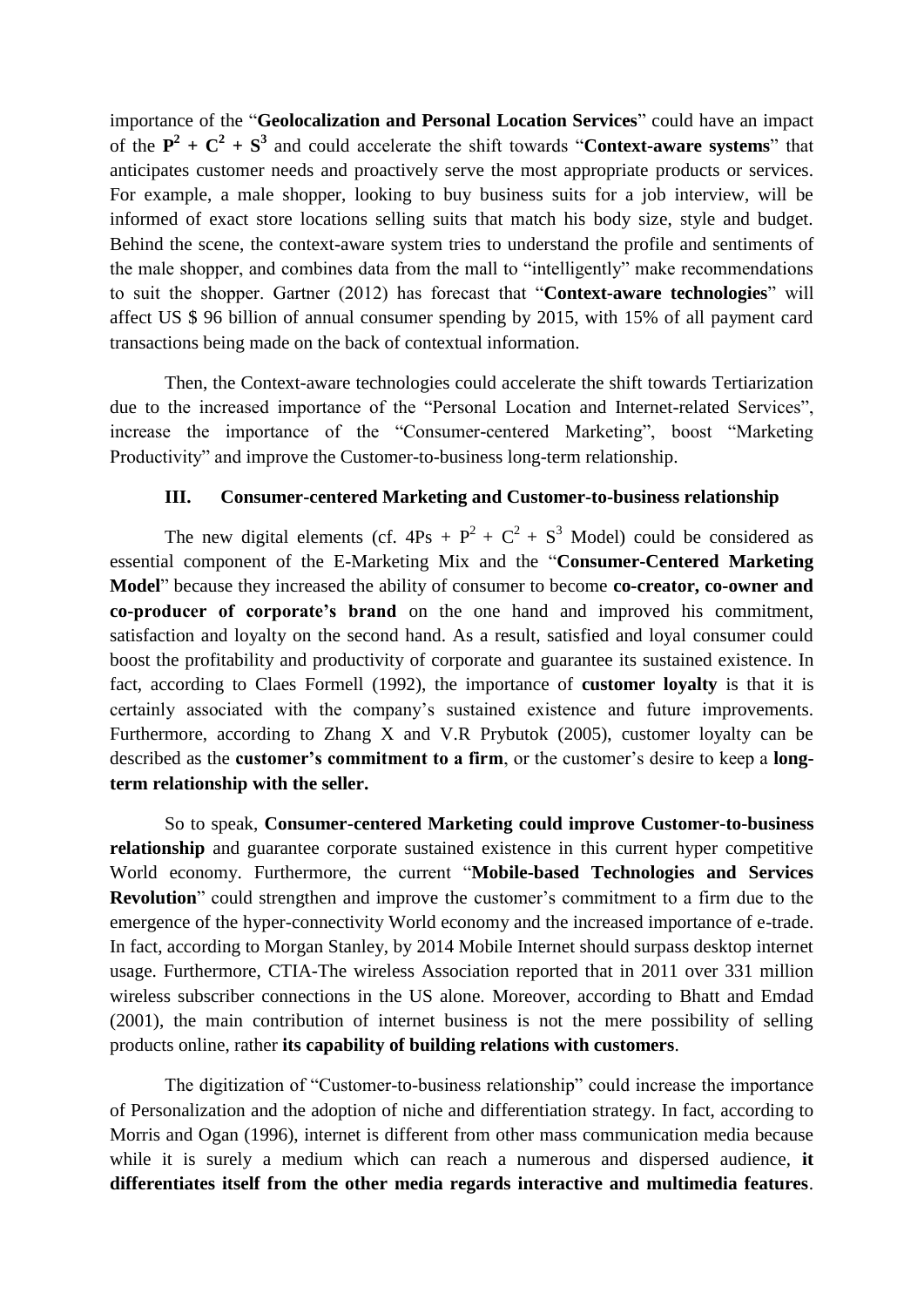Furthermore, according to K.Riemer and C. Totz, the emergence of internet technology results in manifold opportunities of **cost-effective one-to-one relationships** with customers. It"s intended to provide customer oriented information and products etc. in an individualized one-to-one manner. Moreover, the digitization of "Customer-to-business relationship" could **reinforce customer-to-business trust and confidence** on the one hand and support **Personalization and E-Marketing Mix**. In fact, Gandolfo (2009) found that the aim of online communication is not just to advertise a product, but to **build a purchase relation and create a perception of trust in the customer.** That"s why; he thinks that Interaction, Multimedia and Relationship should be included as elements of the P of promotion. Furthermore, Peattie (1997) who points out how the new communicative capabilities supplied by the digital technologies are radically changing marketing in several sectors, but the marketing mix approach is to adapt to the new needs: **Produc**t, with the introduction of **codesign** with customers; **Price,** with higher levels of transparency; **Place**, with the creation of new ways to reach customers; and **Promotion** thanks to the new interactive capabilities. Moreover, Bhatt and Emdad (2001) see the empowerment of the 4Ps since the "**Virtual Value Chain"** is internally transforming each P by adding new dimensions: **Personalized** information in the product, **Transparency and Personalization of price**, direct delivery for Place (Just-in-time Marketing Model), improved **flexibility** for promotion O"Connor and Galvin (1997), while assuming that the traditional marketing mix paradigm needs to evolve, propose that digital technologies can be useful to improve **the mix"s functionality maintaining the 4Ps** as the basic instrument for **internet Marketing.**

By doing so, the digitization of "Customer-to-business relationship" and the strong **customer-to-business trust and confidence** could increase constantly and continually the ability of consumer to become **co-creator, co-owner and co-producer of corporate"s brand** on the one hand and boost e-trade, e-marketing, e-advertising and e-publishing on the second hand. In fact, the interactive and connective potential of internet leads to a new product concept: the "**Virtual Product**" (Valdani, 2000; Pastore and Vernuccio, 2004). The "**Virtual Product**" is seen as the union of "**Tangible**" and "**Intangible**" aspects, which is "**Adapted and "Personalized**" according to the **variety and variability of individual"s preferences by customizing** the product with the active help of customers (Von Hippel, 2005; Gandolfo, 2008b).

As a result, the new digital elements (cf.  $4Ps + P^2 + C^2 + S^3$  Model) could build "**Personalized, Flexible, Adaptable**" products and services and strengthen "Transparent and Loyal Business-to-Customer relationship" that improve the well-being of customer and guarantees the sustained existence of corporate. Furthermore, they could increase constantly and continually the ability of consumer to become **co-creator, co-owner and co-producer of corporate"s brand** on the one hand and boost e-trade, e-marketing, e-advertising and epublishing on the second hand. Moreover, those new digital elements could launch a significant Marketing Revolution featured by the emergence of the "**Maturity stage of Marketing**" due to the spatial, economic, and technological managerial, social, cultural, politics and diplomatic implications of "Personalization".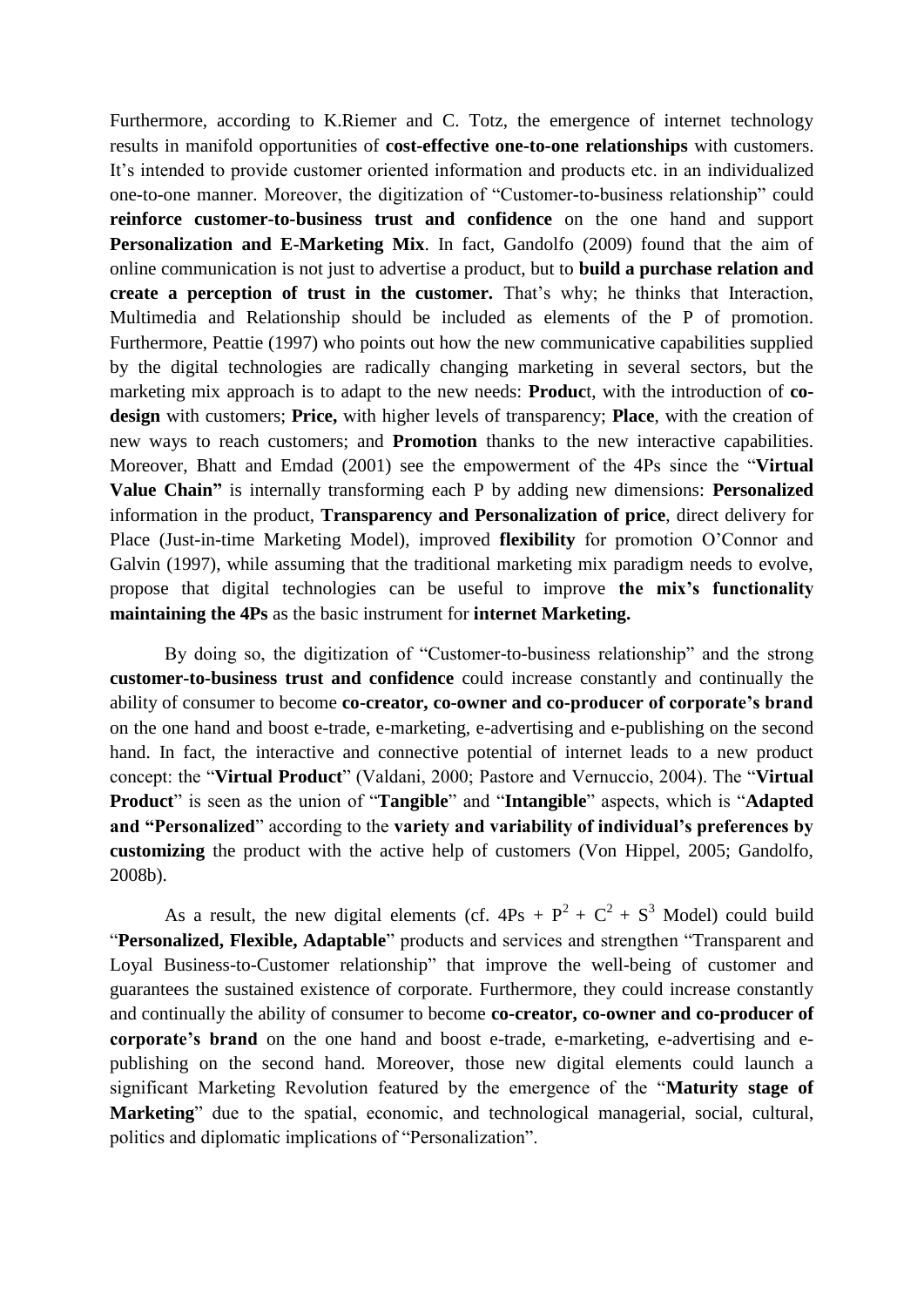#### IV. **Personalization, loyalty and profitability.**

Every human is unique, rare and specific. Furthermore, spiritually speaking, it's said in the Bible that God know and love us personally and individually. Biologically speaking, according to the Family-based approach, everyone is unique person in his own family since he was born. His relatives know him personally. Even the Twins are different. So to speak, Personalization could be considered as an integral component of our "Biological life cycle". Moreover, emotionally speaking, we all like to be treated as individuals and want to go where everybody knows our name and respect us. However, the concept of Personalization is recent. It has emerged with the "Growth stage of Marketing" featured by the adoption of the Consumer-centered Marketing and the emergence of the "**Cocreation Marketing**".

#### **4.1.Personalization and Loyalty.**

According to Paul Hagen (1999), Personalization is the ability to provide content and services that are tailored to individuals based on knowledge about their preference and behavior. Doug Riecken (2000) found that Personalization is about building customer loyalty by building a meaningful one-to-one relationship; by understanding the needs of each individual and helping satisfy a goal that efficiently and knowledgeably addresses each individual"s need in **a given context**. Some recent findings found that Personalization is the combined use of technology and customer information to tailor electronic commerce interactions between a business and each individual customer. Using information either previously obtained or provided in **real-time** about customer and other customers, the exchange between the parties is altered to fit that customer's stated needs so that the transaction requires less time and delivers a product best suited to that customer. Jill Dyche and Addison-Wesley (2002) found that Personalization is the capacity to customize communication based on knowledge preferences and behaviors at the time of interaction. According to Martha Manting (2010), Personalization refers to using specific information about a customer to tailor the Marketing message uniquely to that individual. Then, Personalization is essential component of E-Marketing Mix and describes the procedure of collecting some data and information about a customer, which enables the firm to correctly match a service or product with the customer's desires and tastes (P.F. Nunes and A. Kambil ,2001). Martha Manting (2010) found that Personalization is also a key tatic for implementing one-to-one **Marketing strategies** that **strengthen customer loyalty and** often provide a **high return on your Marketing investment.** Further, Riecken found also that **Personalization** means to **match one object's nature with one subjects' needs**. More precisely it means to customize products, services, content, communication etc. to the needs of single customers or customer groups.

As a result, according to Dwayne Ball, Pedro S. Coelho and Manuel J. Vilares (2006), any part of the Marketing Mix can be "Personalized". Not only can the product or service be "Personalized", but so can the form of distribution, the pricing, or the promotion. Then, Personalization could go beyond the Traditional Marketing Mix requirements and require an effective contribution, commitment, engagement and "Loyalty" of customer on the one hand and require **accuracy, voluntarism, generosity and trust** on the second hand. In fact,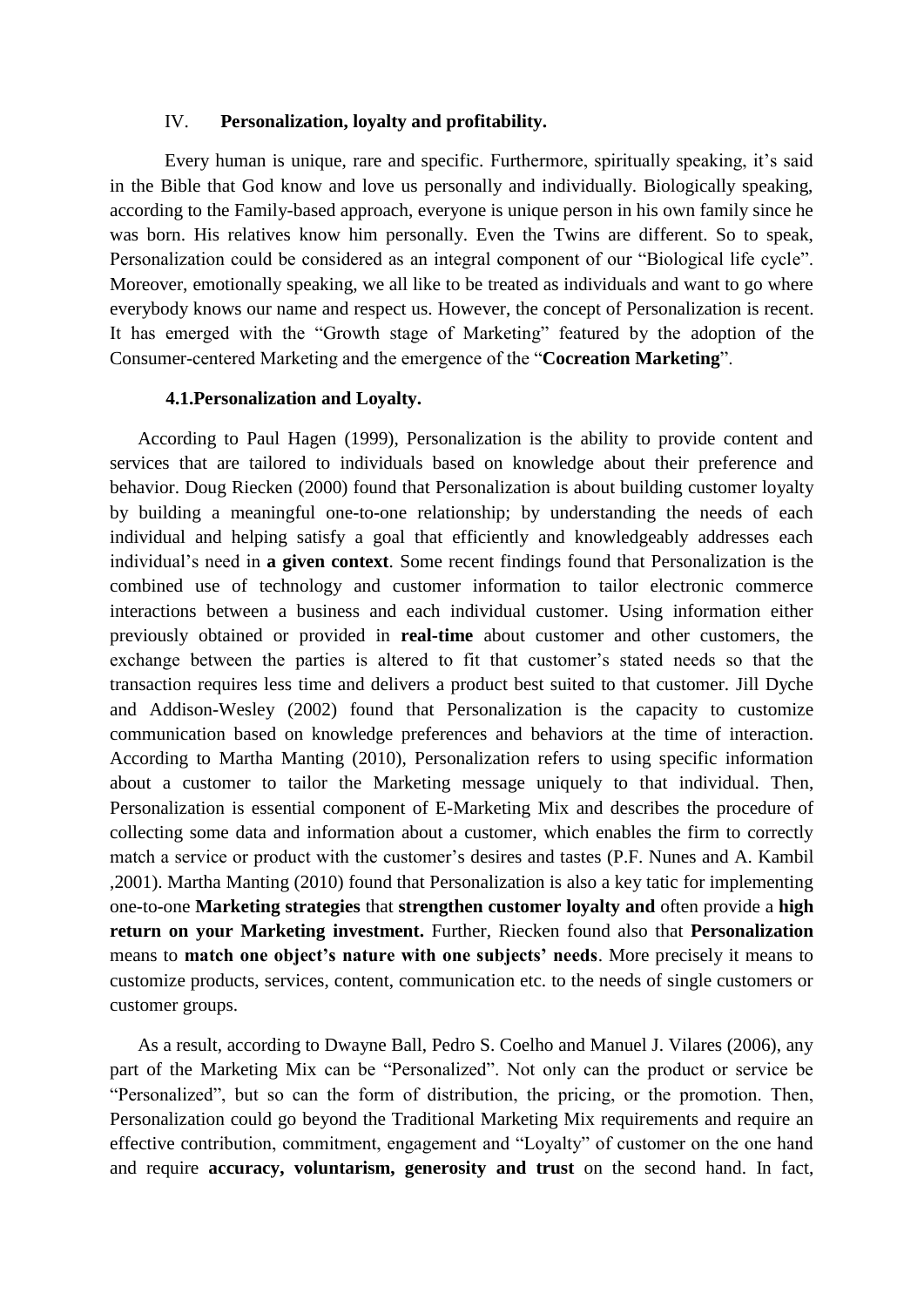according to Tian et al. (2001), **many customers desire unique products and services.** Furthermore, according to Voxeo (2012), "Personal Location Services" and "Personalized service" will build loyalty and keep us happy. Moreover, Dwayne Ball, Pedro S. Coelho and Manuel J. Vilares (2006) found that "**Personalized services**" encourage the customer to believe that the firm is **benevolent** towards him or her, increasing **trust** which is an antecedent of **loyalty**. Also, Singh and Sirdeshmurk (2000) and Singh et al. (2002) argue that benevolent trust (the belief that the service provider is acting the best interests of the customer and will not take advantage of the relationship) at least in consumer markets, may be critical as well.

This **voluntarism** and openness of firm and the emergence of the digital collaborative and cooperative plateform are favoring the build of an effective customer-to-corporate trust and confidence on the one hand and are becoming the driver of the "**Cocreation Marketing**" on the second hand. In fact, according to Jagdish N. Sheth, Rajendra S. Sisodia and Arun Sharma (2000), "**Cocreation Marketing**" involves both the Marketers and Customers who interact in aspects of the **design, production, and consumption** of the product or service. It enables and empowers customers to aid in **production creation** (e.g., Gateway computers), **pricing** (e.g, priceline.com), **distribution and fulfillment** (e.g., GAP store or GAP online delivered to the house), and **communication** (e-mail systems). Further, it's increasing the importance of the "Automated Teller Machines (ATM) that reduces the cost of transactions and enhances customer loyalty by providing the service customers require at the time that they require. By doing so, "Cocreation Marketing" is increasing the ability of Customer to become **co-owner, co-producer and co-creator of corporate** brand and is **reducing the cost of doing business**. Further, it's enhancing the loyalty of customer and is improving his satisfaction. In turn, this is boosting corporate's profitability and improving its competitiveness.

#### **4.2.Personalization, Differentiation and Profitability.**

According to Riecken, Personalization accelerates the individualization of products and services that decreases product comparability and therefore leads to an **increased differentiation** from competitors facilitating a unique positioning within the market space. In return, loyal customers raise profitability for a company over time (Reichfeld F, 2001) because they buy more, **purchase more often**, cost less to serve, and **have higher retention rates** (Voxeo, 2012). Furthermore, according to De Madariage J. Garcia and Valor C. (2007), the important factors that help the companies to successfully survive in this challenging market today is to maintain enduring relationships with customers. Moreover, F.F. Reichheld and W.E. Sasser (1990) found that customers turn out to be more profitable as they stay any longer with a company in all these industries. Then, corporates should adopt the Consumercentered marketing model that drives the relationship commitment and satisfaction of consumer. Because by **becoming co-creator, co-owner and co-producer of corporate brand, customers communicate more and commit to corporates**.

This commitment is considered as a proof for a good **continuing relationship** (R.M Morgan and S.D Hunt, 1994) and explains **the relationship performance** (J. Scanzoni, 1979). By doing so, this relationship commitment could become a significant factor in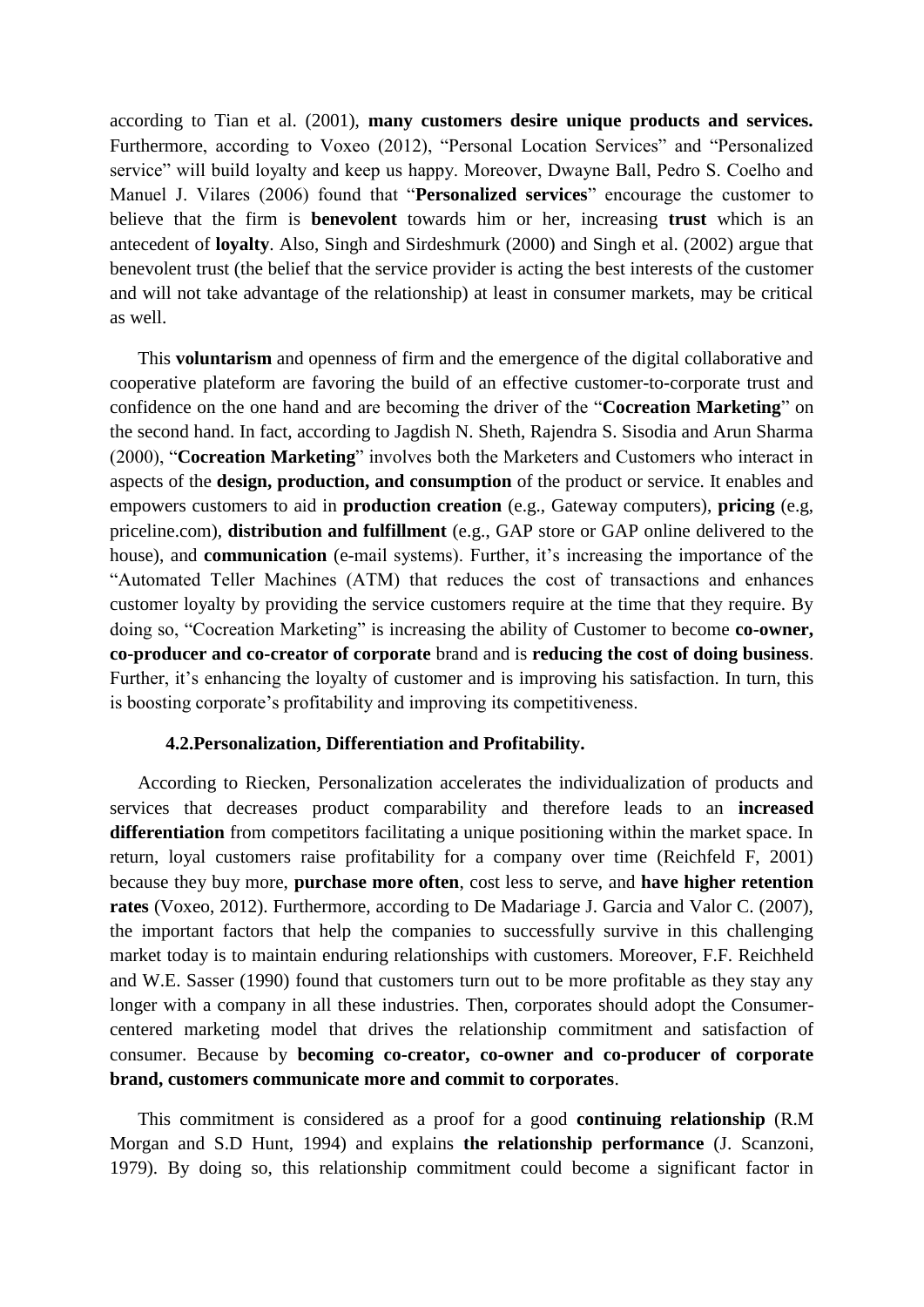successful supplier-buyer relationships (J.C Anderson and J.A Narus, 1990). Furthermore, according to M. Wetzels, K. Ruyter and M. Van Birgelen (1998) and Francis Farrely and Pascale Quester (2003), that relationship commitment between partners in B2C relationships can also generate a great **profit** for companies over time. In turn, this relationship commitment could boost loyalty and bring more satisfaction. For example, Robert W. Palmatier, Rajiv P, Grewal Dhruv and Evans R. Kenneth (2006), found that a satisfied customer is more probable to be loyal to the same company; therefore, fulfillment of both the company and the customer"s desires leads to satisfaction with the relationship (J.C Anderson and J.A Narus, 1990). Furthermore, addressing the customer in a personal manner increases the familiarity within a customer relationship. Moreover, Greenley and Foxall (1998) state that "satisfying consumers leads to demands on the company, which results in employment opportunities". As a result, "Personalization" of products or services to customer-specific requirements increases **their customer-specific net benefit**, boost corporates' profitability and competitiveness.

Empirically speaking, in 2010, Forrester Research released an in-depth study that showed very significant revenue growth could be achieved by improving the customer experience. Examples from that study include:

- Wireless carries as a group could add up to \$ 1.7 billion in additional revenue.
- The Hotel industry could add \$1.2 billion.

Furthermore, according to Ball, Coelho and Vilares (2006), General Motors superseded Ford Motor as the US"s largest automobile manufacturer seventy years ago, according to "Marketing lore", because Ford produced cars in one color only, and GM offered the customer more color options. They also found that Landsend.com and JC Penny.com are among the clothing retailers that allow the customer to design clothing that is a much better fit for his or her size, body characteristics and tastes than off-the-rack clothing. Moreover, according to G. Linden, B. Smith and J. York (2003), **Amazon.com personalizes** its books and music and recommends them to its customer based on their desires using previously collected data from them. Further, Amazon.com, for example, like a number of websites (Ansari et al., 2000; Ansari and Mela, 2003) more effectively promotes its merchandise through personalized recommendations for products based on collaborative filtering technology.

So to speak, companies have to plan their Marketing strategies that include an effective E-Marketing Mix Strategy, Personalization and adoption of Consumer-centered Marketing Model in order to provide more value for the customer in a way that enables them to retain the customers and increase **their loyalty**. Slater and Narver (1994) found that the mechanism by which market orientation leads to improvements in company performance is suggested to operate via increased customer satisfaction and new product success, leading to sales growth and profitability. Further, corporates are aware that "**Customer Loyalty**" has become the cornerstone of their "**Sustained Existence**" in this current context of pricesensitive, fast-moving, fast-changing, fast-growing, hyper connectivity, hyper complexity, hyper vulnerability and hyper competitive World economy. Moreover, they begin to take into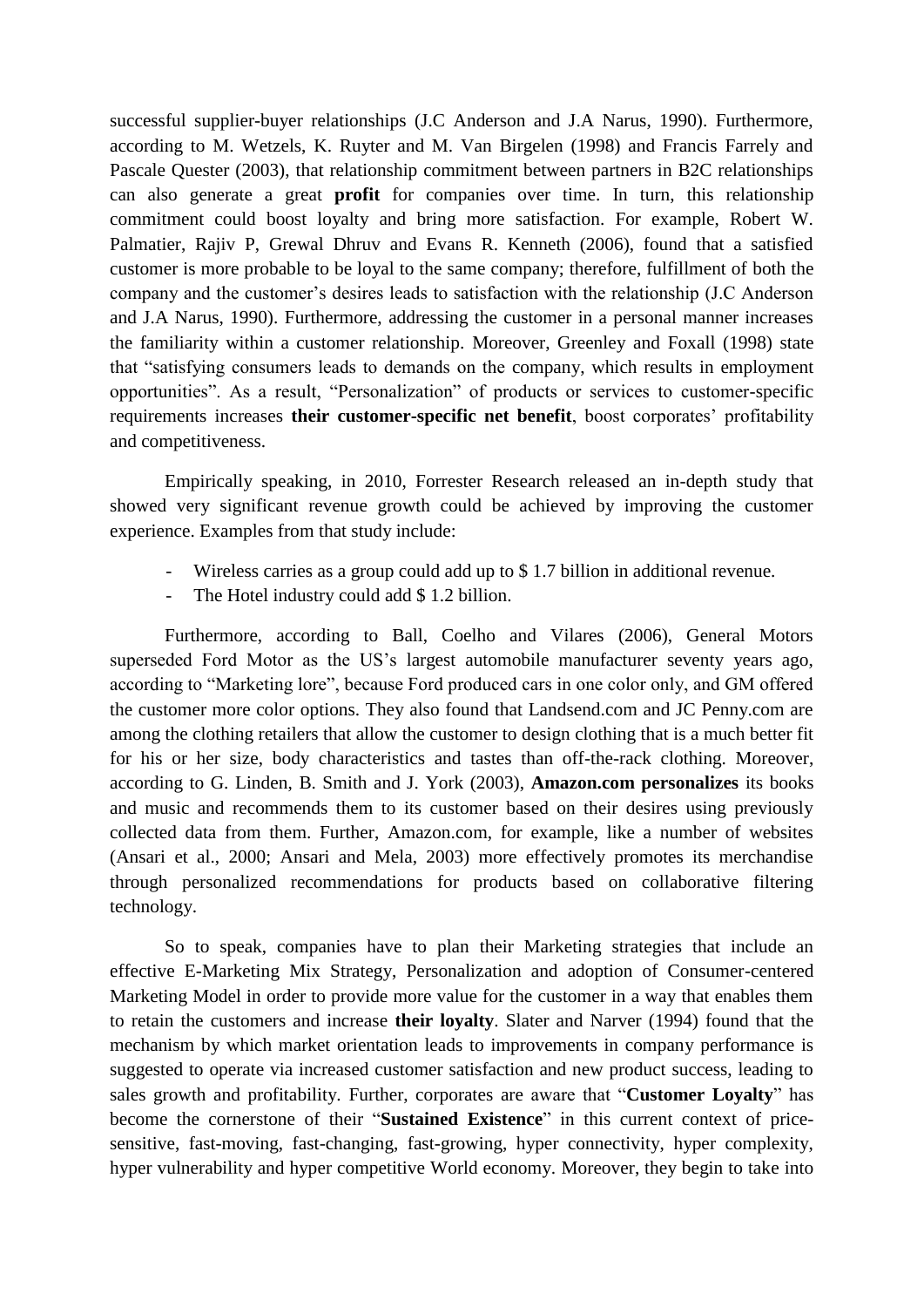account the positive correlation within innovation, distance reduction and loyalty. In fact, according to K.Riemer and C. Totz, customer retention can be the result of technological, contract or psychological obligations (e.g brand preference caused by switching costs. Gandolfo (2009) found for example that there"s no doubt that the changes in the social and academic environment, and the consequent transformation of the competitive arena, have a strong impact on the Marketing Mix. Moreover, customer loyalty that supports the "Cocreation Marketing" could boost Marketing productivity and sustain the "Market Diversity" that includes "Spatial Diversity, Life Style Diversity, Ethnic Diversity, Age Diversity, Income Diversity, and Entrepreneurship Diversity" on the one hand and increase the importance of "**Marketing approach of Cultural Diplomacy**" due to the uniqueness and specificity of each customer, corporate, city, nation and region on the second hand.

## **V. Personalization, Market Diversity and Marketing approach of Cultural Diplomacy.**

The Personalization of production, distribution and consumption processes and the increased importance of the Vertical and Horizontal chain and trade are favoring the emergence of Market Diversity. In fact, the increased importance of the Consumer-centered Marketing, the adoption of the Niche and Differentiation Strategy and the Person-oriented Type of Coordination are requiring the need of taking into account **the needs, the wants, the resources and the cultural backgrounds** of customers and city in order to **personalize the offerings and the economic development processes.** By doing so, Personalization and the increased importance of the Vertical and Horizontal chain and trade could favor the emergence of the Market Diversity that includes Spatial Diversity, Life Style Diversity, Demographic Diversity, Ethnic Diversity, Income Diversity, Entrepreneurial Diversity and Age Diversity on the one hand and increase the importance of the Marketing approach of Cultural Diversity on the second hand.

Traditionally speaking, Cultural Diplomacy aims at removing cultural and religious barriers within nations in order to build an effective societal harmony throughout the promotion of citizen-to-citizen, city-to-city and nation-to-nation cultural diversity. However, the "Traditional approach of Cultural Diplomacy" was embedded into an "Afterward approach" because it targets the cultural output (meso and macro). Meanwhile, the emergence of the Consumer-centered Marketing, the City-centric global economy and the Citizencentered and People-centered Development Model that have increased the power of consumer, citizen and city has accelerated the shift away from the Traditional Cultural Diplomacy to the Marketing approach of Cultural Diplomacy. It could be considered as "Forward approach" and aims at integrating the cultural preference and cultural background of consumers, citizen and city into the co-creation process (Cocreation Marketing) and the City-branding and economic development strategy in order to promote citizen-to-citizen, citizen-to-business, and citizen-to-city and city-to-city cultural diversity throughout **transaction**. In this section, I"ll analyze the contribution of each component of the "Market Diversity" to the "Cultural Diplomacy".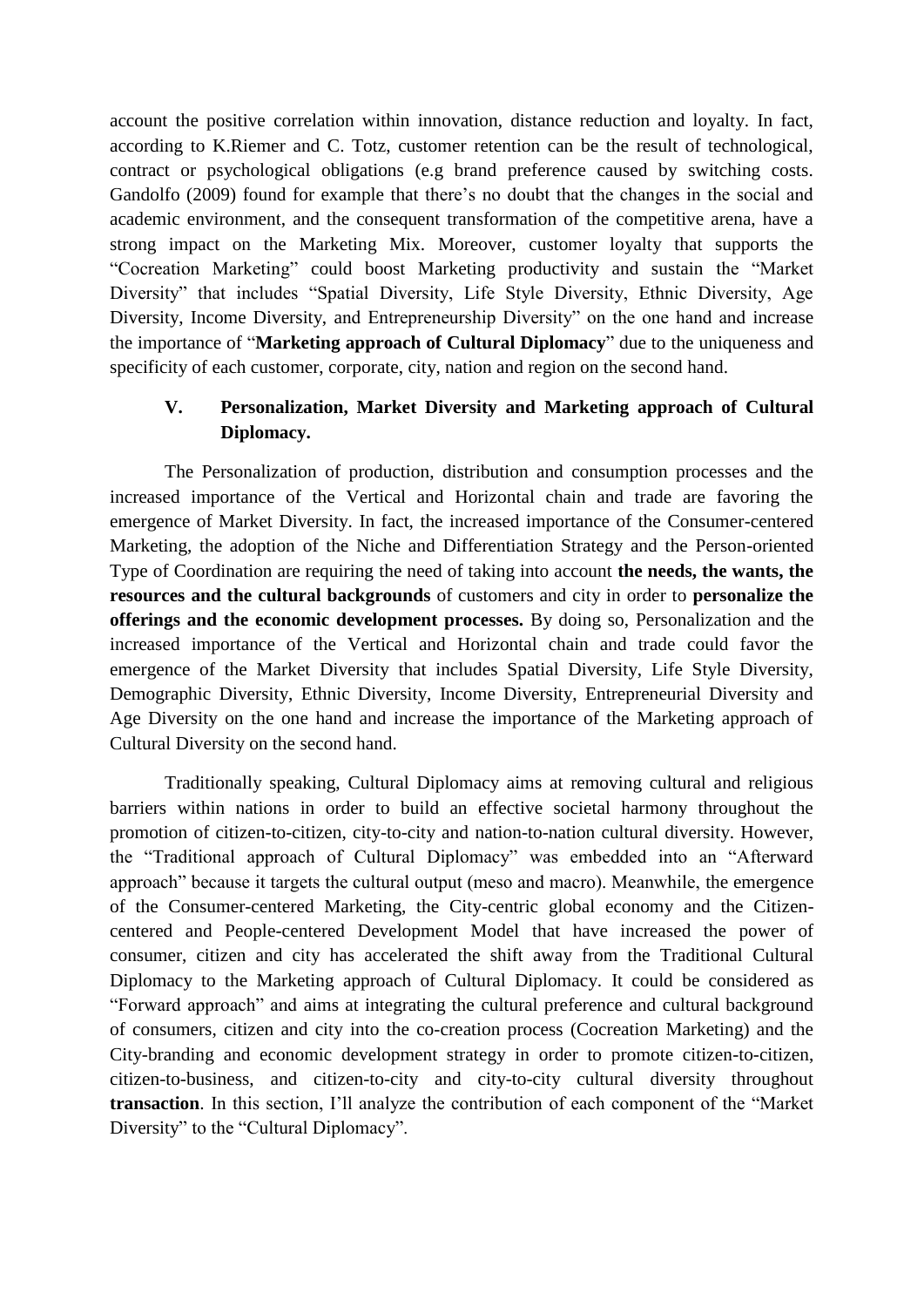#### **5.1. Life Style and Age Diversity, Income Diversity and Cultural Diplomacy.**

#### **5.1.1. Life Style and Age Diversity and Cultural Diversity.**

The **Life Style Diversity** includes the shift away from of the "Traditional Family" featured by the increased importance of the "**Breadwinner and Homemaker Family-based Model**" to the emergence of the "**Dual-Worker Family-based Model**" featured by the increased importance of the "**Working-women Households**". In fact, from the Fordism featured by the Mass Marketing, Mass Consumption, Mass Production and Depersonalization until the Post-World War II, US consumer was typically part of a **Middle-Class Family with "One wage earner"** and a "**Home-maker**" with two or three children. However, the recent Digital and Production Revolution" featured by the Personalization, the increased importance of the Service-oriented and Knowledge-based economy and the "Vertical and Horizontal chain and trade have accelerated the shift away from the "Traditional Family-based Model to the "**Dual-Worker Family-based Model".** For example, according to recent findings, the "Full-time working women" above the age of 18 have risen to more than 70% in the US. Further, according to BLS, between 1996 and 1997, the number of "Dual-worker families" rose by 352,000, while the number of traditional families-in which only the husband was employed-declined by 145,000. Moreover, about 72% of all married mothers and 75% of unmarried mothers worked full-time in 1997. Even among mothers with Children younger than 1 year old, 58% worked or were looking for work in 1997.

Then, regarded to the increased importance of the Consumer-centered Marketing and "Working-women Households", Women have integrated their cultural preference and cultural background into co-creation process and the City-branding and local economic development strategy. As a result, the emergence of the Life Style Diversity has accelerated the shift away from the "Male Society" to the Female Society" which is supporting the **Female 21st Century**. Furthermore, the current transformation of US into Upstream economies featured by the increasing demand of Flexible, Agile, Mobile, Affordable, Adaptable, Creative, Competent and Highly-skilled labor force with high income and high marginal propensity to consume and save and the emergence of the "**Female Zero Brain Waste Society**" are increasing the number and power of "**Dual-worker families**" and "**Working-women Households**" on the one hand and strengthening the **Female 21st Century** on the second hand. Then, the 21st Cultural Diplomacy could be influenced also by the **Female 21st Century** and focus on topic such as "Gender-based equity and equality, women leisure and sports, the rise of women human capital productivity particularly the rise of women STEM and ICT competencies and skills, the rise of women employment rate and the rise of women leadership and entrepreneurial capital productivity.

By doing so, the emergence of the **Female 21st Century** and the increased importance of "Dual-worker Families" could increase "**Life expectancy**" and favor the emergence of "**Age Diversity**". In fact, regarded to the positive correlation within GDP per capita and the increased importance of the aging population, several adult generations could tend to coexist in our High-income countries. For example, according to recent findings, **in 2000, there were 5 adult generations coexisting and co-living for the first time**: prewar (before 1914 birth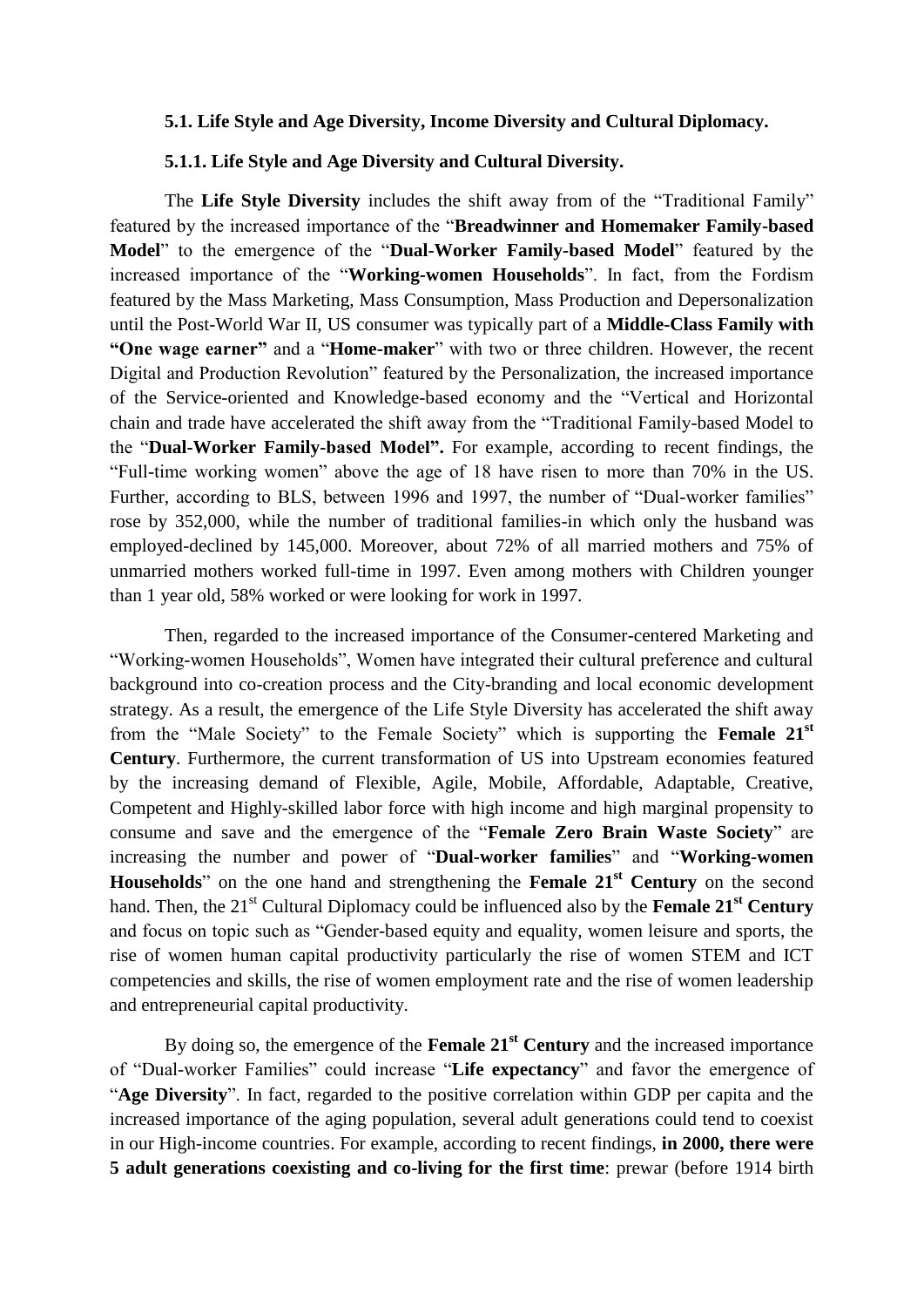date), Silent majority (1914-1946), Baby boomers (1946-1964), Generation X (1964-1980) and Generation Y (born after 1980).

Each generation tends to integrate its preference into the cocreation process that strengthens the "**Market Diversity**". For example, the preference for digital, green, clean, creative, cultural and biological diversity and luxurious goods and services of the Young Generations (generations X and Y) on the one hand and the preference of the older generation (prewar, silent majority and baby boomers) focus on health, wealth, safety, security and recreation on the second hand are tended to increase the importance of Urban, Tertiary, Quaternary and Quinary goods and services. However, this "Structural Change" could increase the importance of the "**Income Diversity**" and accelerate the "**Polarization of US economy**".

#### **5.1.2. Income Diversity and Cultural Diversity**

The increased importance of "Dual-worker families" has favored the emergence of the **US Wealthy and Time Poor Households**. As a result, they"ve outsourced and offshored their households" activities such as "**Cleaning, Cooking and Child care**" that are increasing the demand of low-skilled labor force. Furthermore, the retirement of the Baby Boomers has increased the demand of low-skilled labor force for aging care. Moreover, the transformation of US into Upstream economies featured by the outsourcing and offshoring of downstream and middle stream activities in the "**Global Low-cost and Outsourcing Centers**" and the increased importance of the Service-oriented and Knowledge-based economy could accelerate the **disappearance of the Middle class** and increase the importance of the Creative people with high economic, scientific, artistic, cultural, architectural, ecological and diplomatic creativity. For example, according to some recent findings, the total employment in the World that was created by foreign MNCs affiliates was 21.52, 25.10 and 72.63 million in 1982, 1990 and 2006 respectively. However, Germany that created an employment of 4.61 million abroad through her MNCs loss 2.33 million at home due to the MNCs type of production. This figure is 3.5 million in the U.S and 3.71 million in Japan. By doing so, the current increased importance of the Vertical and Horizontal chain and trade has increased the importance of the Middle Class in the developing countries at the expense of the one of the Developed countries. In fact, according to recent findings, by 2030, 80% of the global income will be located in the developing countries particularly into the Emerging Market Economies (EMEs). Further, most of the Western Middle Class will be located in European Southern, Eastern and Central countries.

As a result, the "**US Familial and Economic Structural Change**" could accelerate the "**Polarization of US economy**" featured by the increased importance of the Top-rich and Top-bottom on the one hand and the "**Income Diversity**" on the second hand. According to Francese (1995), in 1995, the Top 20% of US households earned the same as the middle 60%, while the bottom 20% earns only 4% of total household income. Further, the purchases of luxury goods and services are growing at about 4 times the rate of overall spending. Moreover, the polarization of US economy has been intensified recently by the recent financial crisis and pro-cyclical policies (austerity policies). In turn, the Polarization of US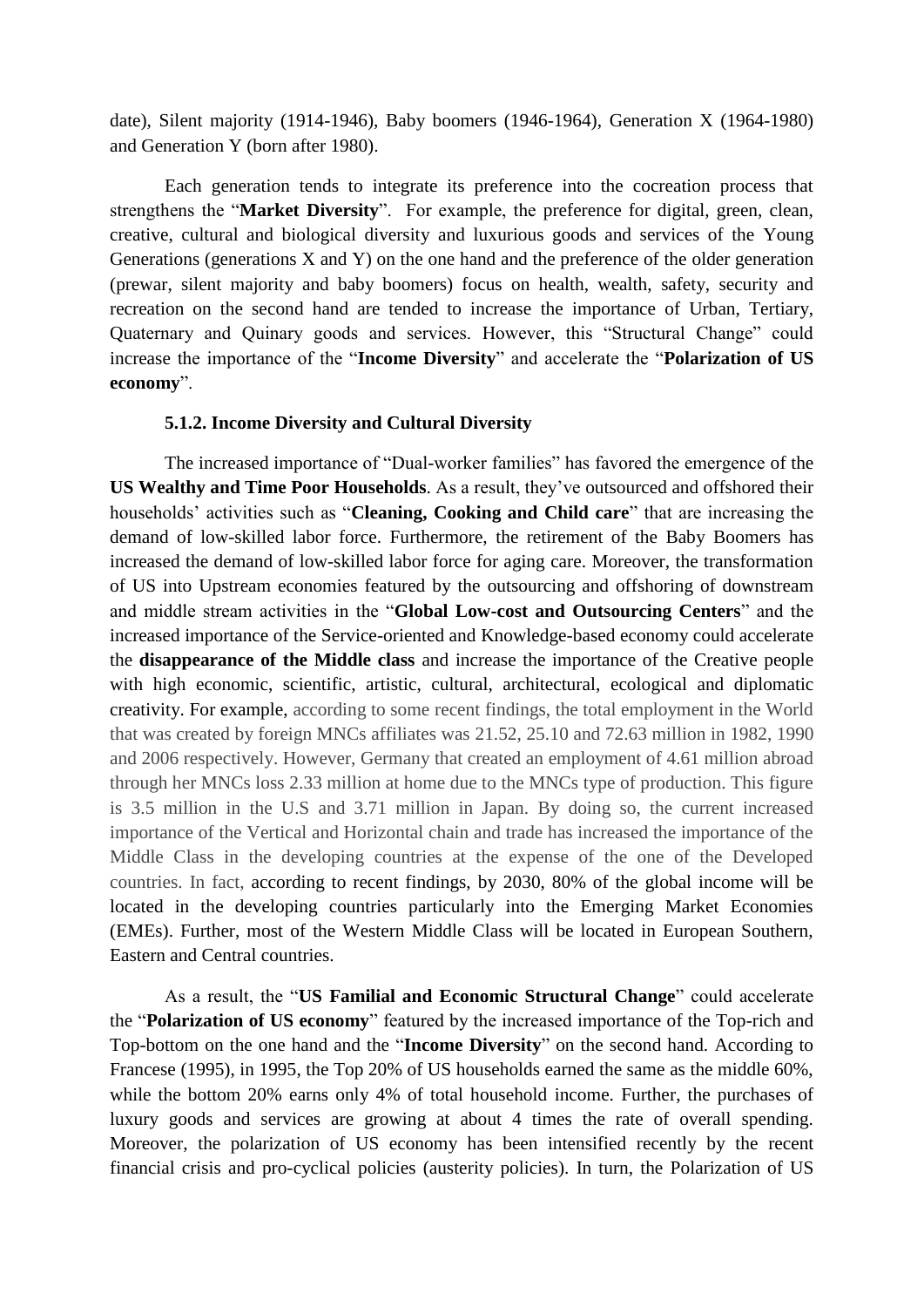economy could favor the emergence of the Political Polarization featured by the increased importance of the Top rich and Top Bottom in politics on the one hand and in the worst case scenario by the increased importance of the fair right and/or fair left due to the political emancipation of the Top bottom on the second hand.

By doing so, the **Polarization of economy and politics** could increase the need of Cultural Diplomacy in order to support social cohesion and justice. Furthermore, Top rich could integrate their preference for soft factors such as promotion of cultural and biological diversity on the one hand and preference for luxurious goods and services on the second hand into co-creation process and accelerate the demand of green, clean and cultural goods and services on the one hand and accelerate the emergence of the Green city on the second hand. By doing so, Cultural Diplomacy could also focus on Green and City Diplomacy. Moreover, it"ll need to focus also on the Green, Clean and Blue economies because the current global race to clean is offering high **clean jobs** opportunities to the low-skilled labor force.

#### **5.2. Business Diversity and Cultural Diplomacy.**

The Production Revolution featured by the growing importance of the Vertical and Horizontal chain and trade has increased the growing importance of Global Value Chains and **Network trade** on the one hand and offered high profit, growth, sales, jobs and productivity gains opportunities to MNCs on the second hand. In fact, according to Athukorala and Nasir (2012), World Network trade increased from U.S \$ 988 billion (about 44% of total manufacturing exports) in 1990-91 to U.S \$ 4.5 trillion (51%) in 2009-10. Furthermore, according to BEA, from **1966 to 1999**, the value of intermediate goods shipped by U.S parent companies to their foreign affiliates for assembly or processing increased fortyfold, from **\$ 2.5 billion to \$ 102.6 billion** over this period, the share of these exports in total U.S exports of goods nearly doubled from about 8% in 1966 and 1977 to 15% in 1999. Moreover, total employment by U.S multinationals has exceeded 32 million in 2007 (Global Market Institute ,2010) while sales by U.S parent companies increased 9.4% in 2011 to \$ 10,696 billion and sales by their majority-owned foreign affiliates increased 15.8% to \$ 5,985 billion in the same period (BEA, 2013).

The share of employment attributable to majority-owned foreign affiliates has grown from 25% in 2000 to more than 31% in 2007. In 2011, the worldwide employment by U.S MNCs increased 1.5% to 34.5 million workers, with the increase primarily reflecting increases abroad. In the U.S., employment by U.S. parent companies increased 0.1% to 22.9 million workers, compared with a 1.8% increase in total private-industry employment in the U.S in the same period. Moreover, the total employment by U.S parents accounted for roughly **one fifth of U.S total employment in private industries**. Abroad, employment by majority-owned foreign affiliates of U.S MNCs increased 4.4% to 11.7% million workers. According to the Global Market Institute (2010), total **employment by foreign affiliates** has been highest among companies in manufacturing industry including chemicals, **computer and electronic products**, and transportation equipment and those in the professional, scientific and technical services industry such as computer system design.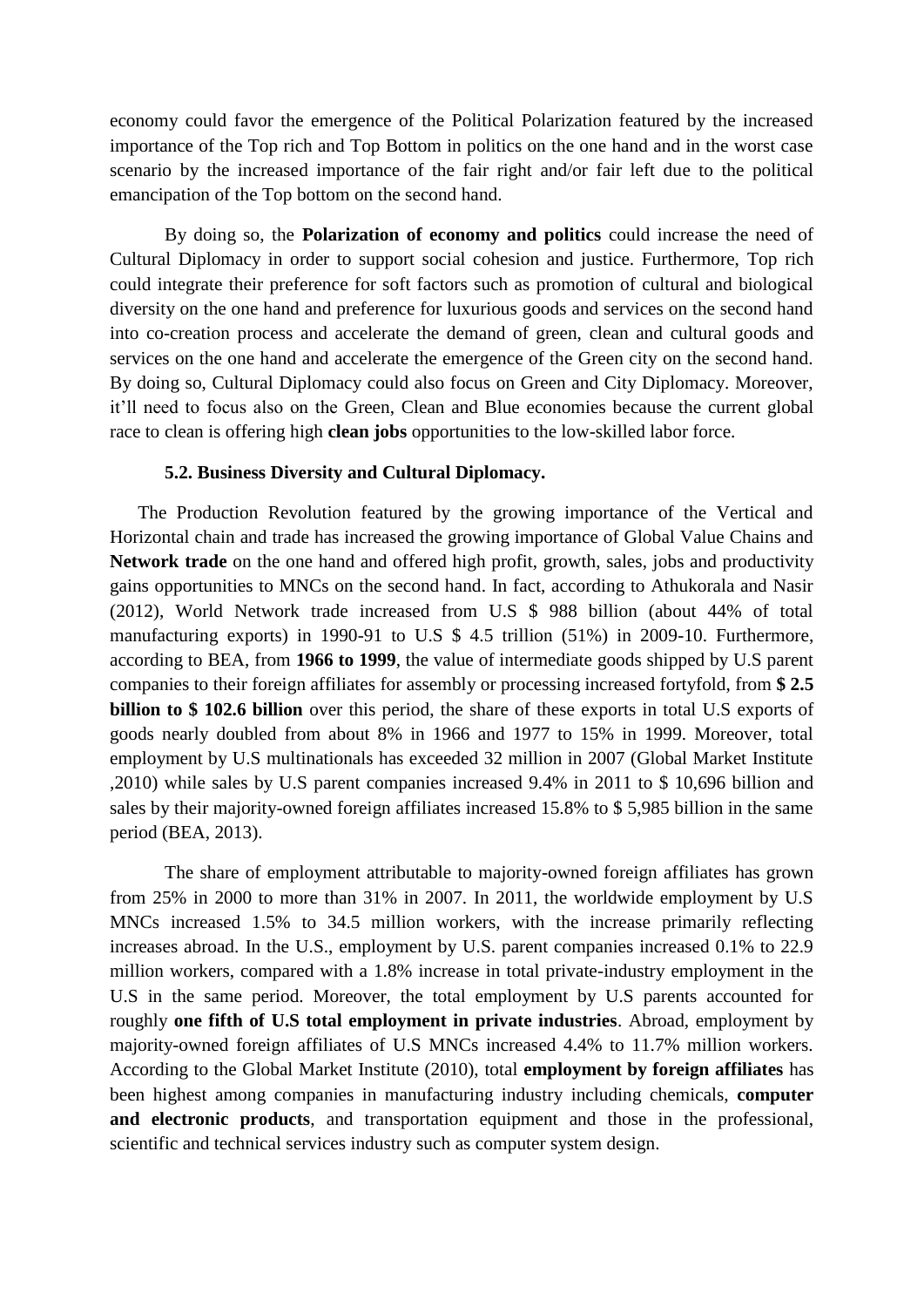Then, the Digital Revolution has increased the **spatial dispersion** of "**Process activities"** that have supported the emergence of the "Global Low-costs and Outsourcing Centers" and integrate the emergence of the Emerging Markets Economies into the Global Production Network. Furthermore, the increased spatial dispersion of "Process activities" has increased the importance of the MNCs. By doing so, it has provided the evidence of the positive correlation within "Innovation and business and economic life cycles". Furthermore, the increased importance of the "US parents and Foreign-affiliates" could accelerate the shift away from could improve their market, resource, knowledge, technologies, brand and efficiency seeking strategy on the one hand and focus on their niche, differentiation and decentralized strategy on the second hand.

However, those radical innovations have also increased the importance of the SMEs throughout the emergence of the "**Born Global**". In fact, according to US Bureau of the Census (1997), regarding size, small business dominate, and in 1996, there were 5.48 million business in the US, of which only 91,000 had more than 100 employees and 15,600 had more than 500 employees. Further, according to recent findings, SMEs represent 99% of EU and US companies-over 20 million companies in the EU and 28 million in US. Further, in EU, SMEs provide 2/3 of all private sector jobs and have tremendous capacity to create new employment. For example, 85% of net new jobs between 2002 and 2010 were created by SMEs. In the US, SMEs have provided over half of all jobs and 2/3 of all net new jobs in recent decades. Moreover, US-EU SMEs produce some 30% of goods exports from both markets.

As a result, the current "Digital Revolution" has favored the emergence of the "**Business Diversity**" featured by the increased importance of both **SMEs and MNCs**. In turn, the increased importance of SMEs and MNCs have accelerated the current adoption and extension of the **Cluster-based and Territory-based Development Model** and increased the ability of building an **effective SMEs and MNCs partnership.** Furthermore, the increased importance of Cluster-oriented initiative and programs has accelerated the shift away from **Big-Global-Rigid Strategy to Small-Local and Flexible Strategy** and favor the build of an effective **Public-Private partnership.** Moreover, regarded to their strong territoriality, SMEs could take into account the needs, the wants, the resources and the cultural background of customers in the effective manner and provide a relative large Domestic Value Added in gross export. By doing so, they could improve the customer-to-business relationship on the one hand and improve the satisfaction, commitment and loyalty of the customers on the second hand. Furthermore, they could support the local entrepreneurial culture which is the driver of the competitive Local Hospitality Industry. Then, Personalization, Business Diversity and Digital and Production Revolution, could be consider as cornerstone of the current increased importance of the "Spatial Diversity".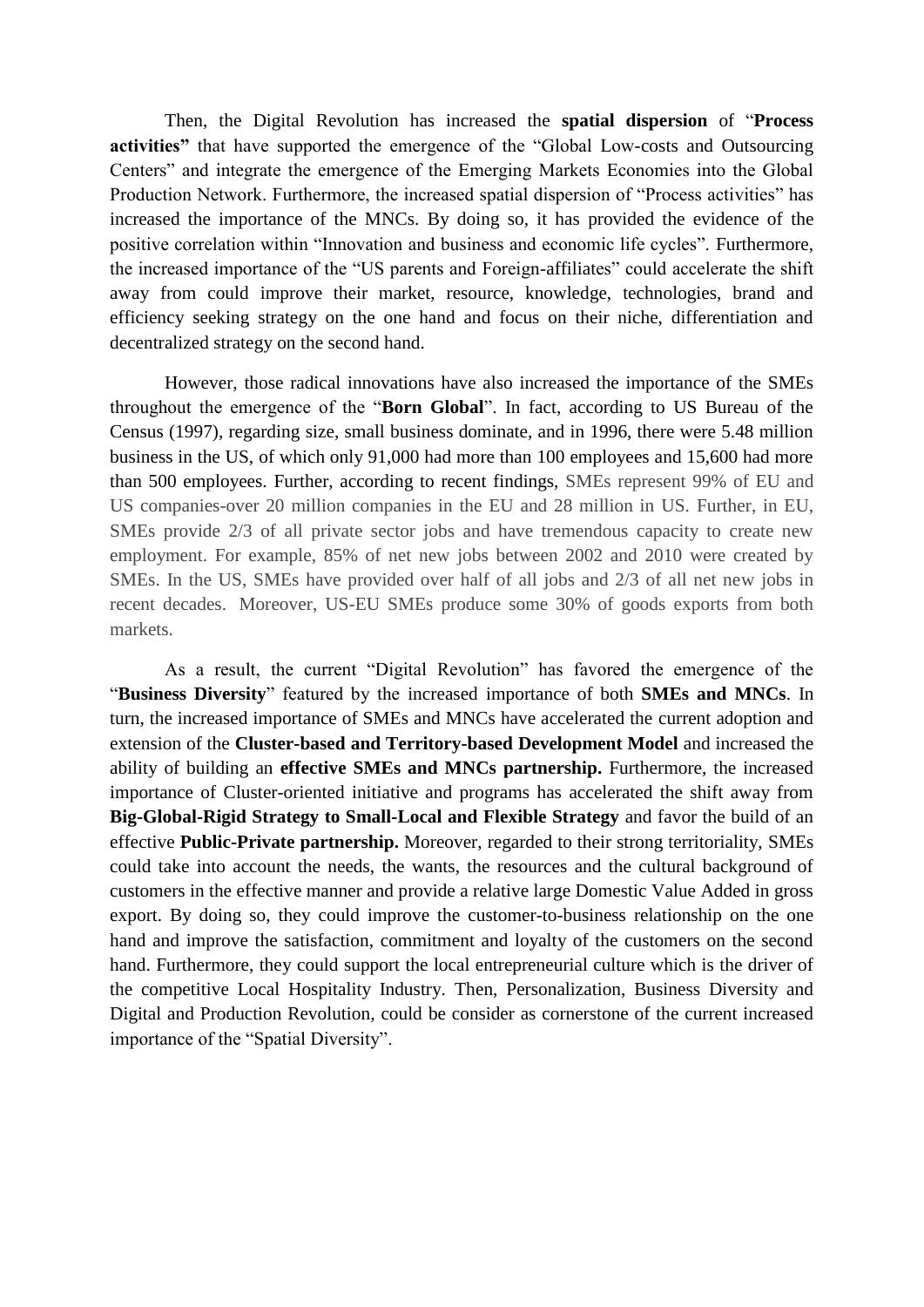#### **5.3. Spatial Diversity and Cultural Diplomacy.**

**The Spatial Diversity** includes "Gradual Polycentric Configuration" featured by the emergence of "New geography of Wealth, Cities, Income and Economic activities". It's driven by the "Digital, Production and Urban Revolutions", the Personalization and the "Shift in Corporate Global Strategy".

**The Digital revolution** has accelerated the automation and computerization of the production process in the North and accelerated the outsourcing and offshoring of the downstream and middle stream activities in the low-cost countries. For example the dispersion of the process activities has accelerated the emergence of "New Global Low-Cost and Outsourcing Centers" in Asia Pacific. **The Production Revolution** has increased the importance of the "Vertical and Horizontal chain and trade" and accelerated the slicing up of corporates value chain at the global level. By doing so, it has accelerated the integration of the **downstream and middle stream countries** into the "Global Production Network" and has favored the emergence of **the of first-tiers, second-tiers, third-tiers and fourth-tiers cities** inside countries. Furthermore, the Production Revolution has enhanced a significant shift into "Corporates" Global Strategy" featured by the **shift away from the Centralized Strategy to the Decentralized Strategy and the adoption of the Person-oriented type of coordination** in order to improve their "Market, Resource, Knowledge, Brand and Technology" seeking strategies. For example, according to the US Bureau of Census (1992), while small businesses with less than 50 employees predominantly operate from a single location, large businesses with more than 500 employees operate out of an average of 54 locations each.

The **"Urban Revolution"** has accelerated the rapid urbanization and industrialization of the developing countries that have tended to become Downstream and Middle Stream economies on the one hand and has accelerated the transformation of the Northern cities into "Upstream economies" on the second hand. By doing so, this "Urban structural change" has favored the emergence of the current "**City-centric and network-centric global economy**" where **Place (City), People, Proximity and Network** have tended to become the key driver of economic growth and competitiveness. Further, City has tended to **differentiate and personalize themselves throughout the build of an effective City"s branding strategy" and competitive hospitality industry** that include the build of "**City"s cultural identity** in order to attract and retain creative and innovative corporate and creative people.

As a result, **The Spatial Diversity** has accelerated the build of the **World as Global Village** and supported the emergence of local and global "**Demographic and Ethnic Diversity**". Furthermore, the **Spatial, Urban, Demographic and Ethnic Diversity** has tended to increase the need of Personalization and Marketing approach of Cultural Diplomacy in order to remove of physical, trade, **cultural, religious**, spatial and **invisible** barriers and "Personalize the economic development process" of cities throughout the adoption of the Citizen-centered and People-centered Development Model and the adoption of the Clusterbased and Territory-based Development Model that reinforce the Citizen-to-Citizen and Citizen-to-Government confidence and trust.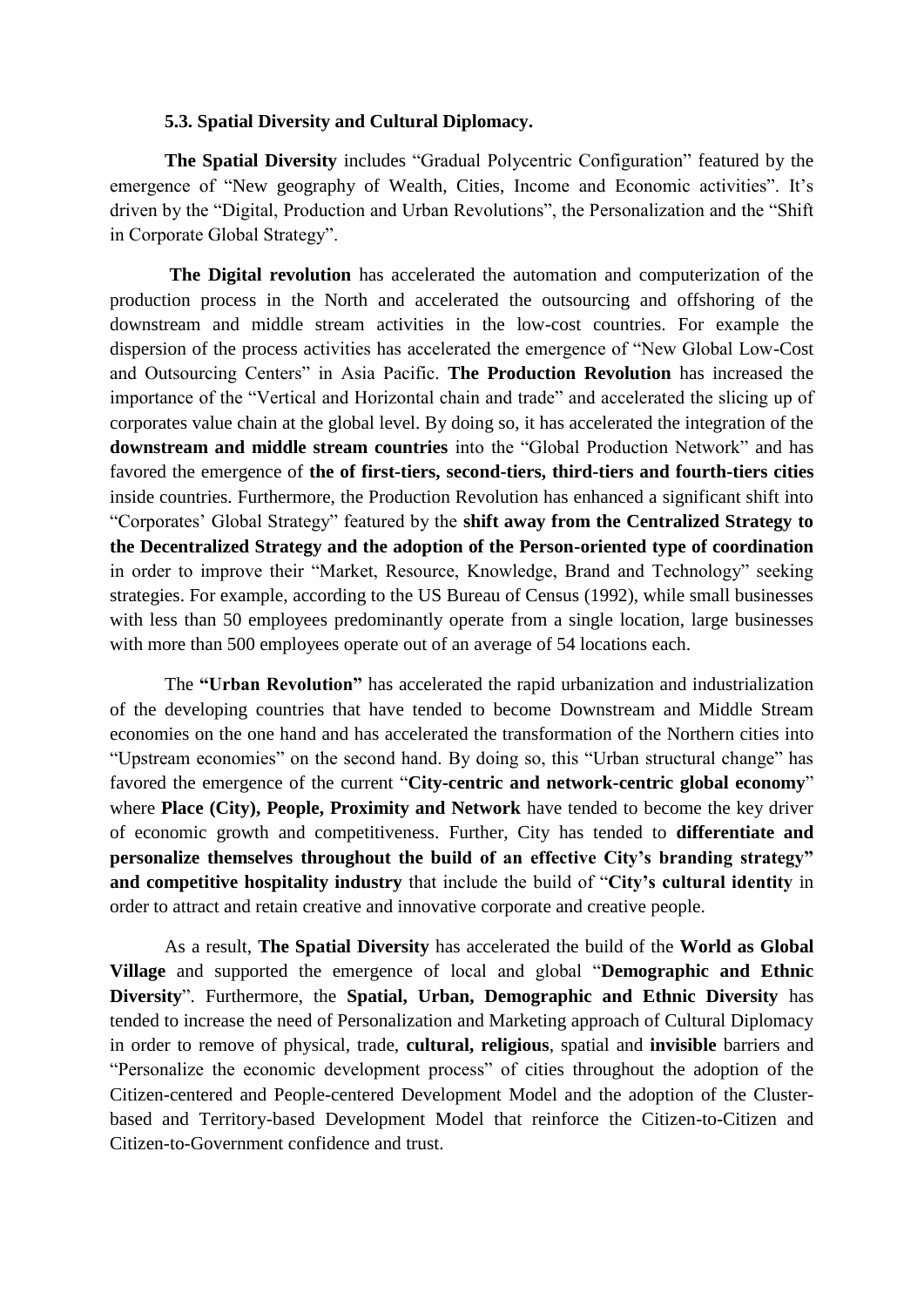Empirically speaking, recent studies have provided the evidence of the spatial and income diversity at the global level due to the Digital and Production revolutions. In fact, according to Inequality Watch (2012), per capita income levels in the poorest region of the World are rising faster than those of rich regions. However, the income inequalities between countries are still very high. For example, the World Bank (2012) found that the per capita income level of the rich countries has risen by 11% between 2000 and 2010 while the one of the low income countries show an average progress of 4%. Furthermore, they also found that between 2000 and 2010, the annual GDP per capita has risen by 7.9% in the North America, going from 38.877 dollars to 41819 dollars, and by 11% in European Union, advancing from 24,826 dollars to 21554 dollars-these entities stay the richest regions of the World. However, it"s in Asia, due to the boost in India and China, where the grow is highest: South Asia shows a rise in GDP per capita of 72.4% and East Asia Pacific of 62% (cf. Table 10). Unfortunately, Sub-Saharan Africa stays the poorest region in the World even if its GDP/Capita has increased by 29% between 2000 to 2010.

Nether less, US is the only one Nation which is building a "World as Global Village" at Home due to the settlement of US population (US History), the spatio-temporal evolution of US Corporates" value chain inside US, the integration of "Diversity" in our Constitution and the adoption of **US Federal Model**. By doing so, US tends to include all the Diversities (Life Style Diversity, Income Diversity, Ethnic Diversity, Spatial Diversity, Business Diversity and Age Diversity) and becomes the Most Powerful and Competitive Multicultural and Multiracial Nation of the World. In fact, according to Cory (1995), the US is rapidly moving toward ethnic pluralism, as some minority groups grow rapidly. For example, Hispanics were 9% of the population in 1990 and are projected to be 11.2% in the year 2000, rising to almost a quarter of the population by the year 2050 (Cory, 1995). Further, the Asian American population is growing at the rate faster than he White majority. Moreover, One third of all children in the US in 1995 were Asian, African American or Hispanic (Francese, 1995). However, the proportion of African Americans in the population is rising very slowly; it was 11.7% and 12.8% respectively in 1918 and 2000. Nevertheless, In the 90s, 29% of the workforce was some king of minority in US. Further, by 2050, more than 50% of US population and workforce will be none white. Then, the current Market Diversity and structural change could be considered as the extension of US Specificity and Development Model at the global level which could increase the ability of US to lead the World in the coming centuries. Furthermore, US has provided the evidence of the contribution of "Cultural and religious Diplomacy" to the "Death of Distance and the Geopolitics and Macroeconomic stability. Moreover, those Market Diversity, Structural change, Personalization and increased importance of Cultural and Religious Diplomacy could play an important role US and Global Green Revolution. In fact, the personalization of the production, distribution and consumption processes of the creative people with green preference on the one hand and the personalization of the production, distribution and consumption processes of customers of the low and middle income countries who consider nature (biodiversity) as sacred on the second hand could support the US and Global Green Revolution and favor the emergence of the Environmentally-oriented Marketing Mix.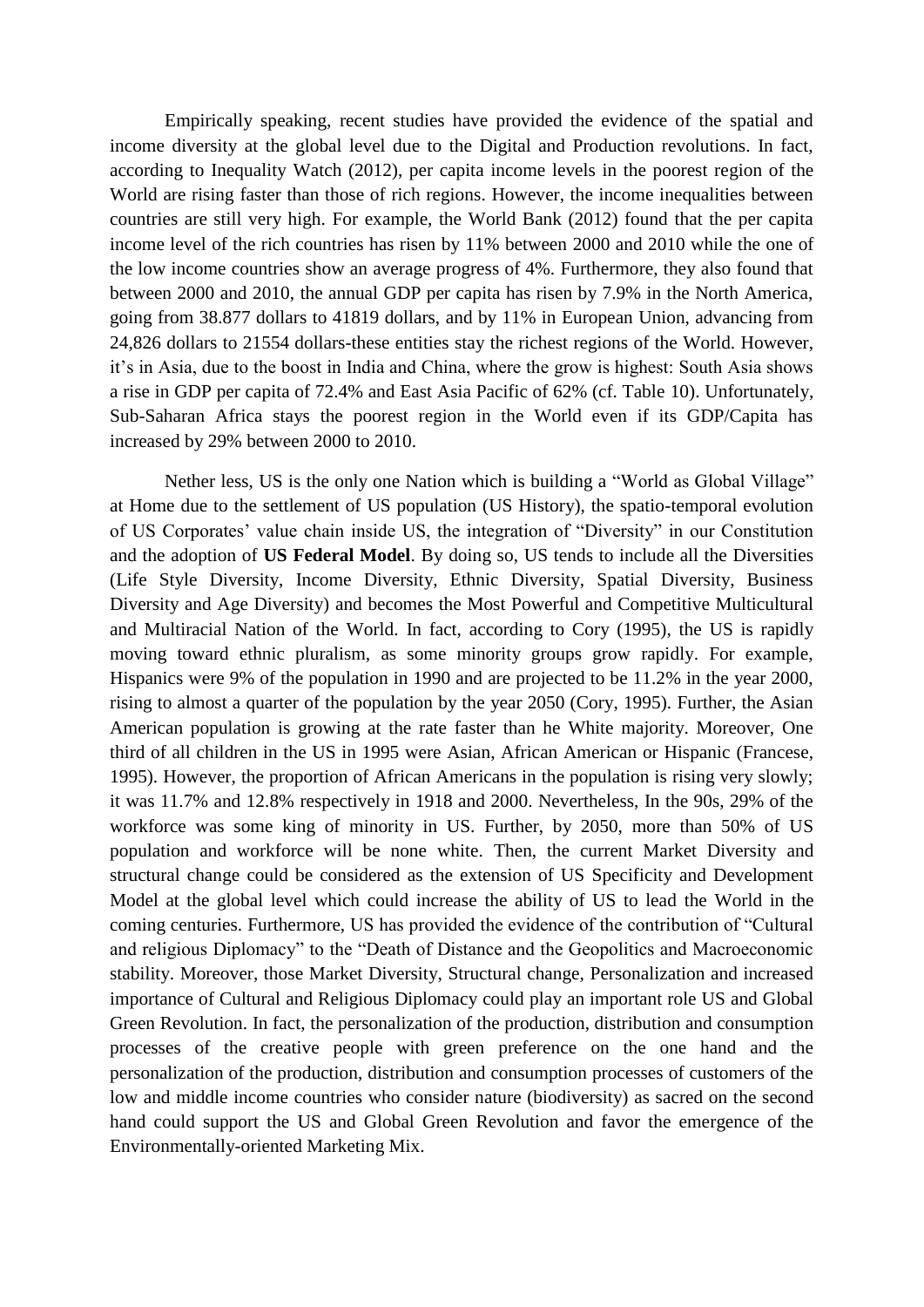### **VI. Green Revolution and Environmentally-oriented Marketing Mix from 1990-2000 until now.**

The Green Revolution of the 1990 and 2000 has favored the emergence Green Consumer with high Green Preference and a growing demand for Green products and services. In fact, there"s a growing body of evidence that indicates that environmental issues remain at the forefront of public concerns, at least as a social and public issue (Carson 1961, Hawken et al 1999, Kaufman 1999, Ottman 1998 and Polonsky 1998). Since, Environmental issues such as non-pollution (avoidance of air, water and noise pollution), effective waste and wastewater management, recyclability, the build of city with natural disaster resilience and access to clean energy, water, foods, education, jobs, housing and life have become of importance to Green consumers.

#### **6.1.Green Marketing and Green Preference.**

According to Ottman (1998), Environmental or Green Marketing is relatively new focus in business endeavors, a strategic marketing approach that began to reach prominence in the last quarter of the  $20<sup>th</sup>$  century. Further, according to Buchholz (1998), while several notable companies have utilized environmental marketing strategies as a linchpin to business success, the overall business of an environmental marketing focus has been somewhat sporadic. Indeed, according to Fuller (1999) and Peattie (1999), some firms may have come to regard green marketing concerns as a minor strategic focus or even as a niche approach to the market. As new "Business philosophy", the Green preference could influence the internal and external Market orientation and favors the emergence of the Lean and Green management. In fact, Market orientation can be considered as either a set of management behaviors (Narver and Slater, 1990; Kohli and Jaworski, 1990; Jaworski and Kohli, 1992; Slater and Narver, 1994; Kohli et al, 1993), or business or a business philosophy (Webster, 1988; Hooley et al, 1990; Litchtenthal and Wilson, 1992) directing behavior and action which translates the philosophy into business strategies (Tuominen and Miller, 1996).

As a result, for example, the green preference and the new priorities of the green consumers could impact the utility function of consumer. In fact, with the advent of Green Revolution, Green consumer maximizes its utility under its budget and environmental constraints. Then, customer won"t have a limited rationality anymore but an unlimited rationality due to the environmental issues that are out of his control (i.e. natural disasters). Further, the current predominance of the service-oriented and knowledge-based economy that is increasing the demand of the flexible, mobile, affordable, agile, competent, adaptable, creative and highly skilled workforce with the high green preference could increase the growing importance of the "Environmentally-oriented Marketing Mix". In fact, some studies found that those with higher levels of education may tend to be more aware of current environmental issues than lesser-educated individuals, which will affect the green product evaluation process (Chan and Lau 2000). Further, the literature suggests that consumer behavior will vary based on the individual level of environmental orientation or commitment (Henriques and Sadorsky 1998, Ottman 1998, Schuwerk and Lefkoff-Hagins 1995, Straughan and Roberts 1999, Synodinos 1990). Then, corporate will need to focus on the Niche and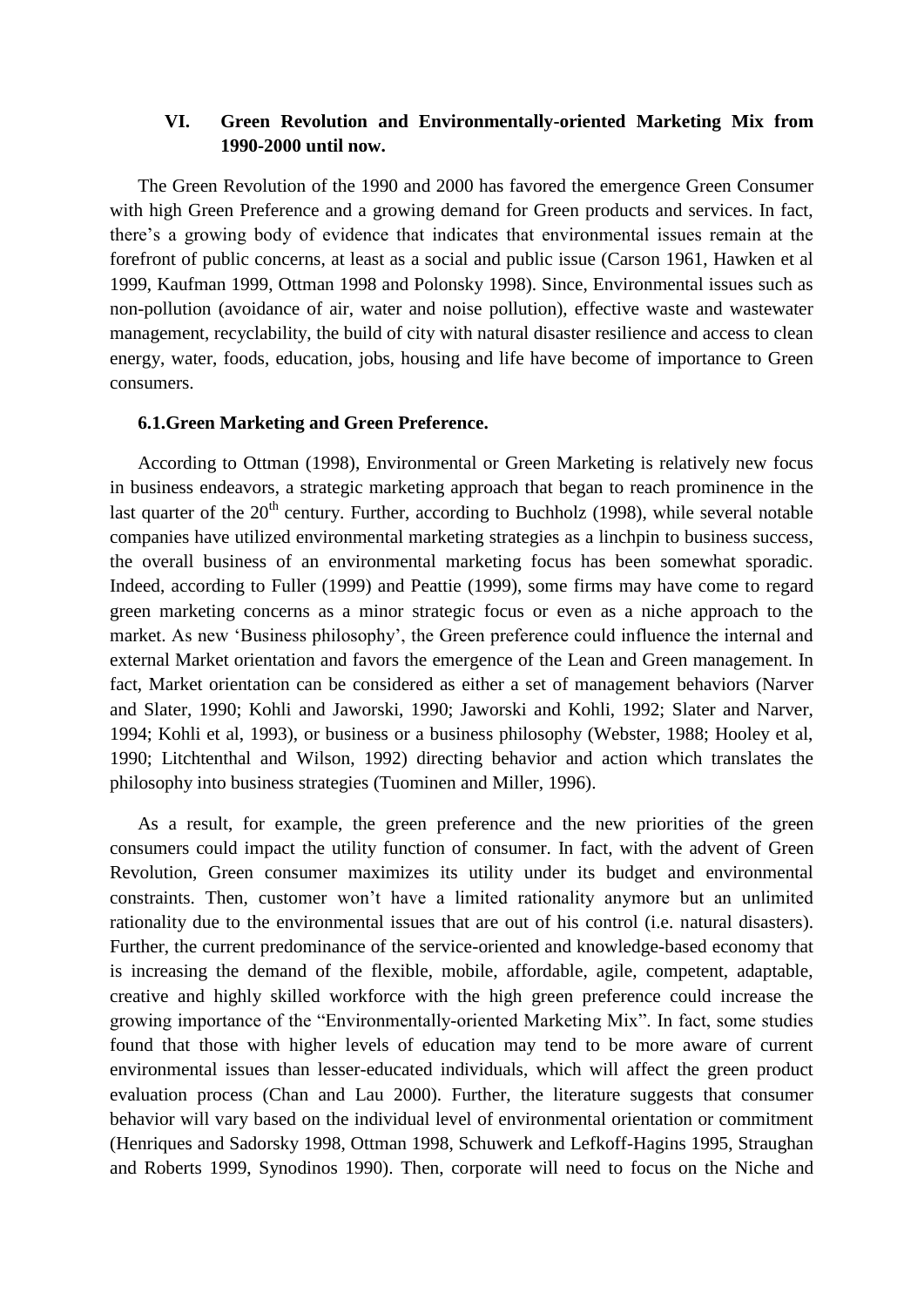Decentralized strategy because highly-skilled and high-income workforce will be more willing to purchase Green goods and services. By doing so, corporates could integrate environmental issues into their strategy throughout the "Lean and Green Management" and boost their competitiveness.

#### **6.2.Environmentally-oriented Marketing Mix and Lean and Green Management.**

The advent of the Environmentally-oriented Marketing Mix is transforming the internal and external market orientation of corporate. Externally speaking, corporates will build "Brands" that satisfy the "Green Preferences" of Green Consumer while internally speaking, they"ll need to put into place an effective "Lean and Green Management" such as the adoption of "Life Cycle Analysis" tools and methodology in order to reduce waste and  $CO<sub>2</sub>$  emission on the one hand and minimize their consumption of raw materials and energy on the second hand. According to recent findings, the wastes that Lean processes reduce: overproduction; transportation and quality errors, for example all have associated energy consumption that will disappear as those wastes are eliminated. Further, Lean Processes can focus on the **Energy Value Chain Analysis** in order to maximize Corporate Energy efficiency (boost the productivity of energy that corporate consumed). Moreover, Lean processes will analyze and assess corporate"s **green performance,** introduce a **total cost of ownership concept** in supporting departments and build a **clean culture** that encourages people to think **creativity about CO2.** For example, the awareness of the fact that "weakest energy mindset can lead to weakest performance".

According to Gonce and Somers (2010), companies can often reduce overall energy consumption by 5 to 10% overtime by introducing a total cost of ownership concept in supporting departments such as purchasing and maintenance. Further, they found that, Manufacturers have four dimensions with which to tackle  $CO<sub>2</sub>$  emissions from their processes. First, they can reduce emissions at source by switching to non-fossil fuel energy source such as hydroelectric or nuclear power. Second, they can take steps to improve the energy efficiency of their existing processes. Third, they can select technologies, processes and materials that produce less  $CO<sub>2</sub>$ . Fourth and finally, they can take steps to mitigate existing emissions: **by investing in re-forestation programs or buying offsets in a cap and trade system.** Moreover, according to Ottman (1998), the Environmentally-oriented Marketing Mix boosts profitability.

Empirically speaking, Ford Motor Company, for example, began purchasing electricity for its manufacturing facility in Cologne, Germany from a hydroelectric producer in Scandinavia. Three wind turbines at its diesel engine manufacturing plant in Dagenham, UK, provide enough energy to operate the factory. At a US facility in Kansas City, Missouri, Ford has committed to the purchase of carbon offsets equivalent to the entire energy consumption on the operation. Further, a NAFTA showed that going closer to the shop floor increased savings from 3% to 11% (Gonce and Somers, 2010). Moreover, there's global commitment to the  $CO<sub>2</sub>$ throughout the increased importance of the Zero Energy cost building and the emergence of the Electric Vehicles. In fact, according to the Pike Research Report (2010), they"ll be 3.2 million plug-in electric vehicles on the roads by 2015. Further, Zprime Research and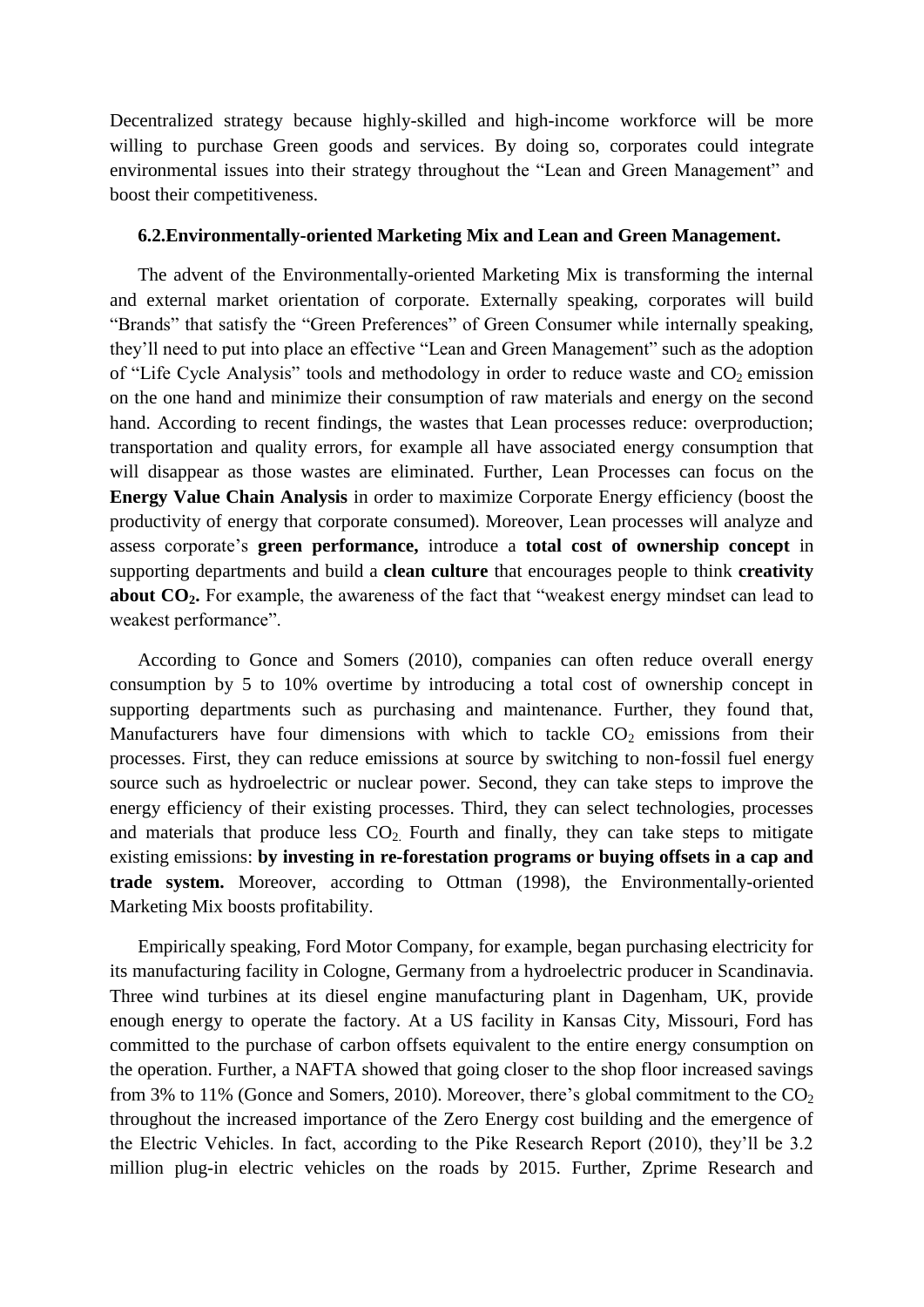Consulting (2010) found that vehicle 2 Grid capable EVs will raise grow to 1.06 million units by 2020. Moreover, Electric Vehicles could provide demand response to the time of 10,000 MW+.

By doing so, US corporates could adopt rapidly the Environmentally-oriented Marketing Mix and lead the current Green Revolution due to the positive correlation within Marketing and Society life cycles on the second hand and the increased importance of US creative people and their preference for green goods and services on the second hand. Furthermore, Environmentally-oriented Marketing Mix and the Lean and Green management could accelerate the shift away from the maximization of profit that prioritizes the short-term strategy and policy and put emphasis on the creation of value for the stakeholder to the Maximization of corporate value added that prioritizes the long-term strategy and policy and put emphasis on the simultaneous value creation for **customers**, employees, stakeholders and **environment**. Then, we could shift towards the "Maturity stage of Marketing" featured by the shift away from the Environmentally-oriented Marketing Mix to the "Clean Product-oriented, Consumer-oriented, Employee-oriented, City-oriented and Environmentally-oriented Marketing Mix".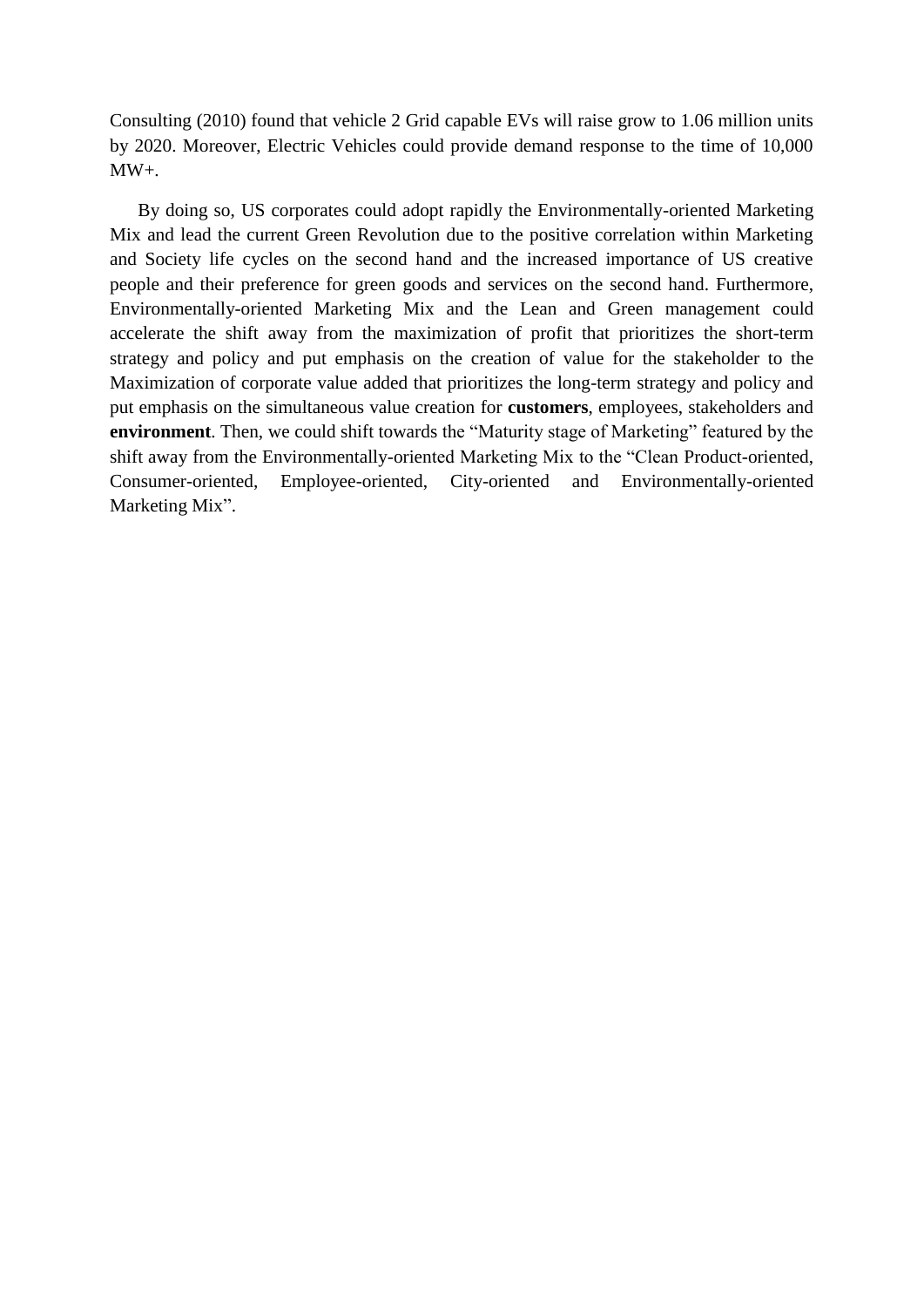## **VII. IoE and Maturity stage of Marketing: From the E-Marketing Mix to the Environmentally-oriented Marketing Mix to the City-oriented Marketing Mix to the Employee-oriented Marketing Mix to the Clean Productoriented, Consumer-oriented, Employee-oriented, City-oriented and Environmentally-oriented Marketing Mix.**

According to the ICT life cycle, IoE is the next stage of the IoT. It brings together people, process, data and things to make networked connections more relevant and valuable than ever before-turning information into actions that create new capabilities, richer experiences and unprecedented economic opportunities for businesses, individuals and countries. Furthermore, Cisco (2012) predicts that \$ 14.4 trillion of value will be at stake over the next decade (2013-2022), driven by "connecting the unconnected" (people-to-people, people-to-machines, machines-to-machines, etc) via the IoE while the Internet Market size is projected to reach \$ 4.1 trillion in annual revenue for all participating vendors by 2016. Further, they show that most of this value will come from transforming **industry-specific business processes and value chains** with capacities driven by the IoE.

So to speak, IoE will boost "Marketing Productivity", increase the importance of "Process activities" and the Global Value Chain participation. However, it's relevant to analyze the impact of IoT first in order to understand the contribution of the IoE.

#### **7.1. Evolutionary approach of IoT**

According to the Computer Science and Information Systems Report (2013), as a result of decades research and industrial efforts in the domain of ICT, people are today equipped with fast-speed, (almost) any-time and any-place solutions that allow them to be connected with each other, and to interact with and through the rich World to Internet-enabled applications and services. Then, according to the ICT life cycle, IoT could be considered as the next stage (growth stage) of ICT development life cycle.

Historically speaking, the IoT concept was coined by a member of the Radio Frequency Identification (RFID) development community in 1999, and it has recently become more relevant to the practical World largely because of the growth of mobile devices, embedded and ubiquitous communication, an increased importance of social media and social TV, cloud computing and data analytics. According to Atzori et al. (2010), IoT can be seen as an umbrella term uniting three visions of IoT and underlying Technologies. According to the "**Things oriented vision**" of IoT that focuses on the things " identity and functionality", IoT is defined as "Things having identities and virtual personalities operating in smart spaces using intelligent interfaces to connect and communicate within social, environmental and user contexts" or " a World-wide network of interconnected objects uniquely addressable, based on standard communication protocols" (EPoss, 2008). According to the "**Infrastructurebased vision** of IoT", IoT is defined as "a Global Network Infrastructure, linking physical and virtual objects through the exploitation of data capture and communication capabilities. This Infrastructure includes existing and evolving Internet and Network developments. It will offer specific object-identification, sensor and connection capability as the basis for the development of independent cooperative services and applications. These will be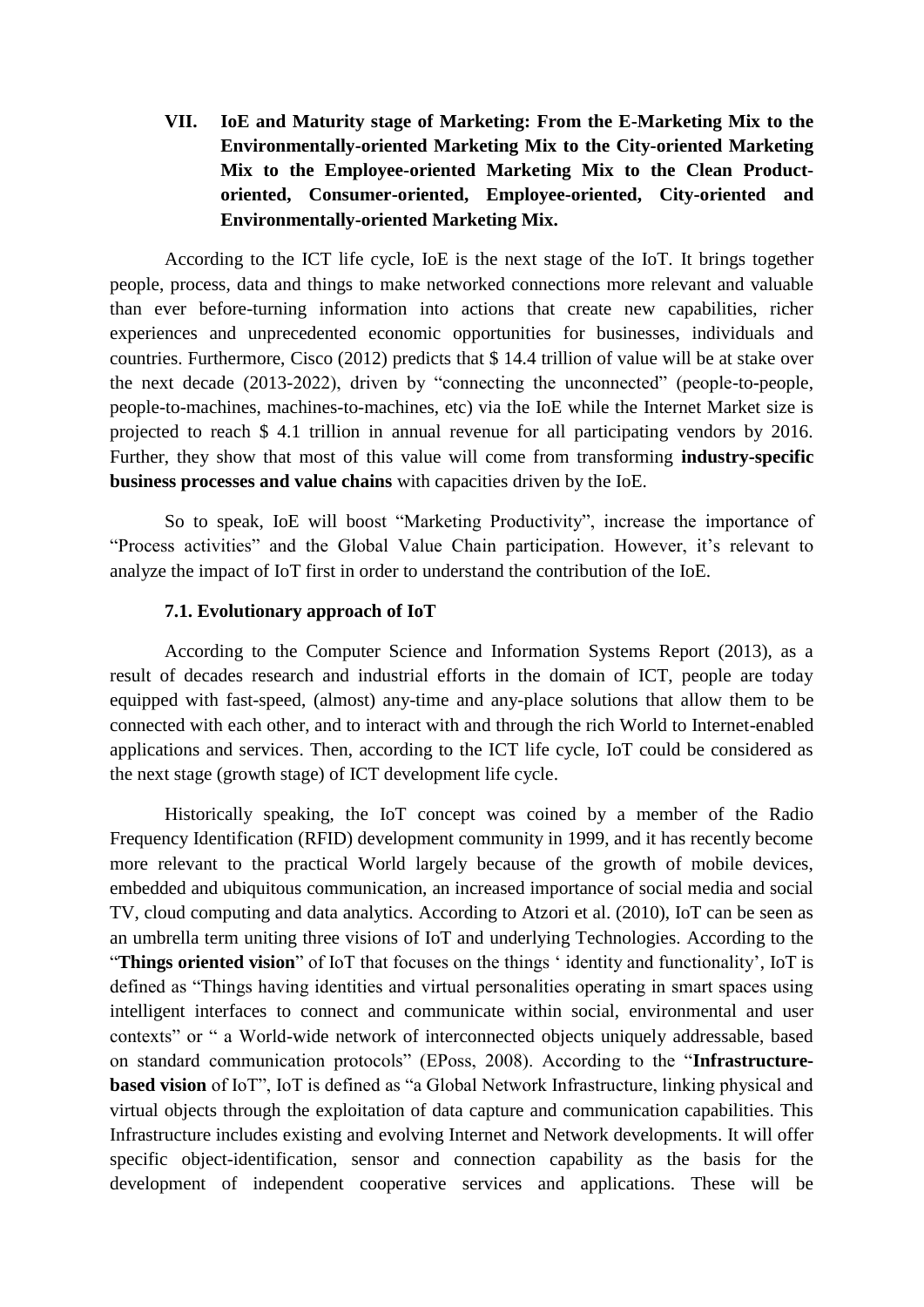characterized by a high degree of autonomous data capture, event transfer, network connectivity and interoperability" (CASAGRAS Project). According to the Semantic vision of the IoT, the application of IoT "**promotes interoperability among IoT resources**, Information models, data providers and consumers, and facilitates effective data access and integration, resource discovery, semantic reasoning, and knowledge extraction" (through) efficient methods and solutions that can structure, annotate, share and make sense of the IoT data and facilitate transforming it to actionable knowledge and intelligence in different application domains"(Barnaghi et al. 2012). These three visions of IoT are based upon the advances in the fields of, for **example RFID, M2M communication, Wireless Sensor and Actuator Networks (WSAN), ubiquitous computing, and Web-of-Things (WoT).**

Then, Technologically speaking, connecting things to the Internet can be accomplished with help of various protocols and standards, either adopted from the traditional Internet and Telecommunication fields (WIFI and Bluetooth, Ethernet, 3G and LTE, HTTP) or specially tailored to meet the constraints of the connected things (ZigBee and Z-wave, as well as IETF's 6 LowPAN, RPL and CoAP) (Computer Science and Information Systems Report, 2013).

So to speak, the miniaturization of microprocessor and the reduction of cost of technology components have played an important role into the advent of the IoT. For example, Gartner (2011) has forecast that most technology components such as Radio, WIFI, Sensors and GPS, could see a drop in cost of 15% to 45% from 2010 to 2015 (cf. Table 11). First, the advances in the areas of chip design and architecture have allowed semiconductor industries to reduce the size, density and cost of production of transistors. Technologies such as lithography, metrology and nanotechnology are used (and explored) to dramatically increase the number of transistors to be fabricated on a single chip. For example, semiconductor manufacturing processes have also improved from the current 32 nanometer (nm) mode in 2010 to the 22 nm mode in late 2011, moving to 16 nm by 2013 and 11 nm by 2015. Second, according to recent findings, In 2000, the state of the art was 1,000 nanometers (nm) but from 2010 to 2011, the industry shifted to commercially available System-non-Chip (SoC) chip solutions that utilize 28 nm-45 nm lithography to achieve a 2-3 chipest package that can integrate and entire radio transceiver complete with digital signal processing, baseband microprocessors or graphic accelerators. Third, Intel (2012), in April 2012, officially launched the World"s first commercial microprocessor-"IVY Bridge" on the 22nm wafer, using 3-D Tri-Gate Technology. This 22nm wafer is capable of fitting more than 2.9 billion transistors with 37% improvements in performance and more than 50% power reduction, compared to its predecessor. IoT-related Technologies are relatively young. However, they could offer high growth, profit, employment, investment, income, specialization and productivity gains opportunities.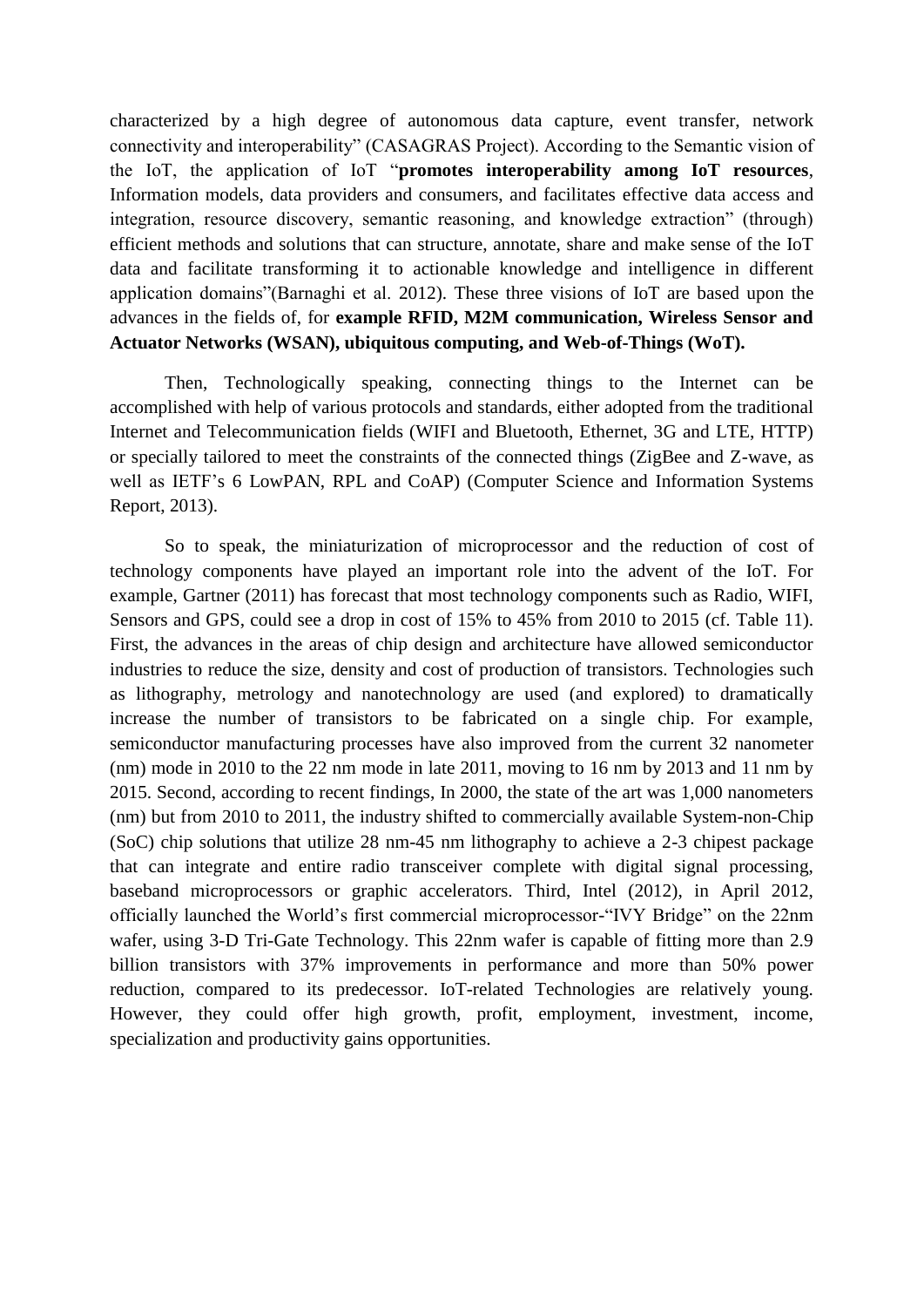#### **7.2. The benefits of IoT-related technologies and activities.**

According to Batten and Willis-SandFord (2011) and OECD (2012), the IoT field is relatively young, and still dominated by the silos of vertically integrated solutions based on incompatible technologies, with each having a relatively limited market penetration. However, the adoption of the various IoT Technologies is expected to expand rapidly in the upcoming years, and it will be reflected in the number of connected things, expected revenues, and annual growth rates (Computer Science and Information Systems Report, 2013). For example, they found that Internet-enabled Things will bring various benefits to both organizations and individuals by facilitating or simplifying environment sensing, proximity triggering, automated sensing and actuation, all of which can be utilized in various application domains, ranging from automated home applications to smart grids and highresolution asset and product management.

#### **7.2.1. The benefits of IoT-related technologies**

According to McKinsey (2011), today, there are more than 2 billion people that are connected to the internet, and more than \$ 8 trillion exchange hands each year through ecommerce. Further, they also found that Enterprises globally stored more than 7 exabytes of new data on disk drives in 2010, while consumers stored more than 6 exabytes of new data on devices such as PCs and notebooks. Moreover, according to Cisco (2013), 2 billion phones will be sold by 2012. Almost every phone had RIFD and NFC (Near Field Communication) readers, meaning that eventually shoppers will no longer need to consult salespersons or floor readers to know the history of a product. Virtual shopping carts can be created and orders placed automatically with warehouses for goods to be delivered to their homes. Moreover, according to Cisco (2013), in 2010, the number of everyday physical objects and devices connected to the Internet was around 12.5 billion. Cisco forecasts that this figure is expected to double to 25 billion in 2015 as the number of more smart devices per person increases, and to a further 50 billion by 2020 (cf. Table 12).

The most drastic growth is assumed to take place in M2M connections, from 2 billion at the end of 2011 to 12 billion by the end of 2020. According to Frost and Sullivan, the ratio of M2M SIMs to total mobile subscriptions in Europe exceeded 10% in some countries (e.g., 15.5% in Sweden) in 2009. Further, according to GSMA (2011), cellular technologies are expected to get a 19% share (2.3 billion) of connections by 2020. Moreover, according to Gartner, already in 2011, the population of connected things comprised over 15 billion permanent and over 50 billion intermittent connections, and these numbers are forecasted to increase to over 30 billion to over 200 billion, respectively, by 2020 (Cearley, 2011). By doing so, it could also increase the **Cloud computing adoption rates** (cf. Table 13).

As a result, total revenue generated by connected devices will also grow significantly; according to some estimates, from US \$ 420 billion in 2010 to 1.69 trillion by 2020, excluding the mobile handset revenues (GSMA,2011). According to the Machina Research (2011), M2M communications alone will generate approximately 928.2 billion revenues by 2020, and many IoT vertical segments are expected to experience a double-digit growth in the upcoming years. Among the most prospective vertical application domains are consumer"s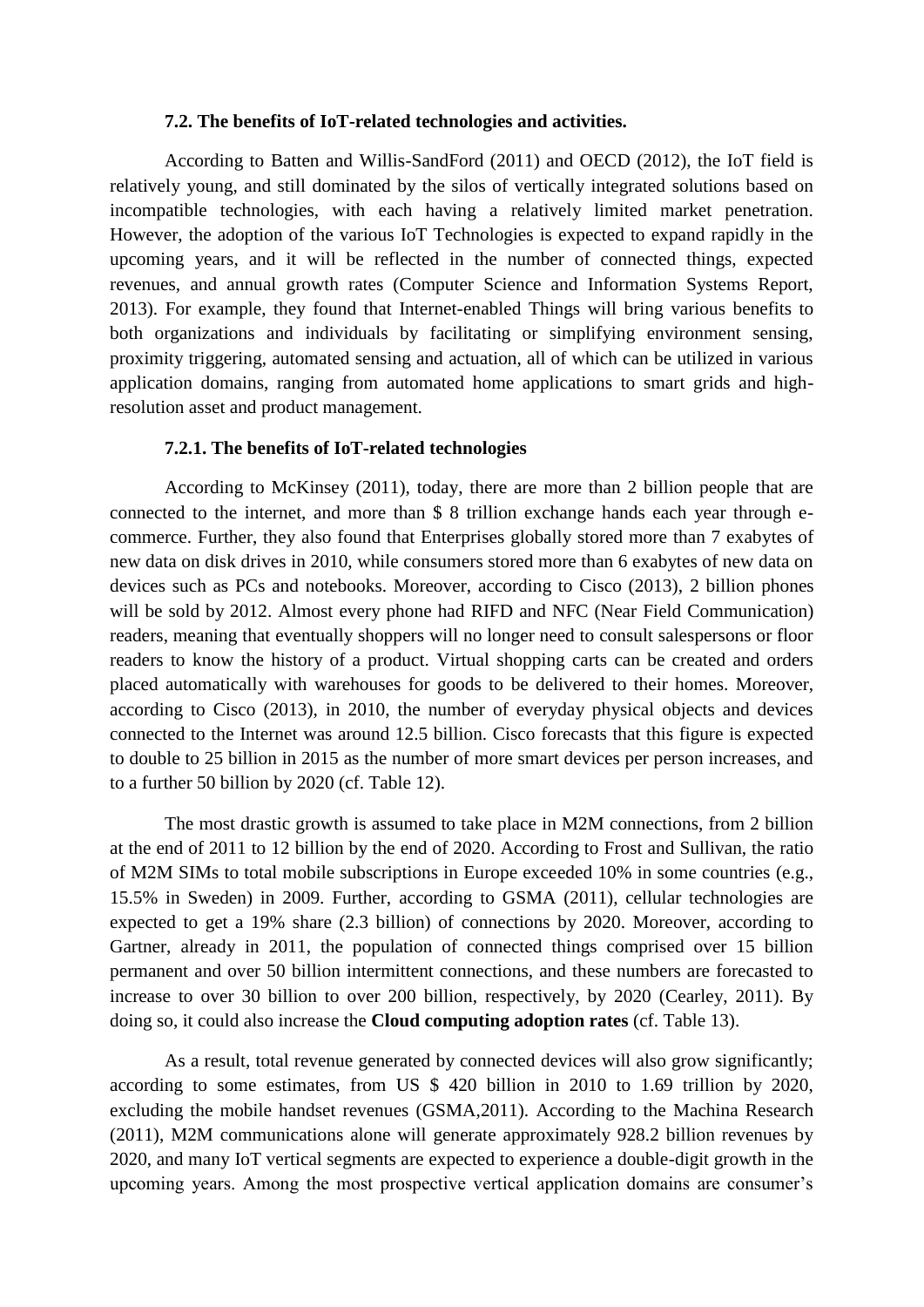electronics, automobile and healthcare, as well as intelligent buildings and activities. Within the M2M submarket, GSMA (2011) expects the main vertical segments to be the following (cf.Table 14, 15 and 16):

- Automotive (revenue opportunity USD 202 billion)
- Healthcare (revenue opportunity USD 97 billion)
- Consumer electronics (revenue opportunity USD 445 billion)
- Utilities (revenue opportunity USD 36 billion).

Further, a study conducted by Erickson suggests that the automotive sector has so far been the largest user of M2M applications (with 25 million connections in 2010), followed by the electricity sector (14 million connections) whereas e-health is identified as a market with "interesting opportunities" (Lehto, 2010).

Then, IoT-related technologies and activities could become the key drivers of the current radical Innovation Revolution such as Electric Vehicle Revolution and US Energy Renaissance, US Manufacturing Renaissance featured by the increased importance of the Lean Production and US Healthcare Revolution featured by the increased importance of the Patient-Centered Care Model on the one hand and favor the emergence of new preference such as "**Green, Healthy, Flexible and Hyper connectivity World economy"** on the second hand.

## **7.2.2. The impact of the IoT-related technologies on the Patient-Centered Care Model.**

According to Computer Science and Information Systems reports (2013), IoT-related healthcare applications and services include the so-called "**Telehealth and Telecare**" solutions, allowing medical services to be delivered remotely and/or over electronic media. In particular, the "m-Health (Mobile Health) services rely on using mobile terminals and networks in gathering, aggregating and communicating the information about a patient's state. They also found that reference architecture for (mobile) health services has been introduced by GSMA (2012a). The main building blocks of the reference architecture include the mobile health connected device, the clinical device, and the mobile health platform responsible, e.g., for the conversion, aggregation and analysis of the date. In addition, the architecture includes some of the MNO elements (responsible e.g. for billing and authentication) and the hospital systems, such as Personal Health Record (PHR) and Electronic Health Record (EHR). According to GSMA (2012a), the main difference between e-Health and m-Health lies in the connectivity: while e-Health uses the existing landline communications network, m-Health uses the Mobile Telecommunication Network. Both could become the cornerstone of the Patient-Centered Care Model. For example, according to Vishwanath et al. (2012), such (mobile) health services are categorized into patient pathway solutions (wellness, prevention, diagnostics, treatment, and monitoring) and healthcare strengthening services.

Then, e-Health and m-Health and by extension PCCM could be considered as a matter of **Connectivity** (cf. Table 17)**.** Further, their adoption and by extension the one of PCCM could require the implementation of US Broadband and Infrastructure Agenda that focuses on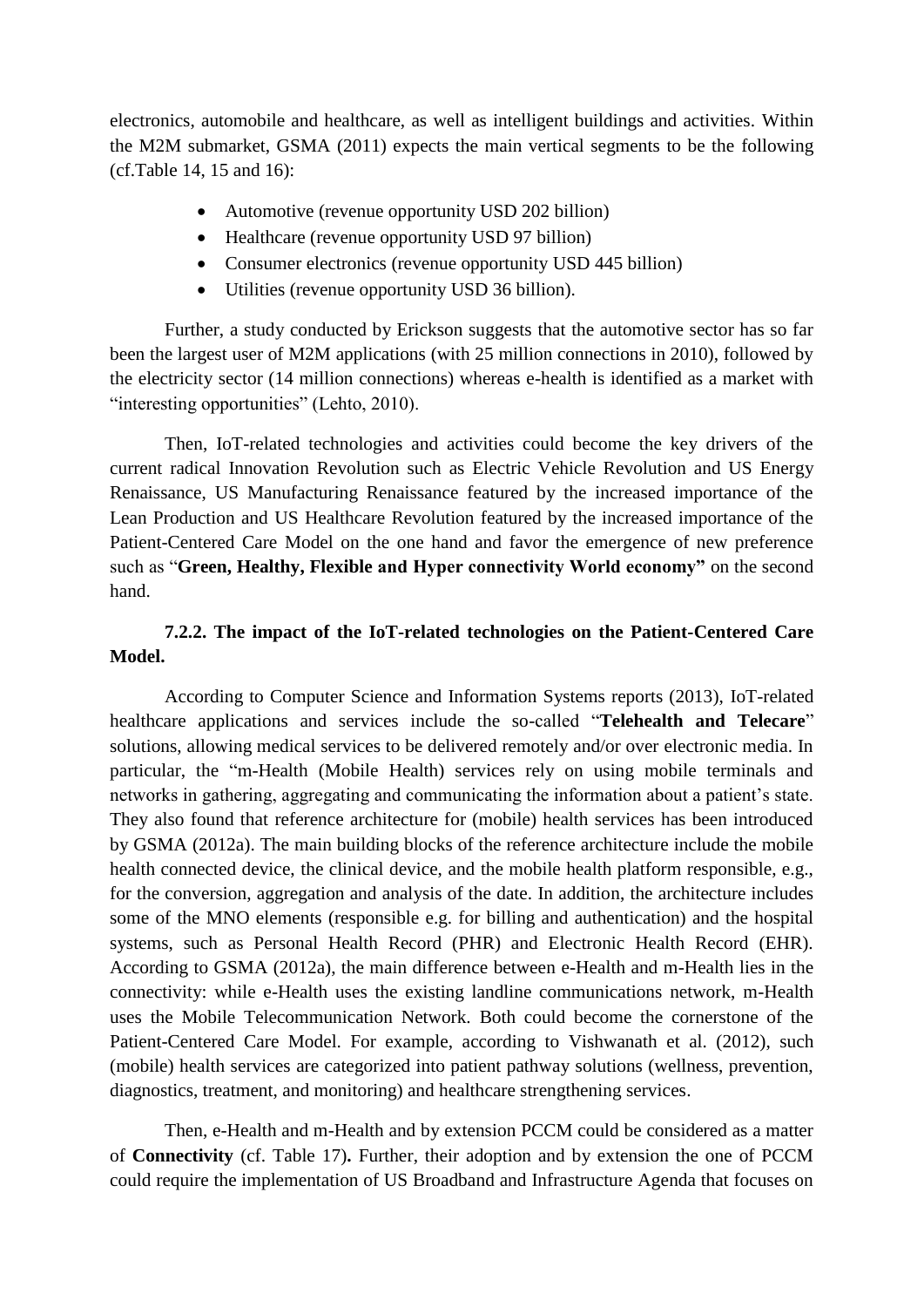the 3G, 4G and 5G because they provide cost-effective e-Health and m-Health services. According to OECD, the number of Broadband subscribers per 100 inhabitants grew from 7.2 in 2003 to 22.6 in 2008 in developed countries. Further, US government launched its Broadband agenda since 2012. By doing so, IoT-related healthcare applications and services could build a cost-effective "Patient-Centered Care Model (PCCM)" and accelerate its adoption and extension. In fact, according to the report by Sanders et al. (2010), in the Patient monitoring and diagnostics domain, the TCO of the devices is under USD 200, of which the communication module costs USD 21, i.e. approx. 12%. Overall, the monitoring solutions focusing on wellness services are likely to be closer in nature to consumer/household devices, and therefore their adoption is assumed to be sensitive to the solution costs. Furthermore, according to McKinsey (2011), if US Healthcare could use Big Data creatively and effectively to boost efficiency and quality, the potential value captured could be more than **\$ 300 billion every year**, two-thirds in the form of reduced healthcare expenditures. Moreover, corporates could also need the rapid implementation of US Broadband Agenda in order to boost their competitiveness in the context of digital and personalization age.

## **7.2.3. The impact of IoT-related technologies on the Global Value Chain and Marketing and Energy Productivity.**

#### **7.2.3.1. Theoretical approach.**

The advent of the IoT could increase the importance of process activities and accelerate the emergence of Hyper-connectivity World Economy. In fact, according to Smith et al. (2009), to become a part of IoT, the object shall have both processing and communication capability, either, embedded in itself or offered by an attached component. In turn, like ICT, IoT will also accelerate the automation and networking of the production, distribution and consumption processes on the on hand and accelerate the emergence of the New Global Low-cost and Outsourcing Centers throughout the outsourcing and offshoring of the down and middle stream activities on the second hand. Further, the advent of IoT could support the Production revolution and the adoption and extension of the Cluster-based and Territory-based Development Model throughout significant inter-enterprise collaboration and cooperation. In fact, according to Sundmaeker et al (2010), the interconnection with the physical world through the help of smart things could:

- Enhanced identification capabilities enable high-resolution asset and product management, **high-granularity life cycle management**, and more dynamic interenterprise collaboration.
- Sensing and processing at the edges that facilitate the distribution of the business processes towards the edges, this enabling **improved performance and scalability**.
- Simplified manual and automatic proximity triggering. The things are able to communicate their identity in a fast and robust way when in the proximity of a sensor/reader. This enables a manual or an automatic triggering of various transactions (e.g. entry records, payments). For consumers, this enables convenient self-service and hence **cost-reduction and saving of time**. For businesses,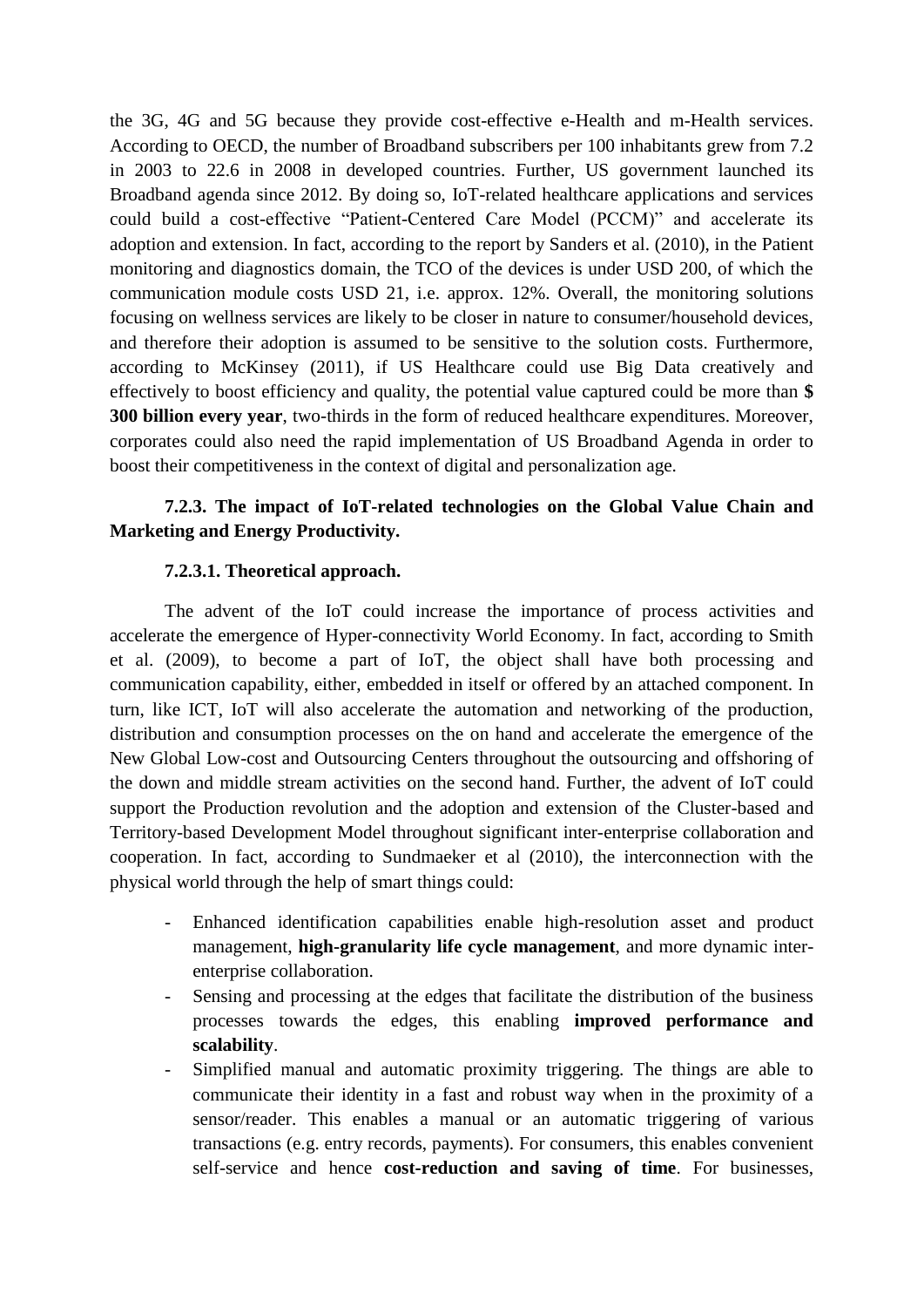automatically triggered record updates in bookkeeping are advantageous e.g. in production and the supply management environment; such automatic functions allow for faster and more accurate tracking of assets as well as support the firms in gathering data for process optimization.

Furthermore, according to Computer Science and Information Systems Reports (2013), a number of other applications of proximity triggering are identified, e.g. automatic door opening:

- **Automatic sensor triggering**. Based on their ability of sensing the state of their environment, the smart things are able to process the gathered information about the environment and use e.g. rule-based logic to trigger processes and/or actions. The use of smart sensors allows the decisions to be done locally and in a prompt manner, this enabling more efficient, dynamic and higher quality processes in a variety of application domains, from smoke detection to remote patient monitoring. For businesses, this brings both **higher process efficiency** and new data for further process optimization, while for the consumers the benefit lies in the enhanced **quality of goods and services.**

- **Automatic product security**. Using their unique identities, the past behavior of the things can be traced and documented in a unique log (at a website). The uniqueness of the log (and hence the thing) can be automatically verified, this making it much easier to spot (multiple) counterfeiting copies that attempt to direct to a same log.

Moreover, IoT could boost the Marketing productivity throughout the cost-effective adoption of the Consumer-Centered Marketing Model. In fact, Computer Science and Information Systems Reports (2013) found those following benefits of IoT that are attributed to the interaction between the things and their users:

- **Simple and direct user feedback**. A thing can provide the user with direct feedback in the form of beeping, flashing or otherwise, which increases the accuracy of the processes and may improve their attractiveness/appeal (entertainment value).
- **Extensive user feedback**. Provided through a gateway (e.g. smartphone), the user will gain rich information about the properties of the thing (or the object to which it is attached). This may be useful in a range of convenience-increasing informational applications, varying from shopping advice to tourist services.
- **Mind-changing feedback**. Monitoring of consumer behavior (e.g. driving style or electricity consumption) and provision of information are aimed at changing the behavior towards a desired outcome (such as safer driving or more conservative use of electricity).

In sum, IoT will boost Marketing productivity and support Market and Business Diversity on the one hand and favor the preference for "**Green, Healthy, Flexible and Hyper connectivity World economy"** the emergence of Hyper-connectivity World Economy.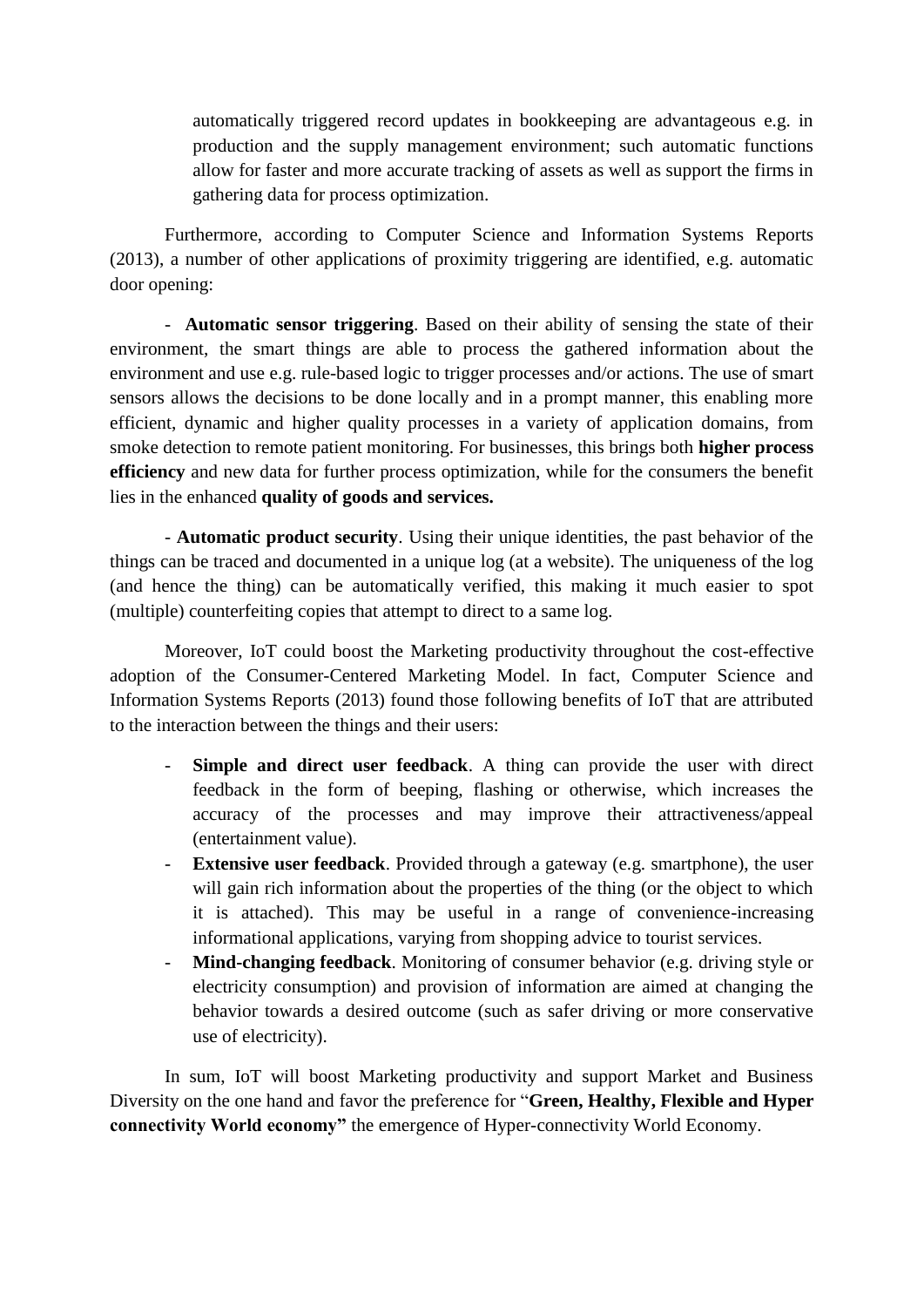#### **7.3.2. Empirical evidence**

#### **7.3.2.1. Digital shopping in the context of "Digital and Personalization age".**

According to Cisco (2014), 80% of shoppers are now "Digital" and a growing number are "Uber digital". In fact, 80% of shoppers fall into what we term the "**Digital Mass category**", in which shoppers regularly buy (from browsing to purchasing) through digital means. This category, with a median age of 40 to 44, comprises primarily PC-based shoppers, although they will use other devices (including tablets and smartphones) within their shopping journeys. Further, "Uber digital" from 30 to 34 that represents 18% of the population, uses also digital devices such as tablets, PCs and screen devices provided by retailers during the shopping journey. Moreover, "Digital forms of shopping" are now the norm (Cisco, 2014). In fact, combined in-store touch-screens and mobile devices make up 50% of shopping methods for mass digital shoppers. Further, as expected, digital shopping for "Uber" digital shoppers is greater than 90% across all digital channels, including smartphones in stores(100%), PCs at home (99%), tablets at home (95%), smartphones at home (91%) and smartphones on the go(90%). This shift could increase the importance of the e-marketing, e-publishing, eadvertising, and the **Internet-like experience in-store**.

As a result, for competitive retailers, these expectations demand a network that delivers abundant bandwidth and low latency, as well as flexible, agile store architectures that enable the rollout of new functionality to all stores in days (not years) (Cisco, 2014). In other words, retailers could require the rapid implementation of US Broadband Agenda and the availability of cost-effective IoT-related technologies and services in order to boost their Marketing Productivity in the context of digital and personalization age.

#### **7.3.2.2. IoT-related technologies, Marketing productivity and GVC**

IoT-related technologies could accelerate the emergence of Personalization and Hyper Connectivity World economy on the one hand and support US Marketing Revolution featured by the increased importance of e-marketing, e-publishing and e-advertising on the second hand. For example, IoT can created opportunities for analytics to be performed in **real-time** and also allows large volumes of data to be stored for analysis at a later time. Further, according to Cisco (2014), Industry experts suggest that the use of Big Data, advanced analytics and IoT-driven automation and process improvement could have added an additional \$ 99 billion in value to the US retail industry in 2013. Moreover, IoT-related technologies could have an impact corporate value chain. In fact, according to recent findings, with cheaper temperature sensors, cold chain retailers would consider deploying more temperature sensors to monitor their perishable produce as it traverses the supply chain. Further, with the use of **smart technologies** such as active RFID (executable codes in tag), it's possible to envision that goods may be transported without human intervention from manufacturers to suppliers. **Warehouses will become completely automatic** with goods moving in and out; forwarding of the goods will be made, using intelligent decisions based on information received via readers and positioning systems to optimize transiting routes. Then, one of the most well regarded applications in the supply chain involves using sensors to track RFID tags placed on products moving through supply chains, to improve inventory management while **reducing**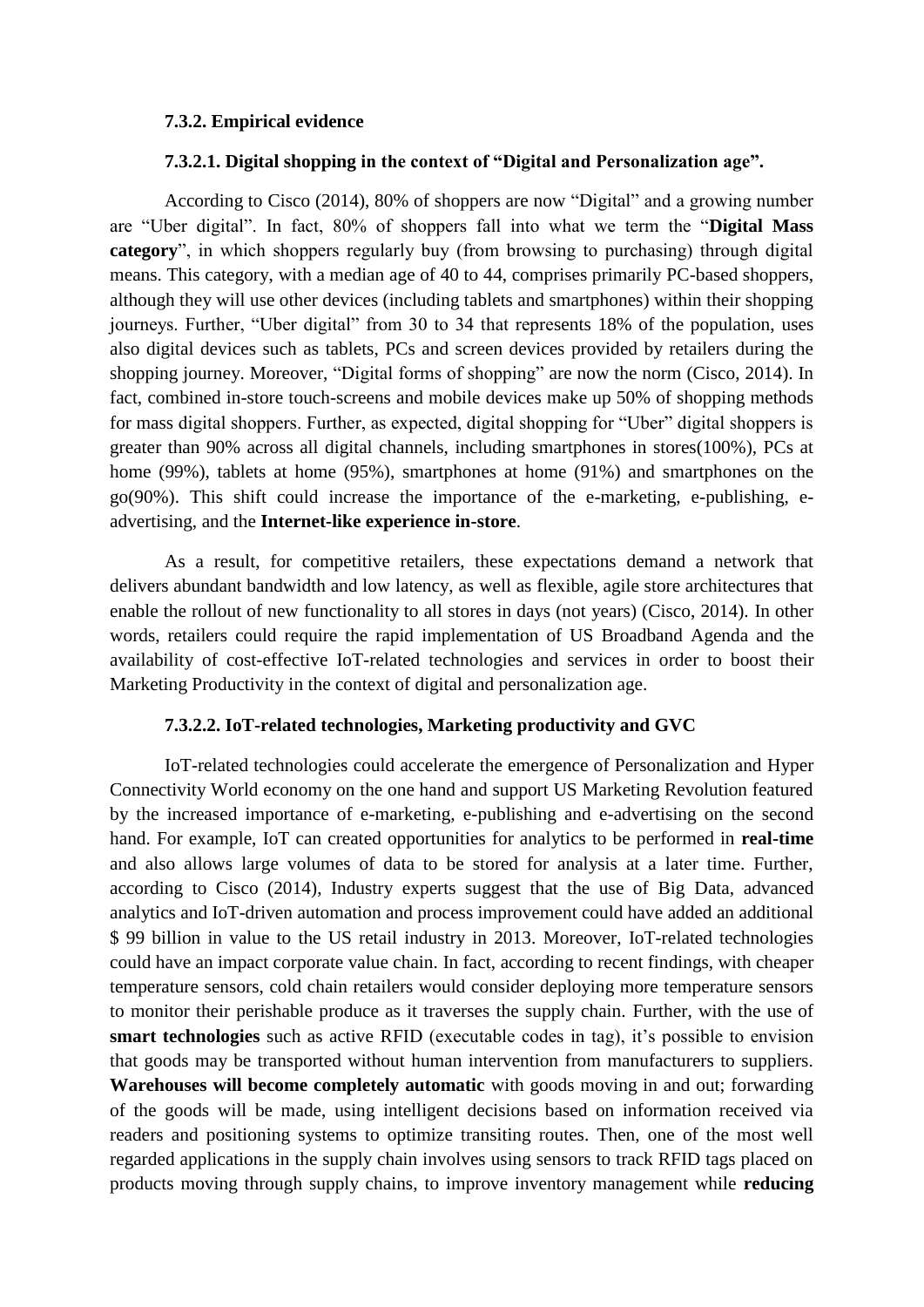**working capital and logistics costs**. By doing so, IoT could increase the adoption of the **Just-in-Time Model** on the one hand and increase the export of low and middle jobs throughout the outsourcing and offshoring of downstream and middle stream activities on the second hand. Further, orders could be made in advance and tracking could be done by various stakeholders in the supply chain, i.e., assembly lines, manufacturers and logistics managers. Empirically speaking, back in January 2005, Walmart required its top 100 suppliers to attach RFID tags on their shipping palates and extended the same compliance to more than 15,000 suppliers in January 2008. With such as implementation, Walmart had its manual orders decreased by 10 to 15% which contributed to inventory reduction. Furthermore, Walmart's suppliers such as Kimberley-Clark and Procter and Gamble were also able to be informed of the movement of their pallets, cases and promotional displays within 30 minutes (Walmart, 2012) of the tags being read, enabling them to measure the impact and execution of promotions on sales.

However, shopper suspicion of retailers" use of data is a major barrier to realizing that value. Simply stated, this issue is one of **trust and transparency.** Further, this increased importance of IoT-related technologies and activities could require the build of an effective IoT-related Ecosystems that include IoT application and services providers, IoT platform providers and integrators, Telecom operators and software vendors (Computer Science and Information Systems Report, 2013). This IoT-related Ecosystems could accelerate the advent of the Internet of Everything (IoE) and the emergence of the City-oriented, Employeeoriented and Environmentally-oriented Marketing Mix.

#### **VIII. Internet of Everything (IoE) and implications**

According to Cisco(2013), IoE brings together people, process, data and things to make networked connections more relevant and valuable than ever before-turning information into actions that create new capabilities, richer experiences and unprecedented economic opportunity for business, individuals and countries. IoE-related activities will offer high growth, investment, profit, and income, productivity and specialization gains opportunities.

#### **8.1. The opportunities of IoE.**

Cisco estimates that 99.4% of physical objects that may one day be part of the IoE are still unconnected. With only about 10 billion out of 1.5 trillion things currently connected globally, there's a vast potential to "connect the unconnected". Further, Cisco predicts that \$ 14.4 trillion of value will be at "stake" over the next decade (2013-2022), driven by "connecting the unconnected" (people-to-people, people-to-machines, machines-to-machines, etc) via the IoE. Moreover, Cisco"s analysis shows that most of \$ 14.4 trillion will come from transforming industry-specific business processes and value chains with capabilities driven by the IoE. For example, \$ 9.5 trillion will come from industry-specific value and \$ 4.9 trillion will result from cross-industry value. The "Industry-specific use cases include "Smart grid, Smart Buildings, Connected ground vehicles (commercial only), Smart farming, Smart factories (factory automation), Wealth Management, Next-generation retail bank branches, Improved medical management, Physical and IT security, Digital malls (next-generation vending machines), **Connected marketing and advertising**, digital signage, Business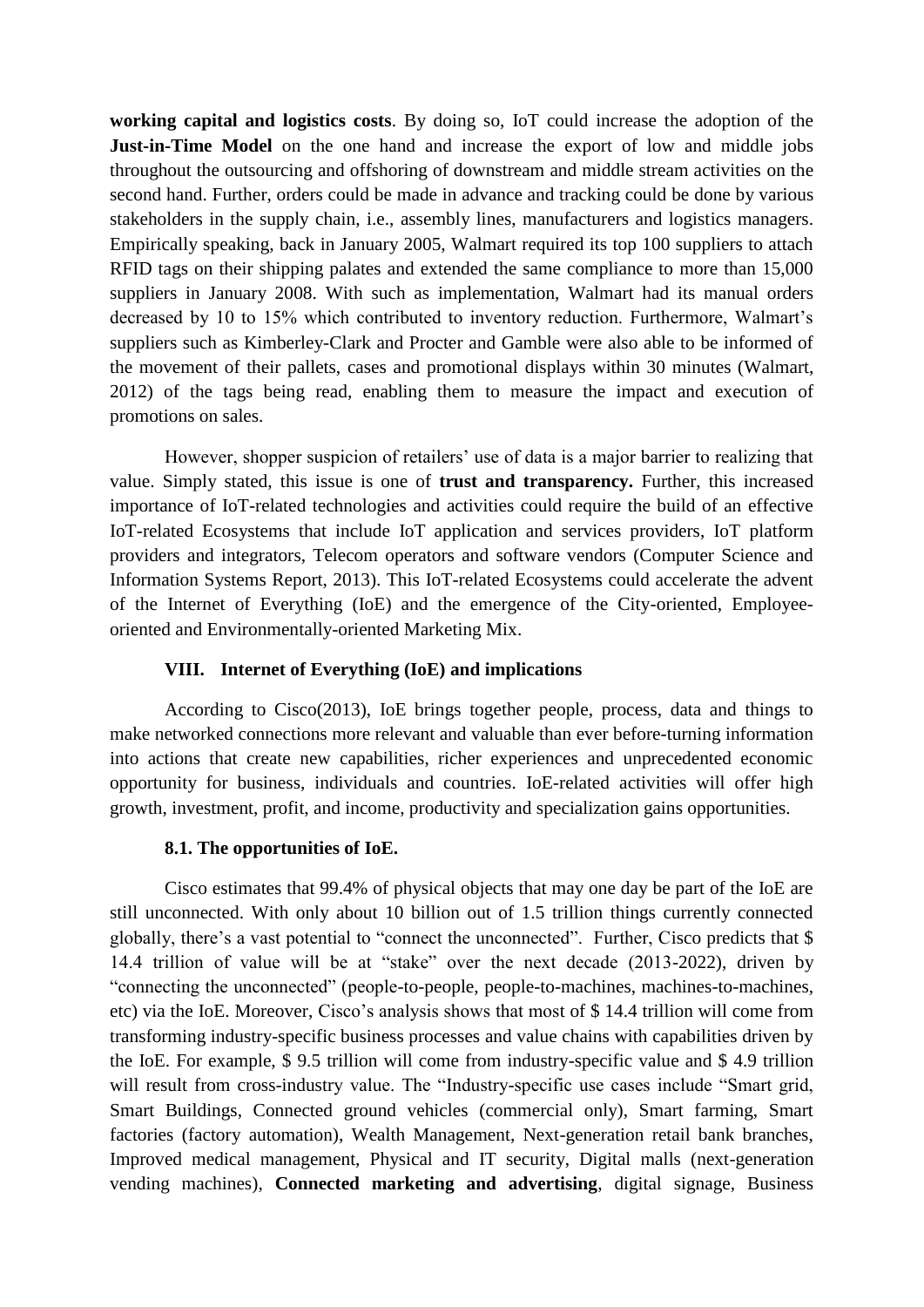Process Optimization (BPO) and related processing services, Virtual attendants, Connected payments, Connected private college education (virtual private education). The Cross-Industry use cases include Future of work/Telecommuting, Travel avoidance, faster new product introduction and time to market supply chain efficiency. They found that five use cases will constitute 57% of the total value at stake for the next 10 years: Factory automation, Internet advertising/e-Marketing, Future of Work/Telecommuting, Time to market and logical and physical security. Further, the following 5 industries will drive more than 60% of the value at stake over the next 10 years: Manufacturing (27%); Retail trade (11%), Information (9%); Finance and insurance (9%) and Healthcare (7%).

Then, according to GE Report, Titled "Industrial Internet: Pushing the boundaries of Minds and Machines", the World is on the threshold of a **new era of innovation and change** with the rise of the **"Industrial Internet"**. GE defines the Industrial Internet as "an Intelligent Network of interconnected machines that can extract data and find meaning where it did not exist before". The report states that in the US alone, the **Industrial Internet** could **boost average incomes by 25 to 40% over the next 20 years** and lift growth back to levels not seen since the late 1990s. This report also found that, if the rest of the World achieved half of the US productivity gains, **the Industrial Internet could add from \$ 10 to \$ 15 trillion to the global GDP-The size of today"s US economy-over the same period.** Further, a March 2012 Joint study between Microsoft and IDC showed that **14 million jobs** involving cloud and cloud services will be created over the next 3 years, with just under half of these in China and India.

As a result, the advent of the IoE could favor the emergence of the new geography of the value at stake in the IoE Economy.

#### **8.2. IoE, New Geography of Wealth and Value Chain.**

The shift away of the North particularly the US from Middle stream economy to the "Upstream" economy will increase their demand of IoE-related technologies and activities in order to build more green, smart and flexible corporates and cities while outsourcing and offshoring of the process activities in the former "Global low-cost and outsourcing centers" such as China and India will increase their value at stake in the IoE Economy. In fact, according to Cisco (2013), over the next 10 years, Cisco (2013) believes that value at stake in the IoE Economy will be distributed in the following way across the globe: **USA (32%)**; Europe (30%); China (12%); Japan (5%); Canada (3%) and the Rest of the World (18%). The developed World (USA, Europe, Japan and Canada) will represent 70% of the value at stake in the IoE economy while the developing countries will represent 30%. This geography of the value at stake in the IoE Economy is almost the same with the geography of infrastructure, wealth, economic activities and Value Added in Global Trade.

So to speak, the advent of IoE-related technologies and activities will offer high growth, profit, investment, income, and productivity and specialization gains opportunities. Furthermore, IoE will have an impact on corporate value chain. In fact, according to Cisco (2013), Companies will benefit from 5 primary drivers (domains) of value at stake: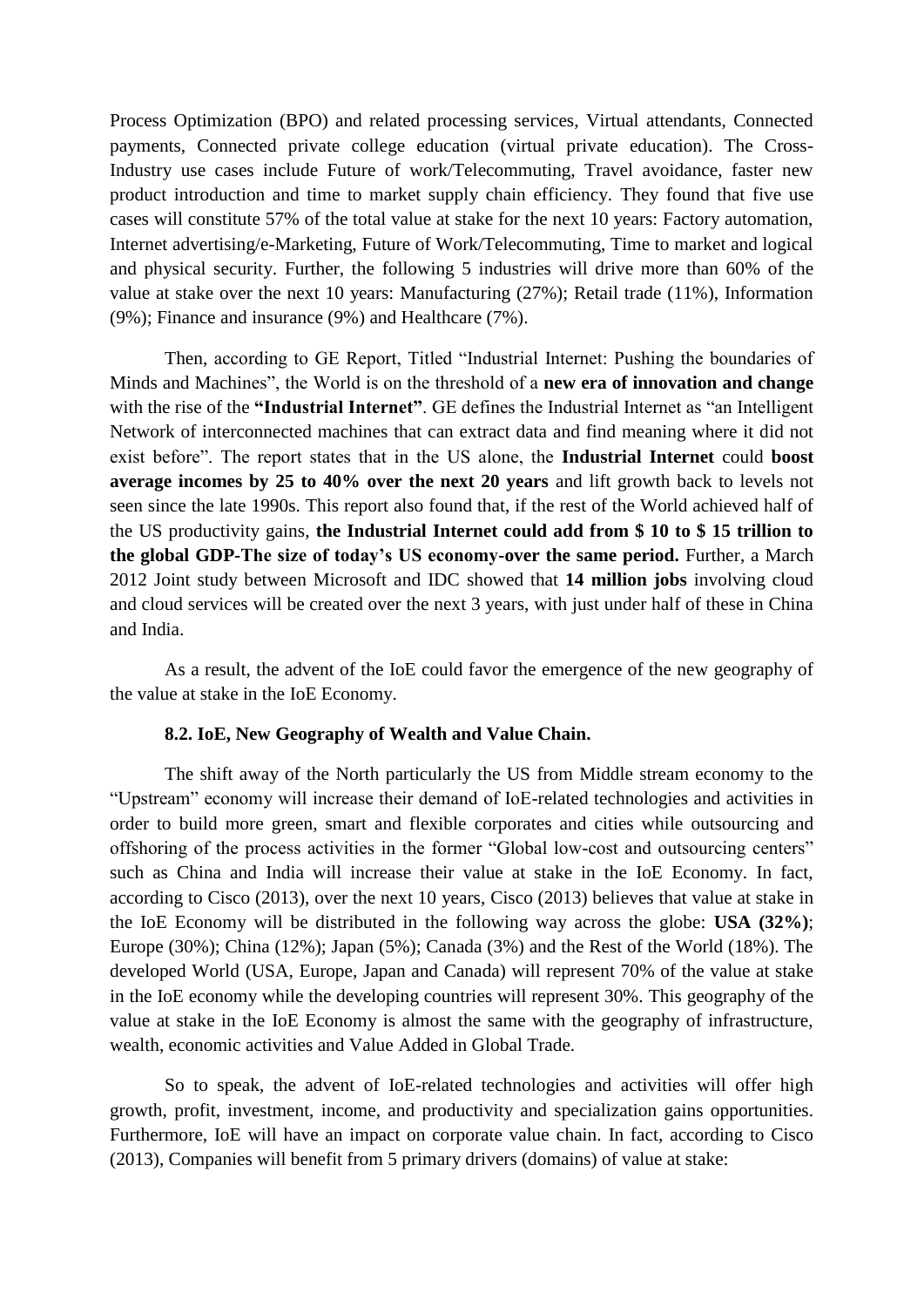## **1. Asset productivity and cost reductions.**

- SG&A and CoGS reduction from improved business execution.
- Improved capital efficiency.
- Examples: smart buildings, smart factories, travel cost savings.

## **2. Employee productivity.**

- Improved labor efficiency.
- Fewer or more productive man-hours.
- Examples: Future of work (Telecommuting), BYOD, mobility

## **3. Supply-chain and logistics efficiency**

- Improved process efficiency.
- Reduced supply-chain waste.
- Examples: Smart grid energy efficiency.

## **4. Innovation**

- Improved RD&E speed.
- New business models and sources of revenue.
- Examples: Faster time to market.

## **5. Customer experience**

- Improved customer lifetime value.
- Additional market share (more customers)
- Examples: connected marketing and advertising, connected education.

As a result, first, the emergence of **the cost-effective IoE-related technologies** could support the emergence of the "Gradual Polycentric Configuration" and increased the importance of "**Spatial Diversity**". Second, they"ll accelerate the build of zero waste, zero carbon, and zero energy cost, automated, flexible and networked corporate. In turn it"ll hire flexible, mobile, agile, affordable, adaptable, creative, competent and highly-skilled workforce that will become the cornerstone of corporate "**Cocreation Marketing"** and accelerate the emergence of **Employee-oriented Marketing Mix**. Further, emergence of the **cost-effective IoE-related technologies** could accelerate the build of the build of 5 Zero (Zero Carbon, Zero Waste, Zero Injustice, Zero Insecurity and Zero Energy cost Housing, Building and Infrastructure) Cities with natural disasters and macroeconomics risks aversion on the one hand and fixes the negative effects of agglomeration on the second hand. By doing so, they could boost the urban capital productivity, improve the local and global competitiveness of the urban goods and services, attract and retain creative people and increase the demand of city (the preference for city) of consumers, corporates, nations and leaders. Further, they could increase the importance of the city-centric and network-centric global economy that supports the preference for city and connectivity.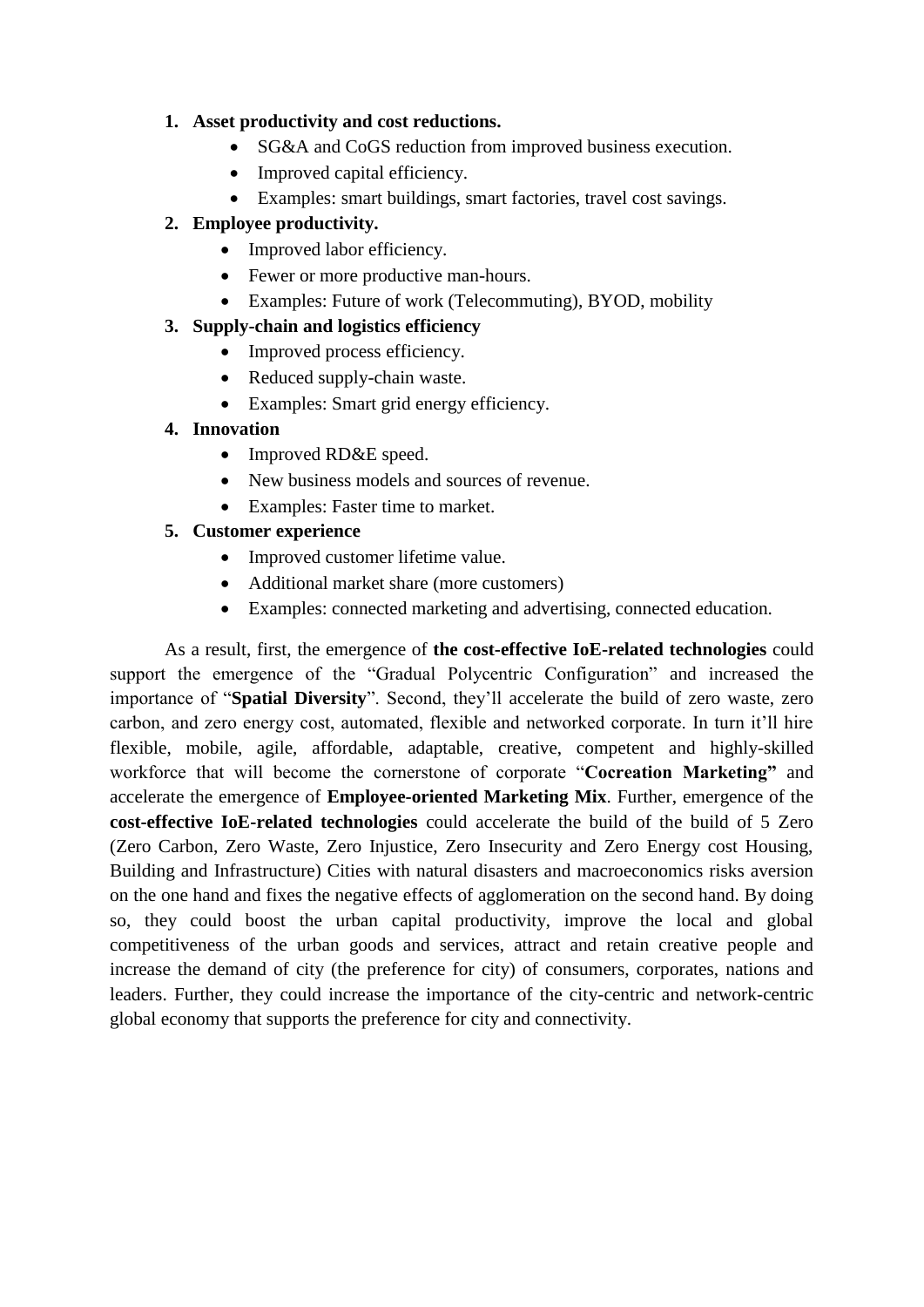## IX. **City-oriented Marketing Mix in the context of City-centric global economy.**

#### **9.1. Emergence of the City-centric global economy and implications.**

The current **city-centric global economy and the creative and knowledge-based capitalism** are enhancing a **structural and behavioral change** where City is becoming the key driver well-being and local, national and global economic growth, trade and competitiveness. In fact, currently, 50% of the World"s population is living in City. It"ll be 60% by 2030, 70% by 2050 and 100% by the end of this century (2100). This city-centric global economy could also increase the demand of clean energy. In fact, according to IBM, the worldwide energy consumption will rise by 40% by 2030 with a significant per capita waste of energy and  $CO<sub>2</sub>$  emissions. For example, they found that there'll be 170 billion kilowatt-hours wasted each year by consumers. Further,  $1/4$  proportion of worldwide  $CO<sub>2</sub>$ emissions created by power generation, the largest man-made source. Moreover, there"ll be an increased need of "Building Zero Energy cost and Zero carbon building because there is responsible of major  $CO_2$  emissions. In fact, according to the World Business Council for Sustainable Development, Buildings are responsible for at least 40% of energy use in most countries. For example, they found that if building site energy consumption in China and India grow to current US levels, China"s and India"s consumption will be respectively about four and seven times greater than they are today. Further, according to the Ministry of Construction representative at the EEB China forum, the property market in China is particularly notable and is growing rapidly; China is adding 2 billion square meters a year, equivalent to one-third of Japan"s existing building area. **This means China is building the equivalent of Japan"s building area every three years.** As a result, the energy consumption in China and India will grow rapidly, and China"s building energy consumption will be approaching Europe"s by 2030, while India will have overtaken Japan. Further, if current trends continue, commercial building energy use in China will more than double during this period. So to speak, China will need to accelerate the build of the Zero Energy cost and Zero carbon building and boost its energy productivity. It"ll also the case for Europe which is featured by significant Energy deficit even if World Business Council for Sustainable Development, Buildings found that Energy consumption in Western Europe will rise only moderately. So to speak, the World will need to increase its energy investment in the coming decades. In fact, according to the IEA World Energy Investment outlook (2003), \$ 16 trillion Energy investment is required across the Energy value chains, 2001-2030. By doing so, we could reduce by 29% the  $CO<sub>2</sub>$  emissions from building energy use by 2020 (IPCC fourth assessment report).

This challenge (the growing demand of energy) has increased the importance of the "Green preference" and has accelerated the current "Global race to clean" (cf. previous article on Global race to clean).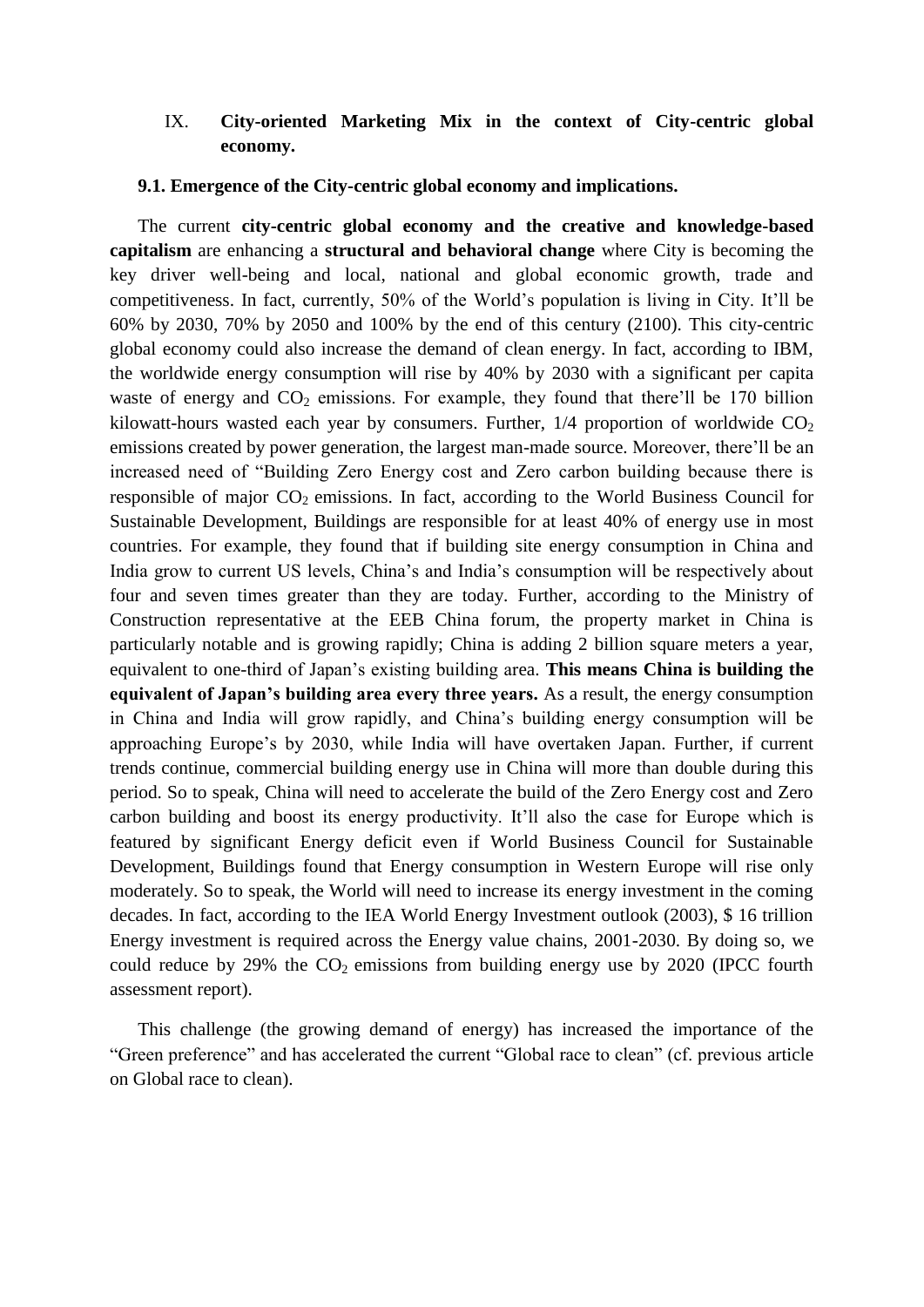#### **9.2. City-centric global economy and preference for city**

The current global structural change featured by the rapid urbanization and industrialization of the developing countries, the predominance of the service-oriented and knowledge-based economy, the adoption of the cluster-based and territory-based development model and the transformation of the low-income and middle-income and high-income countries into downstream, middle stream and upstream economies respectively on the one hand and on the second hand could increase the importance of the **City-centric and Network-centric activities** such as urban goods and services and secondary, tertiary, quaternary and quinary activities. Moreover, consumers, employees, creative people, corporates and states are tending to have **a preference for city** due to the positive impact of the agglomeration externalities (centripetal forces) on the human, physical, urban, cultural, social, democratic, natural and entrepreneurial capital productivity.

This global structural and behavioral change has transformed City into "Brand" (product and service) and favored the emergence of the **City-oriented Marketing Mix.** This **Brand** includes "**Urban goods and services**" that are demanding by real and potential residents, creative people, corporate and state nation in order to improve their well-being and creativity and boost their profitability, productivity and competitiveness. The **Price** of City depends on the willingness to pay the "Urban goods and services" and charges (city fiscal policy) by real and potential residents, creative people and corporate. **Place** focuses on the Metropolitan Area, People, Proximity and Connectivity. The **Promotion** will depend on the City branding strategy that includes City' Cultural and Green diplomacy on the one hand and the residents, creative people and corporate personal diplomacy (experience economy and storytelling) on the second hand.

As a result, this structural and behavioral change will increase the importance of the "Glocalization" and the Decentralized Strategy that focus on "**Place-People-Proximity-Connectivity**" as driver of economic growth and prosperity. Further, in this digital, personalization and green age, the green preference of consumers, creative people and corporates is increasing the demand of "Clean City (Green City)" and is accelerating the emergence of the "**Clean E-City-oriented Marketing Mix**". Then, City needs to be able to offer cost-effective clean and green urban goods and services that improve their well-being real and potential residents, creative people and corporate. Further, City needs to build a framework such as Citizen-centered and People-centered Development Model where real and potential residents, creative people and corporate will become co-creator, co-owner and coproducer of the cost-effective clean and green urban goods and services.

By doing so, City will build a balancing internal and external market orientation that attract and retain innovative, creative people and corporate. Further, it could become a "Startup" with a specific and unique market, resource, knowledge, technology, brand and efficiency seeking strategy.

However, City will need to fix the negative effects of agglomeration (centrifugal forces) such spatial disparities, structural inequalities that enhance direct, cultural and structured violence, clean jobs deficit, structural deficit, talent deficit, female, youth, older workers and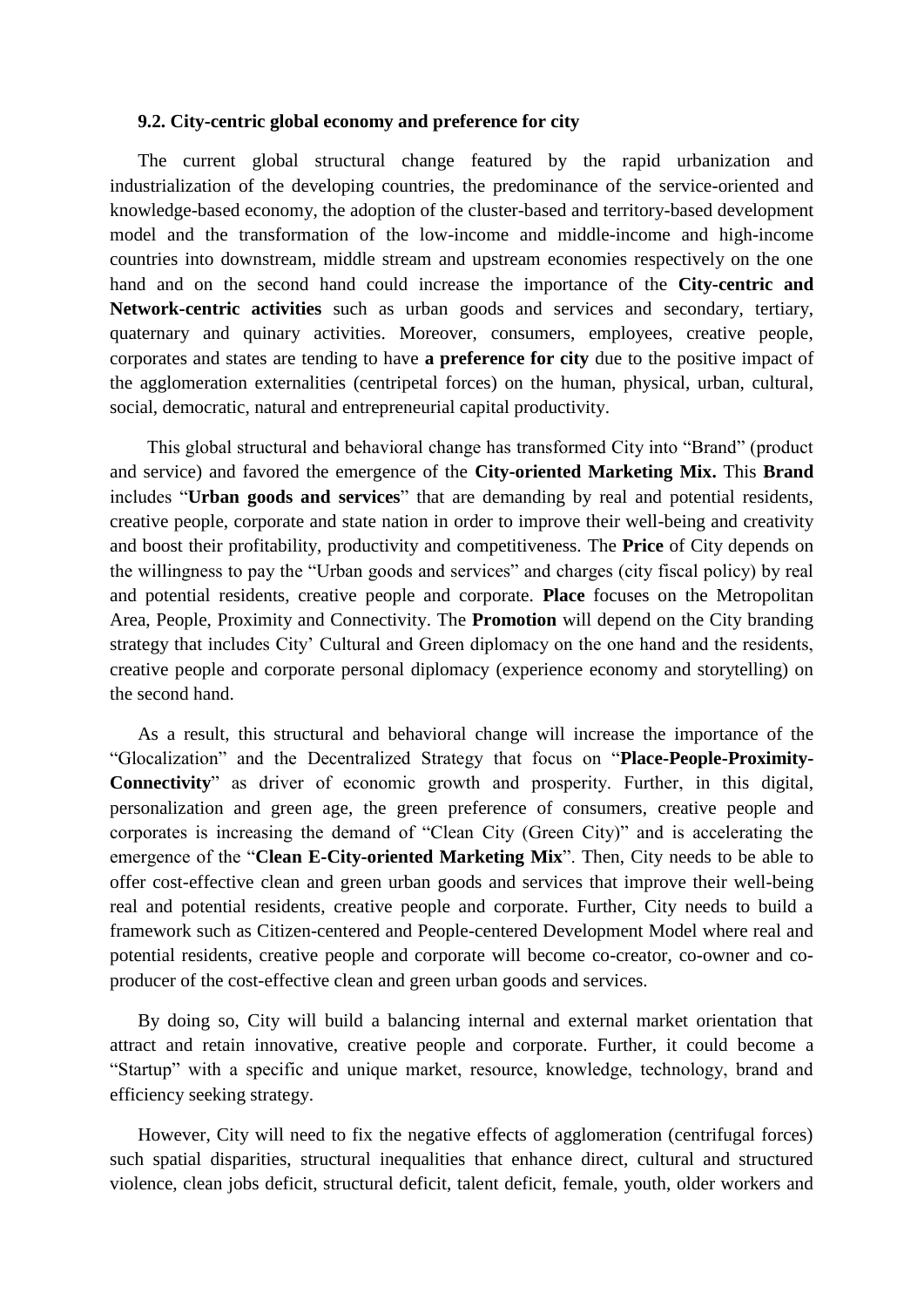disable brain waste, skills gap and mismatch, environmental problems that include waste and wastewater management, air, water and noise pollutions, hard and soft terrorism that includes terrorist attacks, cyber-espionage, cyber-attacks, counterfeit, corruption and mafia.

The current global race and advent of IoE could be helpful because they could guarantee the "**Sustained Existence of Cities**" throughout:

- Cost-effective management of large amount of data.
- The internationalization of City.
- The interconnection of the different components of City value chain.
- Personalization City's economic development and the build of Citizen-centered and People-centered development model.
- Build of Smart City with natural disasters and risks aversion.
- Build an effective City"s branding strategy and network Cities at the global level.
- The build of an effective Citizen-to-citizen and Citizen-to-local government confidence, trust and transparency.
- The build of **Zero waste, Zero carbon, Zero Insecurity and Zero Energy cost city.**

## **9.3. IoE-related Technologies and emergence of Zero waste, Zero carbon, Zero Insecurity and Zero Energy cost city.**

IoT-related technologies could boost energy productivity and accelerate the emergence of "**Zero waste, Zero carbon, and Zero Insecurity and Zero Energy cost city**". **First**, according to IBM (2012), the Memphis Police Department (MPD) in New York has enhanced its crime fighting techniques by using statistical and predictive analytics software to monitor crime activities. Using predictive analytics software, MPD is able to **forecast precincts that will see the most crime activities and detect crime patterns in real time** to prevent criminal activities from happening. With the implementation of this software, MPD saw **a reduction of more 30% in serious crime, including a 15% reduction in violent crime. Second**, IBM (2012) found that the city of Stockholm, Sweden cuts traffic by 20% through the use of "Smart Tolling Traffic Systems"; Spin-off perks" included 15% lowered carbons emissions and 40,000 additional daily users of public transportation. **Third**, in the city of Madrid, a control Centre has been built to monitor the underground traffic of a busy highway, M30, through which an average of 200,000 vehicles pass daily. This initiative aims at addressing traffic congestion and reducing accidents in the tunnel, using sensors to monitor the real-time traffic conditions 24/7. With such an implementation, M30 has registered a drop of 60% in accident rates and an overall increase of traffic load by 5%. Moreover, the adoption of "Accident Avoidance Detection" by cars could increase their capability of interpreting a series of complex events such as poor visibility conditions resulting from heavy rain, slippery roads and storing wind to the possibility of vehicles suddenly stopping. Sensors using infrared (IR) can help to detect the distance between each vehicle or the conditions of road (e.g rain levels and fallen debris), feeding the application with the information to alert to avoid and steer clear of a potential accident site. **Fourth**, Frost and Sullivan has forecast 5% cost savings from changes in consumption patterns resulting from the ability to monitor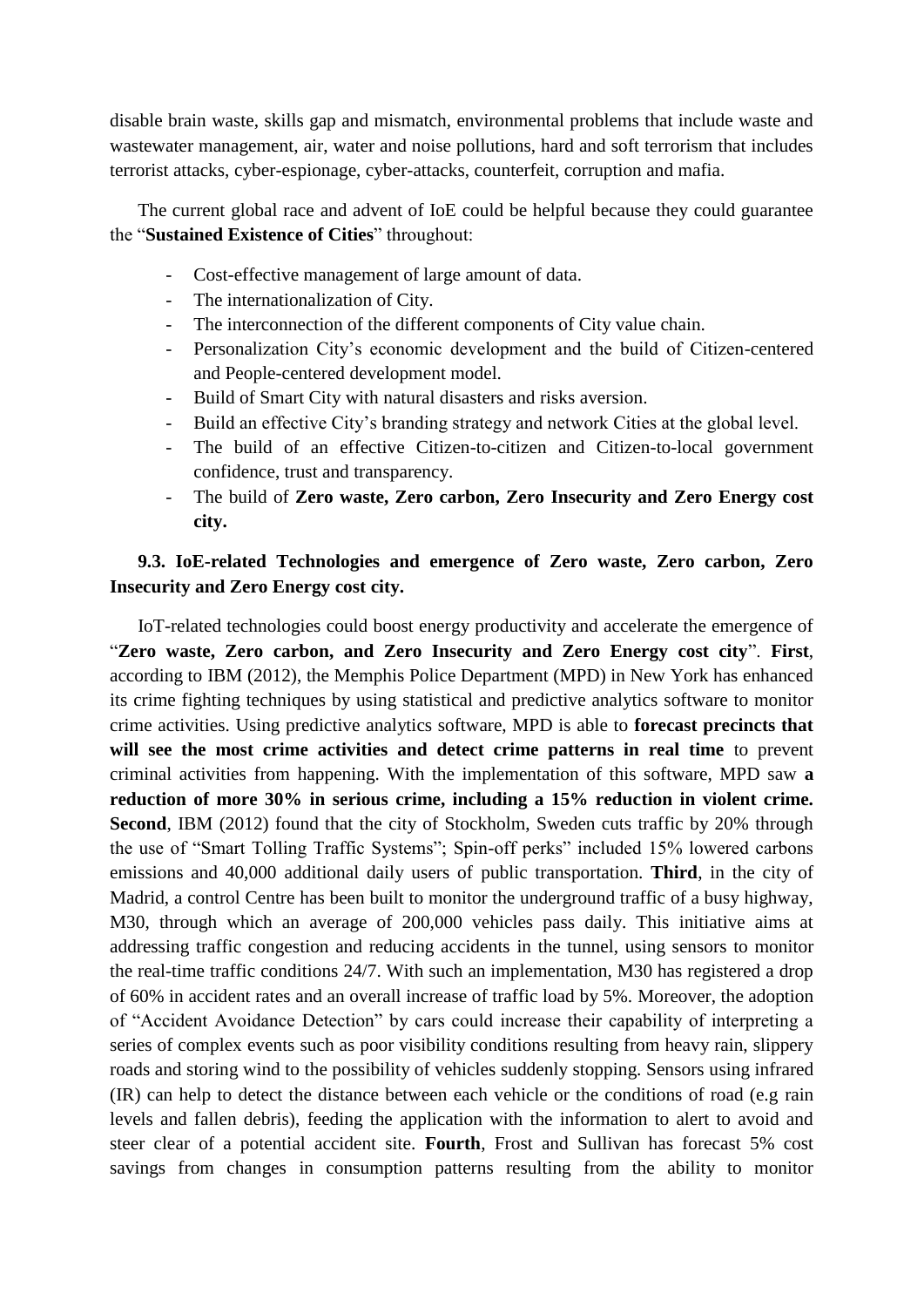consumption habits for consumers, and 10% cost savings on passive energy efficiencies related to smart grid implementation, e.g., diagnostic capability, conservation via voltage reduction and control, measurement and verification for efficiency. For example, in South Korea, a smart grid test-bedding project is currently being trialled on Jeju Island where it will become the World"s largest grid community to conduct testing of the most advanced smart grid sensor technologies and R&D results. The target is to achieve a 30% reduction of  $CO<sub>2</sub>$  by 2020, and achieve a low carbon economy and society capable of monitoring power consumption and distribution.

As a result, the advent of IoE could provide the cost-effective IoE-related technologies and services that will accelerate the emergence of the **Zero waste, Zero carbon, Zero Insecurity and Zero Energy cost city.** By doing so, they could increase the ability of City to attract and retain creative and innovative corporates and creative people. Furthermore, they could accelerate the internationalization of the **City-centric and Network-centric activities** such as urban goods and services and secondary, tertiary, quaternary and quinary activities. Moreover, they"ll increase the importance of the "City-centric Marketing Mix".

#### **X. Employee-oriented Marketing Mix.**

It's relevant to focus on the employee orientation in the context of fast-moving, fastchanging, fast-growing, price-sensitive, hyper complexity, hyper volatility, hyper connectivity, hyper complexity and hyper competitive World economy because as stable and loyal customers, employees could capture and make a real-time analysis of customers' needs. In fact, Greenley and Foxall(1996) report that employee orientation is associated with new product success at high levels of market turbulence, suggesting that employees become relatively more important in meeting the needs of the customers when those needs are changing rapidly. Further, this need for the firm to focus on its employees has been highlighted by Mohr-Jackson (1991), who suggests that employees, as **internal customers,**  are of equal importance as external customers. Moreover, according to Kohli and Jaworski (1990); Narver and Slater (1990) and Day and Wensley (1988), the internal market orientation requires **the whole organization to be involved** in implementing market orientation, **all employees** collect market intelligence, interpret it and respond to it. Then, it should be relevant to focus on the "Line Management" that implies functional interdependency and the build of collaborative and cooperative framework and project in order to boost corporate competitiveness. In fact, Jaworski and Kohli (1993) found that connectedness between departments is thought to promote market orientation by facilitating the dissemination of intelligence between them. Further, they identify interfunctional factors as an antecedent to market orientation and report that conflict between departments reduces market orientation by hindering the dissemination of intelligence between them and the responsiveness of the organization to market conditions. Further, Heskett et al. (1984); Magidson and Polcha (1992) and Lings and Brooks (1998) found that the focus on the interactions between internal suppliers and their internal customers which arises as a result of internal marketing, along with monitoring and reward systems, should provide improved inter-functional interactions, increased internal service quality, higher levels of employee satisfaction and motivation and ultimately better performance in the external market. Moreover, functional interdependency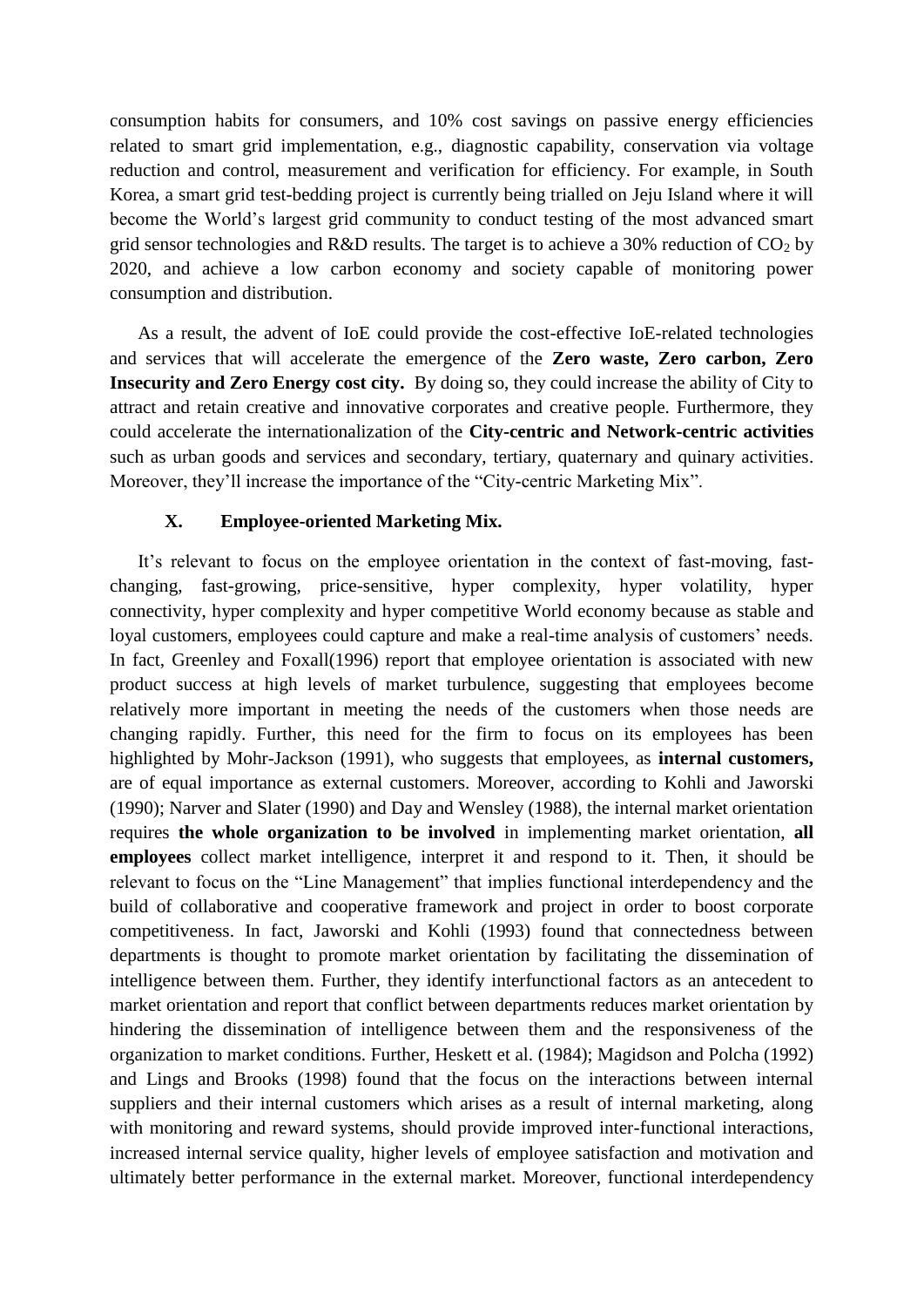has been shown to improve communication between departments and the dissemination of intelligence (Fisher, Maltz and Jaworski (1997), hence facilitating the achievement of a market orientation (Lings, 1999).

Then, not only the Marketing staff that could elaborate the corporate Marketing Strategy but all employees of the corporate could become effective co-creators, co-producers and coowners of corporate local and global Marketing strategy. Further, regarded to the positive correlation within innovation, production process and competencies life cycles, Fritz (1996) has identified the need for employee orientation and presented a management model which includes market orientation and employment orientation. This model also includes one other **internal orientation "production and cost" orientation**, and one **additional external orientation, technology and innovation orientation** (Ian N. Lings, 1999). Moreover, we could improve the proactivity and reactivity of corporate and accelerate the emergence of the Zero carbon, Zero waste, Zero Energy cost, Automated, Networked and Flexible corporate because the current advent of the IoE that are increasing the contribution of employees to the Market orientation because Flexible, Mobile, Agile, Affordable, Adaptable, Networked, Creative, Competent and Highly-skilled workforce could use cost-effective IoE-related and Lean production tools, methodology and strategy to collect market intelligence and large amount of data, interpret and respond them in real-time.

As a result, as green consumers, employees (green employees) also could become the co-owners, co-creators and co-producers of corporate green brands and become the cornerstone of the corporate Environmentally-oriented Marketing Mix strategy. By doing so, we could increase the loyalty, commitment and satisfaction of employees and boost the profitability and productivity of corporate. In fact, Sasser and Arbeit (1976), Berry (1994) and Berry and Parasuraman (1991) found that **happy and motivated** front line employees are essential in the delivery of good services to customers. Then, employment and jobs could be viewed as products (Grönoos, 1988; Wong and McCullough, 1987; George, 1977) that satisfies the needs and the wants of employees. So to speak, for example, offering **clean jobs** in the context of "Green Revolution" featured by the growing importance of Green corporates and Green consumer with Green preference on the one hand and the emergence of the "Environmentally-oriented Marketing Mix" on the second hand could improve corporate competitiveness because such as green and clean goods and services, clean jobs could satisfy the needs and wants of employees (green employees) with green preference, make them happy and boost their loyalty and commitment. This product (clean jobs) could take into account factors such as pay and conditions, status and location of employment, quality of workplace, the need for quality input from internal suppliers and other support function, the need for Lean, Line and Green management, the need for Zero carbon, Zero Waste, Zero Energy cost, Automated, Networked, Flexible and Green Corporate (Corporate with Social Responsibility (CSR)) and involvement in Global Circular Economy. Further, this effective internal and external market orientation could provide resource in developing a sustainable comparative advantage (Hunt and Morgan, 1995).

By doing so, we could shift towards **"Employee-oriented Marketing Mix": Clean Jobs** as **Product**; Pay and conditions **as Price**; status and location of employment, quality of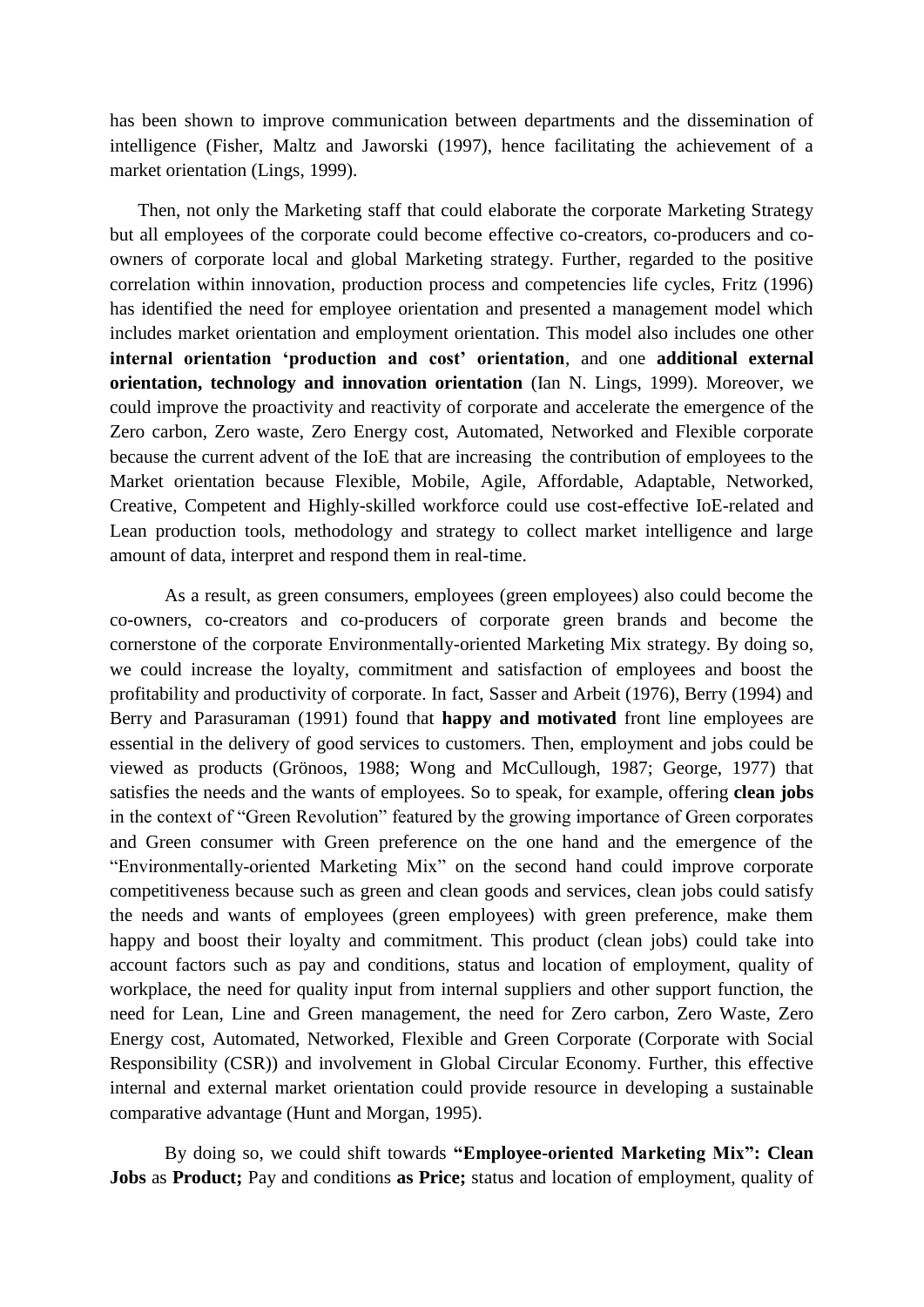workplace, the need for quality input from internal suppliers and other support function, the need for Lean, Line and Green management, the need for corporate that belongs to clusters (cluster-based and territory-based development model), the need for Zero carbon, Zero Waste, Zero Energy cost, Automated, Networked, Flexible and Green Corporate and Corporate with Social Responsibility (CSR) for **Place;** Job seeking facilities and channels**,** Transportation facilities, Transportation cost including Duration and Congestion cost, Telework opportunities for **Promotion.** Then, the "**Employee-oriented Marketing Mix"** could balance internal and external market orientation and create simultaneously value for customer, employees, stakeholders and environment and city.

#### **XI. Conclusion**

According to GE Report, Titled "Industrial Internet: Pushing the boundaries of Minds and Machines", the World is on the threshold of a new era of innovation (IoE) and change with the rise of the "Industrial Internet". GE defines the Industrial Internet as "an Intelligent Network of interconnected machines that can extract data and find meaning where it did not exist before". The report states that in the US alone, the Industrial Internet could boost average incomes by 25 to 40% over the next 20 years and lift growth back to levels not seen since the late 1990s. This report also found that, if the rest of the World achieved half of the US productivity gains, the Industrial Internet could add from \$ 10 to \$ 15 trillion to the global GDP-The size of today"s US economy-over the same period. This new era of innovation is also supported by the Personalization of production, distribution and consumption processes, the green and blue revolution and the current global race to clean.

This current dramatic reduction of the radical innovations life cycle and the context of price-sensitive, fast-moving, fast-changing, fast-growing, hyper connectivity, hyper complexity, hyper vulnerability and hyper competitive World economy is requiring the build of a Multidisciplinary and Multidimensional Solidarity and Collaborative and Cooperative framework in order to guarantee the "Sustained existence" of the World. Then, City and Corporate need also to put emphasis on an effective balancing internal and external market orientation in order to create value simultaneously for customers, employees, stakeholder, environment and the society.

So to speak, not only the customer who needs to be considered as kings in Marketing but also Employees, Environment (biodiversity and natural capital) and City. Then, this current global structural and behavioral change is accelerating the shift away from the Productoriented Marketing Mix to Consumer-oriented Marketing Mix to the Environmentallyoriented Marketing Mix to the Employee-oriented Marketing Mix to the City-oriented Marketing Mix to "**The Clean Product-oriented, Consumer-oriented, Employee-oriented, City-oriented and Environmentally-oriented Marketing Mix".** 

The "Global structural and behavioral change" has been driven by Radical innovations such as the Industrial Revolutions of the  $18<sup>th</sup>$  and  $20<sup>th</sup>$  centuries respectively in UK and USA, the Digital Revolution of the 1950s in the USA, the Production revolution of the 1980s featured by the Tertiarization and the increased importance of the vertical and horizontal chain and trade, the Green revolution of the 2000s featured by the emergence of the Green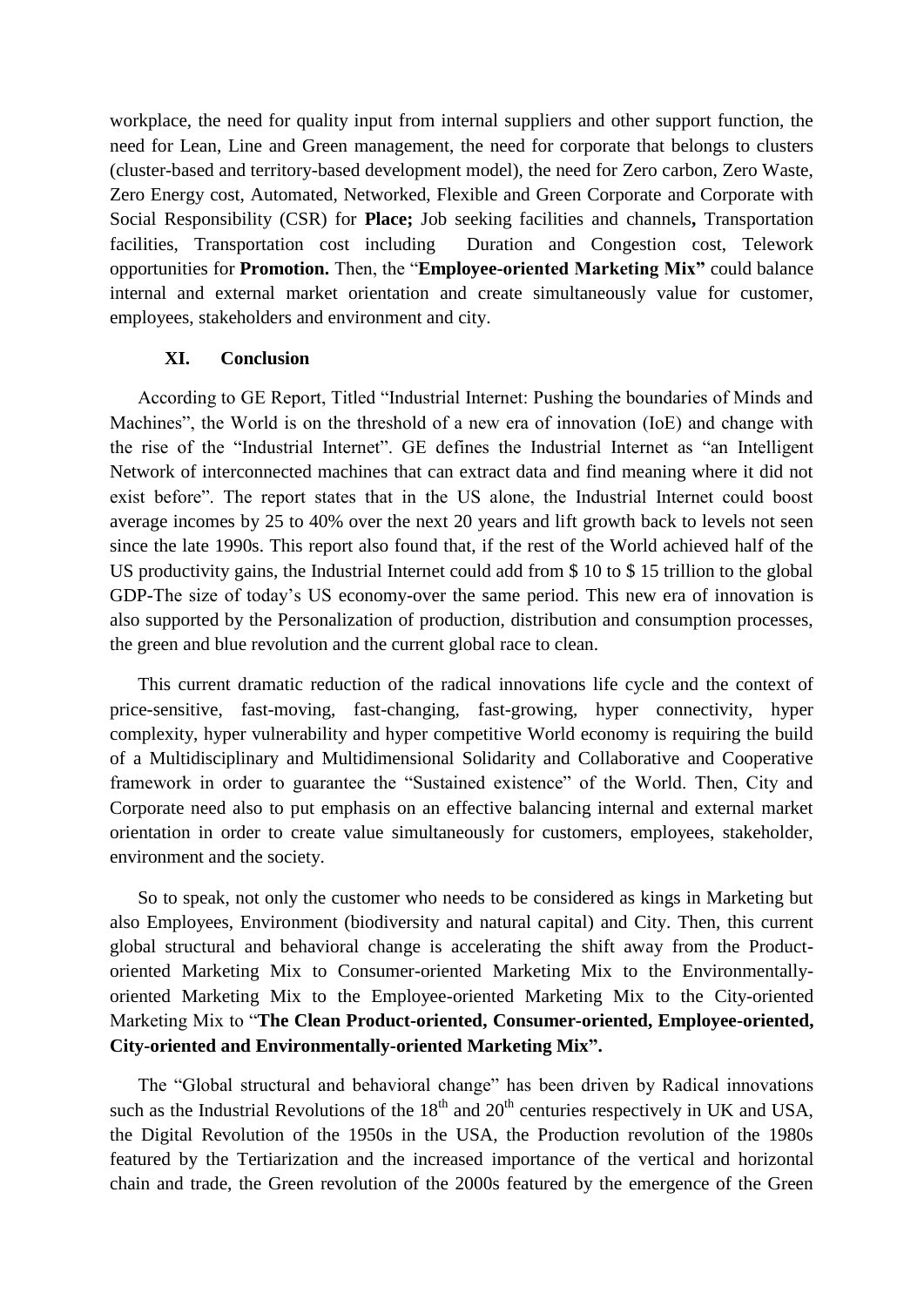preference and consumer and the current advent of the Internet of Everything (IoE) featured by the emergence of hyper connectivity world economy.

The US Industrial Revolution of the beginning of the  $20<sup>th</sup>$  century featured by the Fordism, mass consumption, mass production and Depersonalization has enhanced the "**Beginning stage of Marketing**" featured by the emergence of the Product-oriented Marketing Mix.

The Digital Revolution of 50s has accelerated the "Tertiarization" of US economy. Furthermore, it has enhanced the increased importance of the Internet-related activities, the Personalization of the production, distribution and consumption processes, the outsourcing and offshoring of the downstream and middle stream activities in the "Global low-cost and Outsourcing Centers" and the predominance of the "Service-oriented and Knowledge-based economy". Moreover, it has provided new digital elements (cf.  $4Ps + P^2 + C^2 + S^3$  Model) that have built "**Personalized, Flexible, Adaptable**" products and services and strengthened "Transparent and Loyal Business-to-Customer relationship". Furthermore, they could increase constantly and continually the ability of consumer to become **co-creator, co-owner and coproducer of corporate's brand** on the one hand and boost e-trade, e-marketing, eadvertising and e-publishing on the second hand.

By doing so, Digital Revolution has enhanced the "**Growth stage of Marketing**" featured by the emergence of the Consumer-centered Marketing Model and the E-Marketing Mix. It turn, the Personalization has improved the satisfaction and loyalty of customers and boosted the profitability and productivity of corporates. Furthermore, this structural change has favored the emergence of the Market Diversity that includes Spatial Diversity, Life Style Diversity, Demographic Diversity, Ethnic Diversity, Income Diversity, Entrepreneurial Diversity and Age Diversity. In turn, the Market Diversity is increasing the importance of the **Cultural Diplomacy** in order to take into account **the needs, the wants, the resources and the cultural backgrounds** of customers and city in order to **differentiate and personalize the offerings** of corporates.

The current Green and Clean Revolution, the advent of the IoE and the Creative and Knowledge-based capitalism have enhanced the **Maturity stage of Marketing** featured by the emergence of the **Environmentally-oriented and Employee-oriented Marketing Mix**. The Green Revolution of the 1990 and 2000 has favored the emergence of Green Consumer with high Green Preference and a growing demand for Green products and services. Since, Environmental issues such as non-pollution (avoidance of air, water and noise pollution), effective waste and wastewater management, recyclability, the build of city with natural disaster resilience and access to clean energy, water, foods, education, jobs, housing and life are of importance to Green consumer. Further, corporates have integrated environmental issues into their strategy boost their competitiveness in order to boost their competitiveness.

In the **"Employee-oriented Marketing Mix", Clean Jobs** is considered as **Product because it** satisfies the needs and wants of employees (green employees) with green preference, make them happy and boost their loyalty and commitment**;** Pay and conditions **as Price;** status and location of employment, quality of workplace, the need for quality input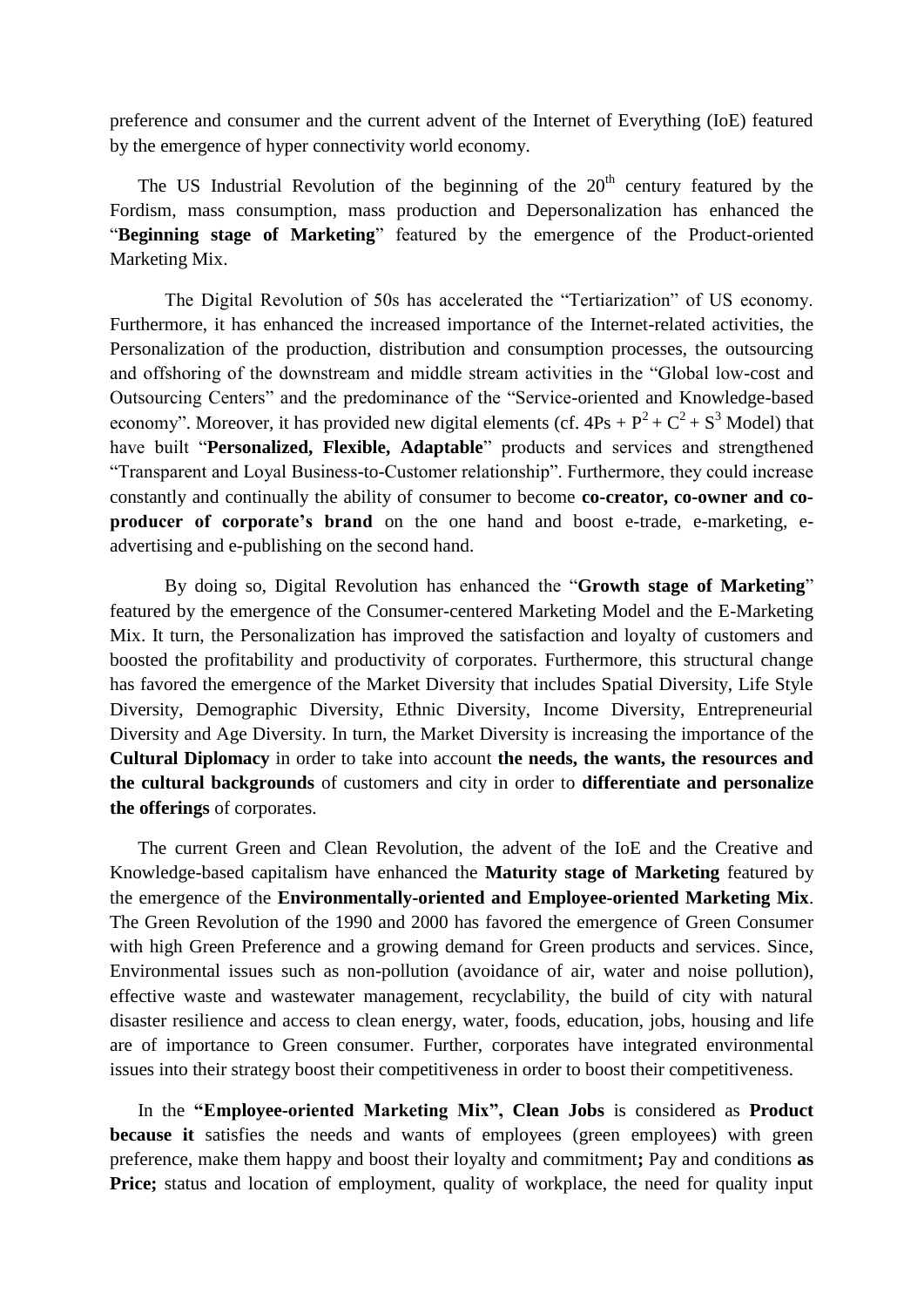from internal suppliers and other support function, the need for Lean, Line and Green management, the need for corporate that belongs to clusters (cluster-based and territory-based development model), the need for Zero carbon, Zero Waste, Zero Energy cost, Automated, Networked, Flexible and Green Corporate and Corporate with Social Responsibility (CSR) for **Place;** Job seeking facilities and channels**,** Transportation facilities, Transportation cost including "Duration and Congestion cost, Telework opportunities for **Promotion".** Then, the "**Employee-oriented Marketing Mix"** could balance internal and external market orientation and create simultaneously value for customer, employees, stakeholders and environment and city.

In the "**City-oriented Marketing Mix**" City is considered as **Brand** (products and services). This **Brand** includes "**Urban goods and services**" that are demanding by real and potential residents, creative people, corporate and state nation in order to improve their wellbeing and creativity and boost their profitability, productivity and competitiveness. The **Price** of City depends on the willingness to pay the "Urban goods and services" and charges (city fiscal policy) by real and potential residents, creative people and corporate. **Place** focuses on the Metropolitan Area, People, Proximity and Connectivity. The **Promotion** will depend on the City branding strategy that includes City" Cultural and Green diplomacy on the one hand and the residents, creative people and corporate personal diplomacy (experience economy and storytelling) on the second hand.

The **Clean Product-oriented, Consumer-oriented, Employee-oriented, Cityoriented and Environmentally-oriented Marketing Mix** could become the cornerstone of the emergence Zero Carbon, Zero Waste, Zero Energy cost, Automated, Flexible and Networked corporate on the one hand and the emergence of the 5 Zero (Zero Carbon, Zero Waste, Zero Injustice, Zero Insecurity and Zero Energy cost Housing, Building and Infrastructure) Cities with natural disasters and risks aversion. Furthermore, it could be considered as **"Sustainable Marketing Mix"** that provides **a balancing internal and external market orientation and guarantee the sustained existence of customers, employees, stakeholder, cities and environment in this** current dramatic reduction of the radical innovations life cycle and the context of price-sensitive, fast-moving, fast-changing, fast-growing, hyper connectivity, hyper complexity, hyper vulnerability and hyper competitive World economy.

For me, it's relevant to **anticipate** the future of trends of Marketing due to the positive correlation within Marketing Productivity and productivity, profitability, competitiveness and sustained existence of our Market-based economy and civilization. Then, by adopting **Clean Product-oriented, Consumer-oriented, Employee-oriented, City-oriented and Environmentally-oriented Marketing Mix, US SMEs and MNCs could** become more competitive and sustain US global competitiveness and leadership for the coming centuries.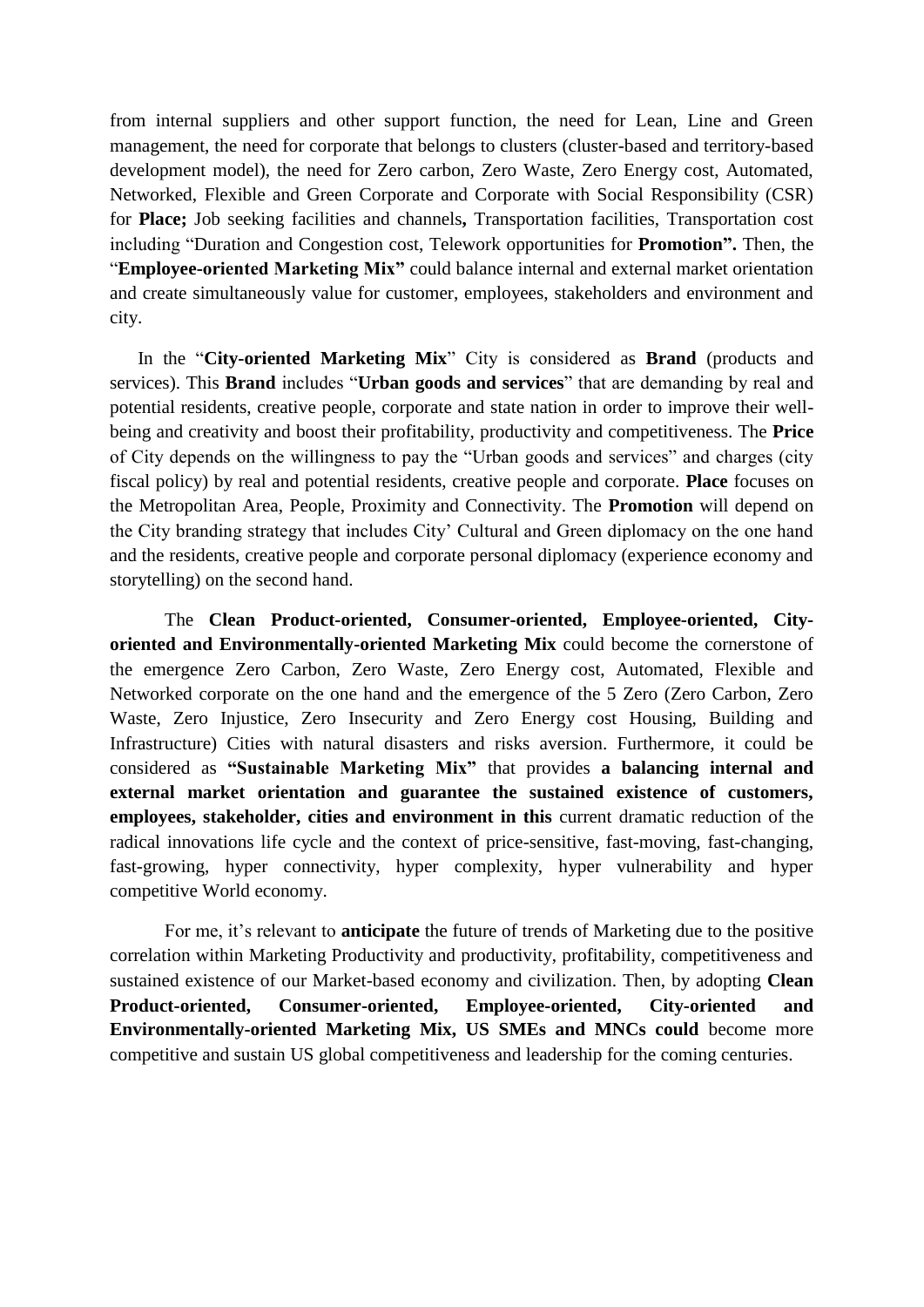| Table 2: Tertiarization and Value Added in the USA (NAICS 2002)                                       |               |                                  |            |               |      |      |                                |      |
|-------------------------------------------------------------------------------------------------------|---------------|----------------------------------|------------|---------------|------|------|--------------------------------|------|
|                                                                                                       |               | <b>Value Added (USD million)</b> |            |               |      |      | As share of Business sector VA |      |
| <b>Industry tittle</b>                                                                                | 2008          | 2009                             | 2010       | 2011          | 2008 | 2009 | 2010                           | 2011 |
| Total                                                                                                 | 14 291 543    | 13 938 950                       | 14 526 547 | 15 075 666    |      |      |                                |      |
| Agriculture, forestry, fishing,<br>and                                                                | 159 375       | 139 972                          | 156 984    | 173 523       |      |      |                                |      |
| hunting                                                                                               |               |                                  |            |               |      |      |                                |      |
| Mining                                                                                                | 319 166       | 213 366                          | 239 511    | 289 901       | 4%   | 3%   | 3%                             | 3%   |
| <b>Utilities</b>                                                                                      | 257 663       | 258 324                          | 264 862    | 297 928       | 3%   | 3%   | 3%                             | 3%   |
| Construction                                                                                          | 614 204       | 541 905                          | 511 639    | 529 545       | 7%   | 6%   | 6%                             | 6%   |
| <b>Manufacturing</b>                                                                                  | 1 628 498     | 1 540 226                        | 1701937    | 1731466       | 18%  | 18%  | 19%                            | 18%  |
| Wholesale trade                                                                                       | 824 067       | 768 548                          | 797 348    | 845 060       | 9%   | 9%   | 9%                             | 9%   |
| Retail trade                                                                                          | 848 629       | 837 205                          | 884 877    | 905 718       | 9%   | 10%  | 10%                            | 10%  |
| Transportation and warehousing                                                                        | 414 994       | 391 672                          | 402 524    | 447 913       | 5%   | 5%   | 4%                             | 5%   |
| Information                                                                                           | 636 843       | 615 445                          | 623 472    | 646 641       | 7%   | 7%   | 7%                             | 7%   |
| <b>Finance and insurance</b>                                                                          | 1 041 460     | 1 098 964                        | 1 241 946  | 1 159 310     | 12%  | 13%  | 14%                            | 12%  |
| Real estate                                                                                           | 1 671 470     | 1 679 218                        | 1563893    | 1700954       |      |      |                                |      |
| Rental and leasing services<br>and                                                                    | 203 692       | 186 350                          | 201 346    | 197 859       | 2%   | 2%   | 2%                             | 2%   |
| lessors of intangible assets                                                                          |               |                                  |            |               |      |      |                                |      |
| Professional,<br>scientific,<br>and                                                                   | 1 100 205     | 1 033 270                        | 1 095 758  | 1 1 5 1 4 5 5 | 12%  | 12%  | 12%                            | 12%  |
| technical services                                                                                    |               |                                  |            |               |      |      |                                |      |
| of companies<br>Management<br>and                                                                     | 263 215       | 248 970                          | 263 699    | 283 626       | 3%   | 3%   | 3%                             | 3%   |
| enterprises                                                                                           |               |                                  |            |               |      |      |                                |      |
| Administrative<br>and<br>waste                                                                        | 419750        | 395 837                          | 423 380    | 448 812       | 5%   | 5%   | 5%                             | 5%   |
| management services                                                                                   |               |                                  |            |               |      |      |                                |      |
| Accommodation and food services                                                                       | 404 907       | 387 604                          | 416 693    | 443 096       | 5%   | 5%   | 5%                             | 5%   |
| Community social and personal                                                                         | 3 4 8 3 4 0 6 | 3 602 075                        | 3 736 677  | 3 822 859     |      |      |                                |      |
| services*                                                                                             |               |                                  |            |               |      |      |                                |      |
| <b>Business sector</b>                                                                                | 8 977 293     | 8 5 1 7 6 8 6                    | 9 068 992  | 9 378 330     | 100% | 100% | 100%                           | 100% |
| Source: OECD, based on US Bureau of Economic Analysis data, April 2012 and June 2013 (data for 2011). |               |                                  |            |               |      |      |                                |      |

| Table 3: Predominance of the Service-oriented and Knowledge-based economy and Share of total VA by    |      |      |      |      |  |  |  |
|-------------------------------------------------------------------------------------------------------|------|------|------|------|--|--|--|
| sector                                                                                                |      |      |      |      |  |  |  |
| <b>Total VA</b>                                                                                       | 100% | 100% | 100% | 100% |  |  |  |
| Business sector as share of total VA                                                                  | 63%  | 61%  | 62%  | 62%  |  |  |  |
| Agriculture, forestry, fishing, and hunting as share of total VA                                      | 1%   | 1%   | 1%   | 1%   |  |  |  |
| Real estate as share of total VA                                                                      | 12%  | 12%  | 11%  | 11%  |  |  |  |
| Community social and personal services as share of total VA                                           | 24%  | 26%  | 26%  | 25%  |  |  |  |
| Source: OECD, based on US Bureau of Economic Analysis data, April 2012 and June 2013 (data for 2011). |      |      |      |      |  |  |  |

| Table 4: Predominance of the Service-oriented and Knowledge-based economy                             |               |             |           |                 |  |  |  |
|-------------------------------------------------------------------------------------------------------|---------------|-------------|-----------|-----------------|--|--|--|
| Community social and personal services includes:                                                      | 3 4 8 3 4 0 6 | 3 602 075   | 3 736 677 | 3 822 859       |  |  |  |
| Educational services, health care, and social assistance                                              | 1 153 947     | 1 210 420   | 1 272 289 | 1 3 1 1 1 1 1 0 |  |  |  |
| Arts, Entertainment, and Recreation                                                                   | 132 370       | 130 009     | 139 112   | 147 976         |  |  |  |
| Other services, except government                                                                     | 342 693       | 340 791     | 356 766   | 369 936         |  |  |  |
| Government                                                                                            | 1854396       | 1 9 20 8 55 | 1968 510  | 1993837         |  |  |  |
| Source: OECD, based on US Bureau of Economic Analysis data, April 2012 and June 2013 (data for 2011). |               |             |           |                 |  |  |  |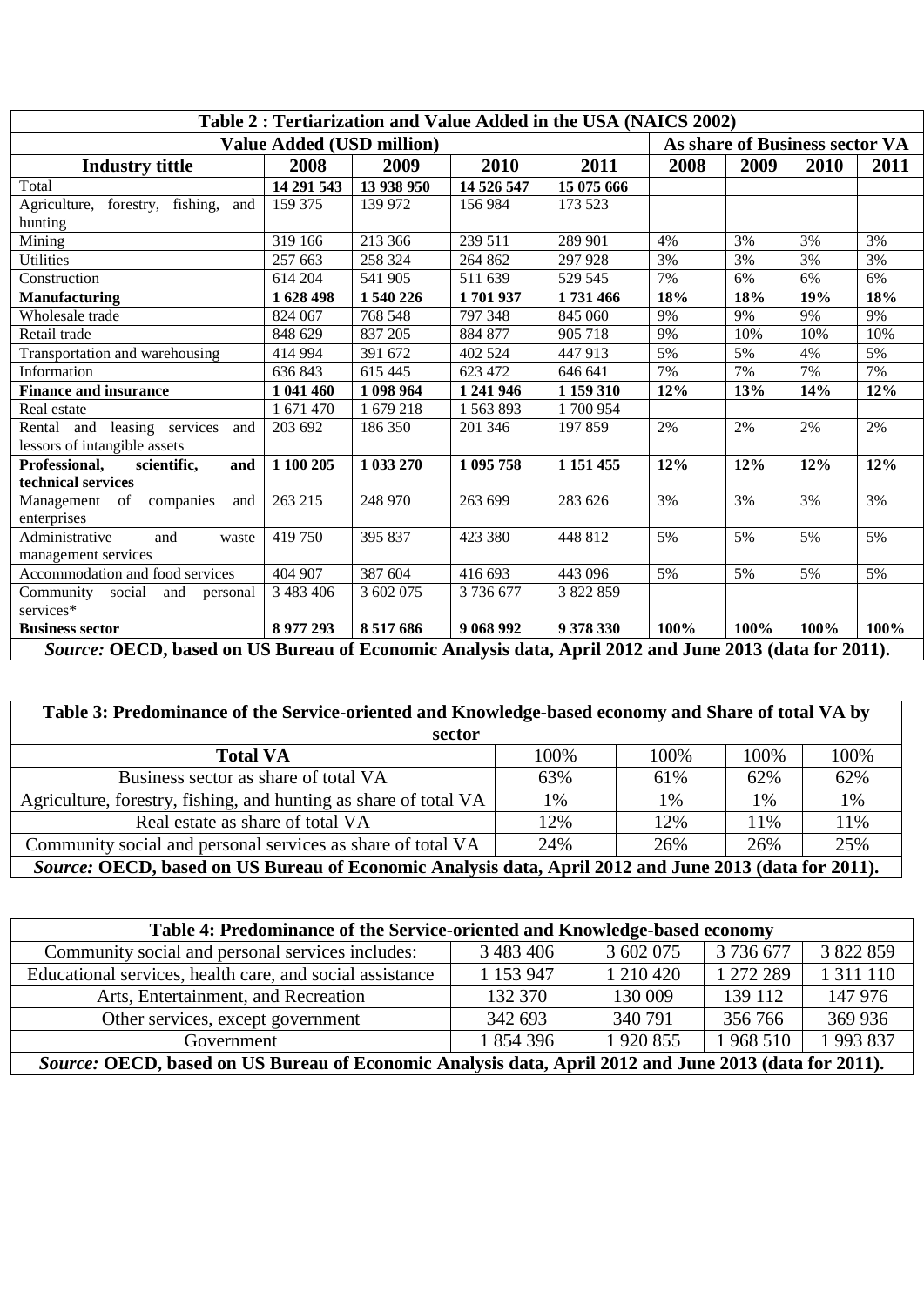| Table 5: The internet-related value added in various economies, resulting from existing studies |                                       |                                           |  |  |  |  |
|-------------------------------------------------------------------------------------------------|---------------------------------------|-------------------------------------------|--|--|--|--|
| Study                                                                                           | Analyzed economies                    | Estimated internet-related value added in |  |  |  |  |
|                                                                                                 |                                       | various economies (%GDP)                  |  |  |  |  |
| <b>Hamilton Consulting (2009)</b>                                                               | <b>United States</b>                  | 2%                                        |  |  |  |  |
| <b>BCG</b> (2010)                                                                               | United Kingdom                        | 7.2%                                      |  |  |  |  |
| <b>BCG</b> (2011)                                                                               | Sweden                                | 6.6%                                      |  |  |  |  |
| <b>BCG</b> (2011)                                                                               | Hong Kong, China                      | 5.9%                                      |  |  |  |  |
| <b>BCG</b> (2011)                                                                               | Denmark                               | 5.8%                                      |  |  |  |  |
| <b>BCG</b> (2011)                                                                               | <b>Netherlands</b>                    | 4.3%                                      |  |  |  |  |
| <b>BCG</b> (2011)                                                                               | Czech Republic                        | 3.6%                                      |  |  |  |  |
| <b>BCG</b> (2011)                                                                               | Germany                               | 3.4%                                      |  |  |  |  |
| <b>BCG</b> (2011)                                                                               | Poland                                | 2.7%                                      |  |  |  |  |
| <b>BCG</b> (2011)                                                                               | Belgium                               | 2.5%                                      |  |  |  |  |
| <b>BCG</b> (2011)                                                                               | Spain                                 | 2.2%                                      |  |  |  |  |
| <b>BCG</b> (2011)                                                                               | Italy                                 | 1.9%                                      |  |  |  |  |
| <b>BCG</b> (2011)                                                                               | Egypt                                 | 1.6%                                      |  |  |  |  |
| <b>BCG</b> (2011)                                                                               | Russia                                | 1.6%                                      |  |  |  |  |
| <b>BCG</b> (2011)                                                                               | Turkey                                | 1.2%                                      |  |  |  |  |
| McKinsey (2011)                                                                                 | Brazil, Canada, China, France,        | 3.4% on average                           |  |  |  |  |
|                                                                                                 | Germany, India, Italy, Japan, Russia, |                                           |  |  |  |  |
|                                                                                                 | United Kingdom, United States,        |                                           |  |  |  |  |
|                                                                                                 | South Korea, Sweden                   |                                           |  |  |  |  |
| Deloitte (2011)                                                                                 | Australia                             | 3.6%                                      |  |  |  |  |
|                                                                                                 | Source: BCG, McKinsey and Deloitte    |                                           |  |  |  |  |

| Table 6 : The information sector in the US (NAICS, 51) estimated revenue for employer firms, 2006-2011 |                                                          |           |                       |           |           |           |           |  |  |
|--------------------------------------------------------------------------------------------------------|----------------------------------------------------------|-----------|-----------------------|-----------|-----------|-----------|-----------|--|--|
|                                                                                                        |                                                          |           | revenue (USD million) |           |           |           |           |  |  |
| <b>NAICS</b>                                                                                           | Industries                                               | 2006      | 2007                  | 2008      | 2009      | 2010      | 2011      |  |  |
| 02                                                                                                     |                                                          |           |                       |           |           |           |           |  |  |
| 51                                                                                                     | <b>Information sector revenues</b>                       | 1 027 063 | 1 072 341             | 1 108 349 | 1 074 959 | 1 110 225 | 1 160 849 |  |  |
| 511                                                                                                    | <b>Publishing industries (except Internet)</b>           | 269 907   | 282 223               | 284 613   | 264 194   | 265 718   | 273 902   |  |  |
| 5111                                                                                                   | New spaper, periodical, book and<br>directory publishers | 144 704   | 146 822               | 141 896   | 125 213   | 120 293   | n.a       |  |  |
| 511110                                                                                                 | New spaper publishers                                    | 48 949    | 47 5 63               | 43 9 19   | 36 358    | 34 695    | 33 164    |  |  |
| 511120                                                                                                 | Periodical publishers                                    | 44 757    | 46 003                | 44 985    | 39 0 99   | 38 39 5   | 39 503    |  |  |
| 511130                                                                                                 | Book publishers                                          | 26 722    | 27 807                | 28 0 32   | 27 404    | 28 121    | 27 530    |  |  |
| 511140                                                                                                 | Directory and mailing list publishers                    | 17617     | 18 5 15               | 18 371    | 16 670    | 13 4 75   | 13 040    |  |  |
| 511191                                                                                                 | Greeting card publishers                                 | 4 6 0 9   | 4 7 7 9               | 4 4 4 3   | 3 8 6 2   | 3852      | 3 8 2 2   |  |  |
| 511199                                                                                                 | All other publishers                                     | 2 0 5 0   | 2 1 5 5               | 2 1 4 6   | 1820      | 1755      | 1754      |  |  |
| 5112                                                                                                   | Sof tw are publishers                                    | 125 203   | 135 401               | 142 717   | 138 981   | 145 425   | 155 089   |  |  |
| 511210                                                                                                 | Sof tw are publishers                                    | 125 203   | 135 401               | 142 346   | 138 714   | 138714    | n.a       |  |  |
| 512                                                                                                    | Motion picture and sound recording<br>industries         | 93 265    | 94 986                | 95 271    | 90 398    | 95 118    | 95 762    |  |  |
| 5122                                                                                                   | Sound recording industries                               | 16821     | 15 189                | 15 267    | 14 4 19   | 13787     | n.a       |  |  |
| 512210                                                                                                 | Record production                                        | 301       | 338                   | 351       | 425       | 453       | 495       |  |  |
| 512220                                                                                                 | Integrated record production/distribution                | 10 642    | 9082                  | 8953      | 8 6 6 5   | 8 2 5 8   | 7471      |  |  |
| 512230                                                                                                 | Music publishers                                         | 4 6 4 6   | 4 4 6 6               | 4713      | 4 1 5 5   | 3793      | 3770      |  |  |
| 512240                                                                                                 | Sound recording studios                                  | 831       | 854                   | 810       | 749       | 839       | 872       |  |  |
| 512290                                                                                                 | Other sound recording industries                         | 401       | 449                   | S         | 425       | 444       | 433       |  |  |
| 515                                                                                                    | <b>Broadcasting (except Internet)</b>                    | 96 311    | 99 919                | 104 584   | 98 934    | 107 520   | 112785    |  |  |
| 515111                                                                                                 | Radio netw orks                                          | 3829      | 4 1 2 4               | 4 3 4 1   | 4 3 0 7   | 4883      | 5 0 0 7   |  |  |
| 515112                                                                                                 | Radio stations                                           | 14 616    | 14 871                | 13 9 12   | 11 643    | 12 135    | 12 167    |  |  |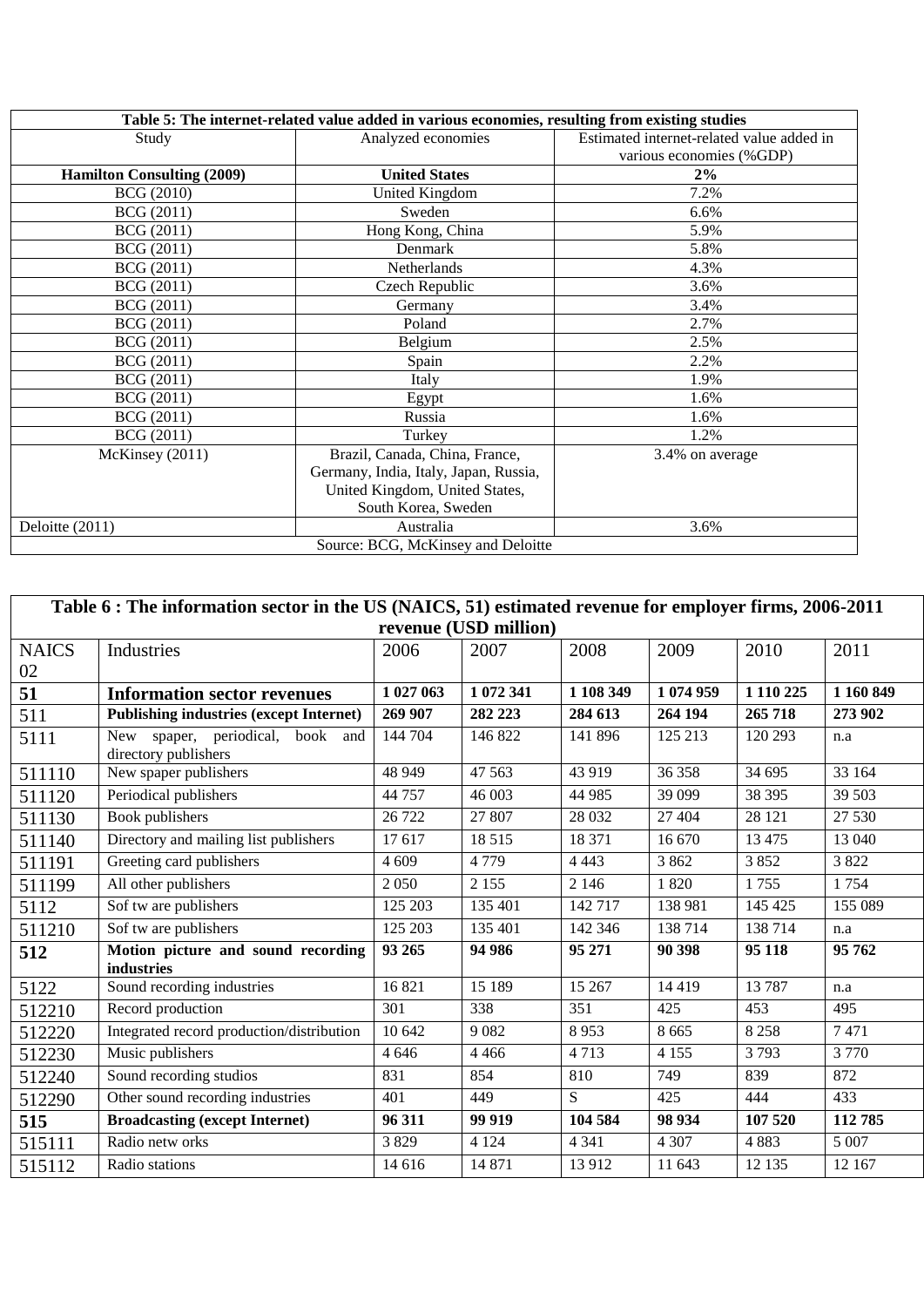| 515120 | Television broadcasting                                                           | 36 959                                                                             | 35 998         | 36 762               | 31 553                            | 35 334       | 35 29 3  |
|--------|-----------------------------------------------------------------------------------|------------------------------------------------------------------------------------|----------------|----------------------|-----------------------------------|--------------|----------|
| 515210 | subscription<br>Cable<br>other<br>and                                             | 40 907                                                                             | 44 9 26        | 49 5 69              | 51 431                            | 55 168       | 60 318   |
|        | programming                                                                       |                                                                                    |                |                      |                                   |              |          |
| 516    | Internet publishing and broadcasting                                              | 11 510                                                                             | 15 035         | 17 763               | 19 111                            | 21 273       | 50391(1) |
| 51611  | Internet publishing and broadcasting                                              | 11 510                                                                             | 15 0 35        | 17 760               | 19 504                            | 19 504       |          |
| 517    | <b>Telecommunications</b>                                                         | 459 315                                                                            | 480 030        | 498 058              | 495 062                           | 507 533      | 540 040  |
| 518    | Internet service providers, web search<br>portals and<br>data processing services | 90 427                                                                             | 93 804         | 101 411              | 100 719                           | 106 582      | n.a      |
| 518210 | Data processing, hosting and related<br>services                                  | 66 023                                                                             | 66 652         | 71 698               | 71 614                            | 76 156       | 81091(2) |
| 519    | <b>Other information services</b>                                                 | 6 3 2 8                                                                            | 6 3 4 4        | 6649                 | 6 5 4 1                           | 6481         | n.a      |
|        | <b>Internet-related activities revenues</b>                                       | 83594                                                                              | 101659         | 123060               | 133191                            | 147799       | 165 014  |
|        | <b>Share of Internet activities revenues in</b><br>total information sector       | 8.1%                                                                               | $9.5\%$        | $11.1\%$             | 12.4%                             | 13.3%        | $14.2\%$ |
| $\sim$ | $\alpha$<br>$\blacksquare$                                                        | $\begin{array}{ccc}\n\bullet & \bullet & \bullet & \bullet & \bullet\n\end{array}$ | $\blacksquare$ | $\sim$ $\sim$ $\sim$ | $\bullet \bullet \bullet \bullet$ | $\mathbf{r}$ |          |

*Source***: OECD based on US Census Bureau, 2010 Annual Services report, February 2012 and for 2011 data based on US**

**Census Bureau, 2011 Annual Services report.**

| Table 7: The Effects of Internet on Global Strategy |                                                          |  |  |  |  |
|-----------------------------------------------------|----------------------------------------------------------|--|--|--|--|
| <b>Global Market Participation</b>                  | <b>Global Activity Location</b>                          |  |  |  |  |
| Internet provides instant global reach              | 1. Reduces need to have local physical presence          |  |  |  |  |
| 2. No more one-by-one country rollouts.             | in many downstream and support activities.               |  |  |  |  |
| Have to backfill quickly to provide support<br>3.   | 2. Allows virtual networks that concentrate and          |  |  |  |  |
|                                                     | pool expertise and resources from separate               |  |  |  |  |
|                                                     | locations.                                               |  |  |  |  |
| <b>Global Products and Services</b>                 | <b>Global Marketing</b>                                  |  |  |  |  |
| 1. Internet allows companies to be both global and  | Makes it easier to build global recognition.             |  |  |  |  |
| local.                                              | 2. Need to offer multi-language Web sites.               |  |  |  |  |
| 2. Offer some global products and services.         | 3. Need to adapt style, not just language                |  |  |  |  |
| Offer some local versions.                          | <b>Global Competitive Moves</b>                          |  |  |  |  |
| Offer some personalised content                     | Easier to monitor competitors.                           |  |  |  |  |
|                                                     | Can respond more quickly.                                |  |  |  |  |
|                                                     | Can divert potential customers of competitors.<br>3.     |  |  |  |  |
|                                                     | Need to choose right mix of competitive and co-<br>4.    |  |  |  |  |
|                                                     | operative behaviour.                                     |  |  |  |  |
|                                                     | Establish global standards to pre-empt competition<br>5. |  |  |  |  |
|                                                     | <b>Source: George Yip, 2001</b>                          |  |  |  |  |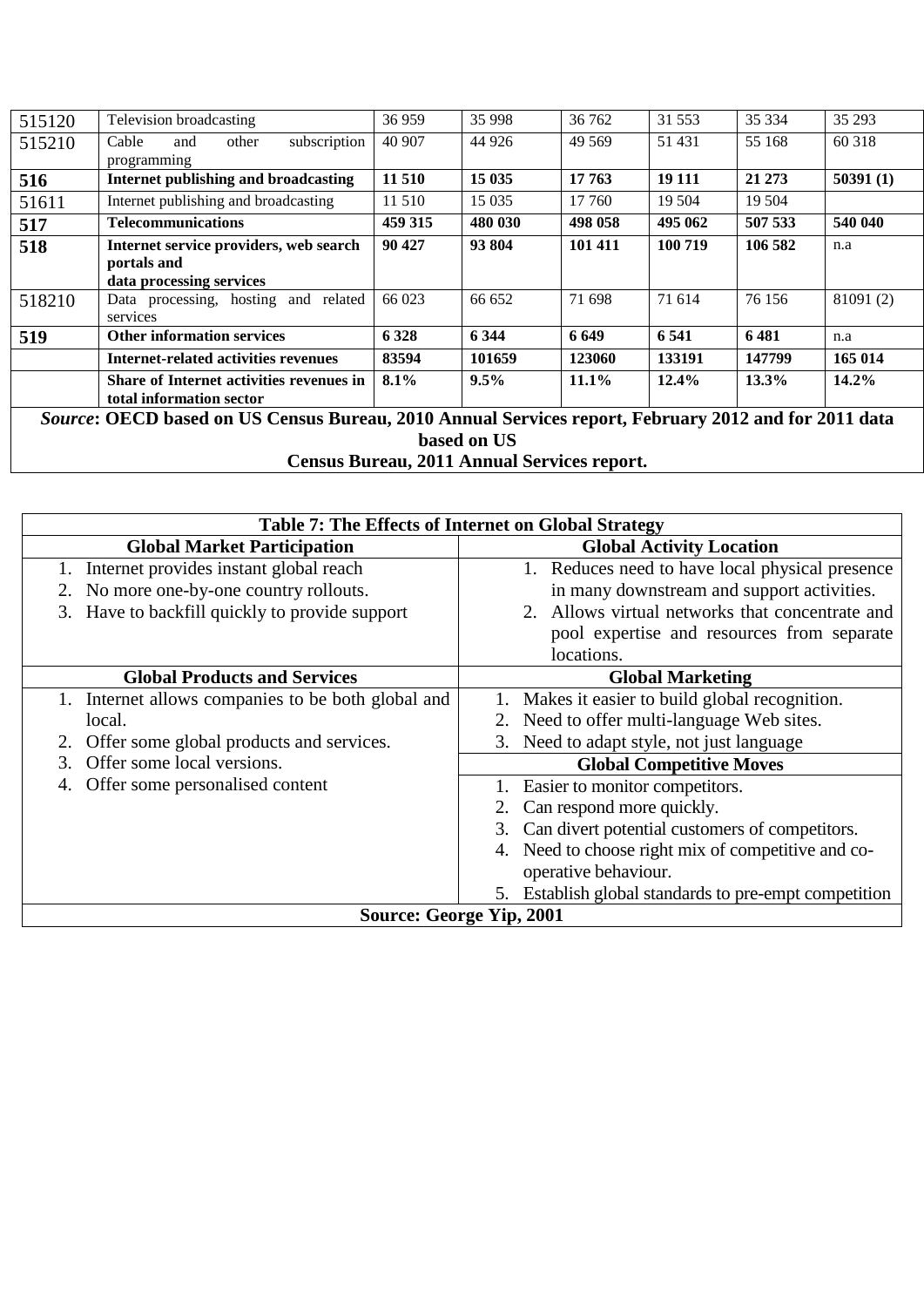| Table 8: E-commerce in the United States in selected industries (NAICS 2002) |                                                  |           |      |       |                      |  |  |
|------------------------------------------------------------------------------|--------------------------------------------------|-----------|------|-------|----------------------|--|--|
| As percentage of total revenues                                              |                                                  |           |      |       |                      |  |  |
| <b>NAICS</b>                                                                 | <b>Industries</b>                                | 2008      | 2009 | 2010  | 2011                 |  |  |
| 11                                                                           | Agriculture, forestry, fishing, and hunting      | n.a       | n.a  | n.a   | n.a                  |  |  |
| 21                                                                           | Mining                                           | n.a       | n.a  | n.a   | n.a                  |  |  |
| 22                                                                           | <b>Utilities</b>                                 | n.a       | n.a  | n.a   | n.a                  |  |  |
| 23                                                                           | Construction                                     | n.a       | 0.2  | 0.2   | 0.1                  |  |  |
| 31, 32, 33                                                                   | Manufacturing                                    | 39.7      | 42.8 | 46.4  | 49.3                 |  |  |
| 321                                                                          | Wood products                                    | 22.1      | 25.4 | 28.4  | 31.2                 |  |  |
| 327                                                                          | Nonmetallic mineral products                     | 23.1      | 27.0 | 30.5  | 33.4                 |  |  |
| 331                                                                          | Primary metals                                   | 38.7      | 40.4 | 45.7  | 50.6                 |  |  |
| 332                                                                          | Fabricated metal products                        | 27.5      | 31.8 | 36.0  | 39.1                 |  |  |
| 333                                                                          | Machinery                                        | 36.4      | 41.2 | 46.6  | 48.7                 |  |  |
| 334                                                                          | <b>Computer and electronic products</b>          | 38.7      | 41.8 | 44.6  | 50.3                 |  |  |
| 335                                                                          | Electrical equipment, appliances, and components | 34.1      | 40.2 | 43.8  | 46.7                 |  |  |
| 3361, 3362,                                                                  | Motor vehicles, bodies and trailers, and parts   | n.a       | n.a  | n.a   | 61.1(1)              |  |  |
| 3363                                                                         |                                                  |           |      |       |                      |  |  |
| 3364, 3365,                                                                  | Other transportation equipment                   | n.a       | n.a  | n.a   | n.a                  |  |  |
| 3366, 3369                                                                   |                                                  |           |      |       |                      |  |  |
| 337                                                                          | Furniture and related products                   | 31.0      | 34.3 | 39.5  | 43.2                 |  |  |
| 339                                                                          | Miscellaneous manufacturing                      | 25.1      | 28.9 | 31.0  | 35.4                 |  |  |
| 311, 312                                                                     | Food and beverage and tobacco products           | 40.6      | 45.0 | 48.1  | 47.9(2               |  |  |
| 313, 314                                                                     | Textile mills and textile product mills          | 42.3      | 47.4 | 50.2  | $\overline{48.6(3)}$ |  |  |
| 315, 316                                                                     | Apparel and leather and allied products          | 28.9      | 34.4 | 35.4) | 40.8(4)              |  |  |
| 322                                                                          | Paper products                                   | 37.8      | 42.9 | 46.5  | 49.4                 |  |  |
| 323                                                                          | Printing and related support activities          | 30.4      | 31.7 | 35.2  | 39.7                 |  |  |
| 324                                                                          | Petroleum and coal products                      | 44.1      | 44.3 | 46.0  | 52.6                 |  |  |
| 325                                                                          | Chemical products                                | 40.1      | 42.2 | 44.2  | 47.2                 |  |  |
| 326                                                                          | Plastics and rubber products                     | 35.8      | 40.9 | 43.9  | 46.2                 |  |  |
| 42                                                                           | Wholesale trade1                                 | 17.3      | 20.5 | 20.2  | 20.0                 |  |  |
| 44,45                                                                        | Retail trade                                     | 3.6       | 4.0  | 4,4   | 4.7                  |  |  |
| 48,49(except 491)                                                            | Transportation and warehousing                   | n.a       | n.a  | n.a   | 11.8                 |  |  |
| 481                                                                          | Air transportation                               | n.a       | 28.1 | 26.2  | 27.5                 |  |  |
| 482                                                                          | Rail transportation                              | n.a       | n.a  | n.a   | n.a                  |  |  |
| 483                                                                          | Water transportation                             | $\rm n.a$ | 17.3 | 8.7   | 8.0                  |  |  |
| 484                                                                          | Truck transportation                             | 3.5       | 3.6  | 3.5   | 7.7                  |  |  |
| 485                                                                          | Transit and ground passenger transportation      | n.a       | 0.8  | n.a   | n.a                  |  |  |
| 486                                                                          | Pipeline transportation                          | n.a       | 1.0  | 0.9   | n.a                  |  |  |
| 487, 488, 492                                                                | Other transportation and support activities      | n.a       | n.a  | n.a   | n.a                  |  |  |
| 493                                                                          | Warehousing and storage                          | n.a       | n.a  | n.a   | n.a                  |  |  |
| 51                                                                           | Information                                      | 4.6       | 5.0  | 5.0   | 5.9                  |  |  |
| 511, 516                                                                     | Publishing industries (includes software)        | n.a       | n.a  | n.a   | n.a                  |  |  |
| 512                                                                          | Motion picture and sound recording industries    | n.a       | n.a  | n.a   | n.a                  |  |  |
| 515, 517                                                                     | Broadcasting and telecommunications              | n.a       | n.a  | n.a   | n.a                  |  |  |
| 518, 519                                                                     | Information and data processing services         | n.a       | n.a  | n.a   | n.a                  |  |  |
| 52                                                                           | Finance and insurance                            | n.a       | 1.4  | 1.5   | 1.9                  |  |  |
| 53                                                                           | Real estate and rental and leasing               | n.a       | n.a  | n.a   | n.a                  |  |  |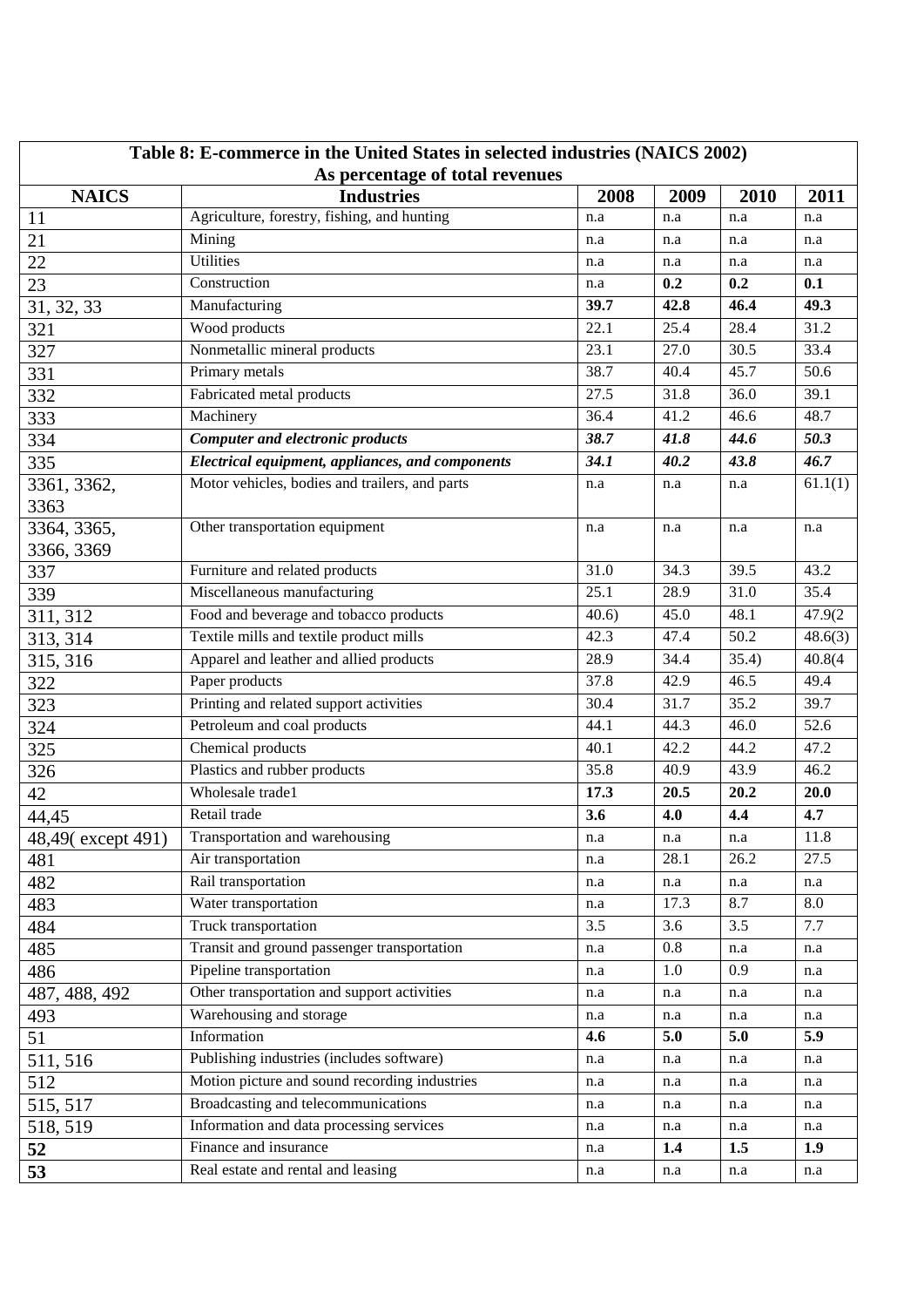| 531                                                                                         | Real estate                                                  | n.a  | n.a | n.a        | n.a         |  |
|---------------------------------------------------------------------------------------------|--------------------------------------------------------------|------|-----|------------|-------------|--|
| 532                                                                                         | Rental and leasing services and lessors of intangible assets | 6.9  | 8.7 | 8.5        | n.a         |  |
| 54                                                                                          | Professional, scientific, and technical services             | 1.6  | 1.9 | 1.9        | 2.2         |  |
| 55                                                                                          | Management of companies and enterprises                      | n.a  | n.a | n.a        |             |  |
| 56                                                                                          | Administrative and waste management services                 | 2.7  | 2.9 | <b>3.0</b> | <b>3.0</b>  |  |
| 61                                                                                          | <b>Educational services</b>                                  | n.a. | 7.5 | 7.6        | 9.6         |  |
| 62                                                                                          | Health care and social assistance                            | 0.1  | 0.1 | 0.2        | 0.1         |  |
| 71                                                                                          | Arts, entertainment, and recreation                          | 2.1  | 2.2 | 2.4        | <b>29.0</b> |  |
| 72                                                                                          | Accommodation and food services                              | 2.8  | 2.7 | 3.0        | 5.0         |  |
| 81                                                                                          | Other services, except government                            | 2.0  | 2.1 | 2.3        | 2.5         |  |
| Source: OECD based on US Census Bureau, 2011 E-commerce Multi-sector Data Tables, May 2012. |                                                              |      |     |            |             |  |

| Table 9: Micro and Macro benefits of Internet |                             |                                              |  |  |  |
|-----------------------------------------------|-----------------------------|----------------------------------------------|--|--|--|
| <b>Countries</b>                              | Net value per internet user | <b>Total Internet user surplus (billion)</b> |  |  |  |
| <b>United States of America</b>               | \$26                        |                                              |  |  |  |
| United kingdom                                | \$28                        |                                              |  |  |  |
| France                                        | \$22                        |                                              |  |  |  |
| Germany                                       | \$18                        |                                              |  |  |  |
| <b>Source: McKinsey (2011)</b>                |                             |                                              |  |  |  |

| Table 10: The evolution of the GDP per capita in the World by regions unity: Dollars PPP |          |         |         |         |         |         |         |          |  |
|------------------------------------------------------------------------------------------|----------|---------|---------|---------|---------|---------|---------|----------|--|
|                                                                                          | 1980     | 1985    | 1990    | 1995    | 2000    | 2005    | 2010    | Var      |  |
|                                                                                          |          |         |         |         |         |         |         | bet      |  |
|                                                                                          |          |         |         |         |         |         |         | 2000     |  |
|                                                                                          |          |         |         |         |         |         |         | and      |  |
|                                                                                          |          |         |         |         |         |         |         | 2010     |  |
|                                                                                          |          |         |         |         |         |         |         | in $%$   |  |
| North America                                                                            | 25 290,8 | 28238,2 | 31426,7 | 33295,4 | 38877,2 | 41796,6 | 41819,4 | $+7,57$  |  |
| Europe and Central Asia                                                                  | 13315,6  | 14118,5 | 15810,7 | 15140,6 | 17266,7 | 1943,9  | 20551,7 | $+19,02$ |  |
| Of which in European Union                                                               | 16690,2  | 17858   | 20517,5 | 21672   | 24826,8 | 26840,6 | 27554,1 | $+10,99$ |  |
| Latin America and Caribbean                                                              | 7619,2   | 7107,5  | 7112,2  | 7703,6  | 8304,8  | 8890,8  | 10195,7 | $+22,77$ |  |
| North Africa and Middle East                                                             | 7031,6   | 6372,6  | 6147,5  | 6581,5  | 7279,1  | 8141,7  | 9112,6  | $+24,07$ |  |
| East Asia and Pacific                                                                    | 2539,1   | 3051,9  | 3811,1  | 4665,6  | 5386,9  | 6679,2  | 8742,9  | $+62,30$ |  |
| South Asia                                                                               | 889,6    | 1027,6  | 1218,3  | 1410,3  | 1678,6  | 2127,1  | 2893,5  | $+72,37$ |  |
| Sub-Sahara Africa                                                                        | 1791,7   | 1618,7  | 1611,5  | 1497,7  | 1563,8  | 1763,4  | 2022    | $+29,30$ |  |
| World                                                                                    | 5903,7   | 6206,6  | 6797,5  | 7037,5  | 7882,1  | 8826,1  | 9868,6  | $+25,20$ |  |
| <b>Source: World Bank, 2012</b>                                                          |          |         |         |         |         |         |         |          |  |

| Table 11: Miniaturization of devices and falling cost of technology components |      |      |  |  |  |  |  |  |
|--------------------------------------------------------------------------------|------|------|--|--|--|--|--|--|
| <b>2010 cost</b><br>2015 cost<br><b>Technology component</b>                   |      |      |  |  |  |  |  |  |
| Radio, WIFI                                                                    | 1.50 | 0.80 |  |  |  |  |  |  |
| Radio Bluetooth                                                                | 1.00 | 0.50 |  |  |  |  |  |  |
| Processor (basic 8-bit micro-controller chip embedded flash memory)            | 1.00 | 0.85 |  |  |  |  |  |  |
| Sensor (temperature)                                                           | 1.00 | 0.75 |  |  |  |  |  |  |
| Sensor (vibration/accelerometer)                                               | 1.50 | 1.00 |  |  |  |  |  |  |
| Camera (1.8 megapixel CMOS image sensor)                                       | 1.80 | 1.20 |  |  |  |  |  |  |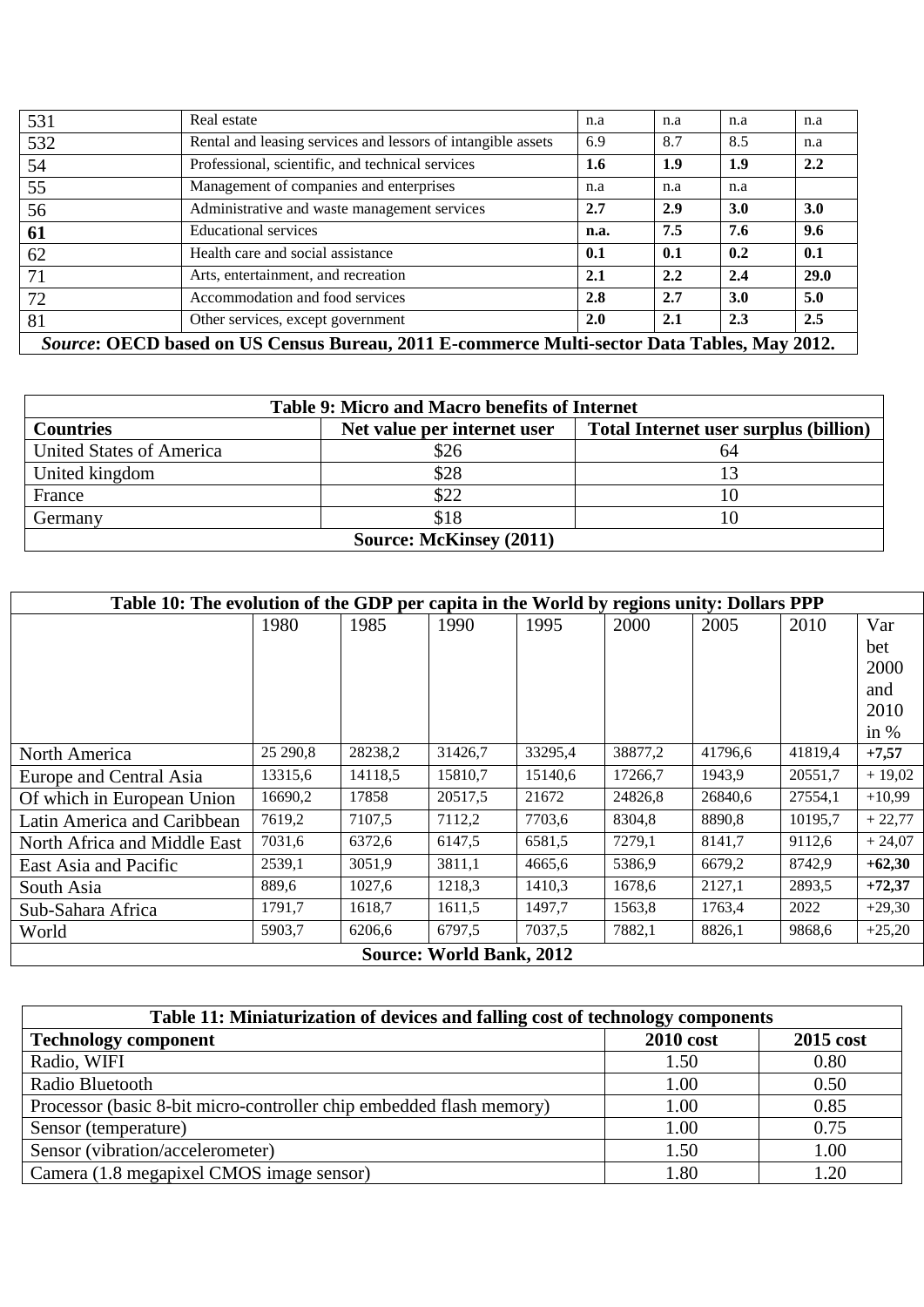| Microphone                                                               | .20        | .00. |  |  |  |  |
|--------------------------------------------------------------------------|------------|------|--|--|--|--|
| Global Positioning Systems (GPS)                                         | $\cap$<br> | 0.70 |  |  |  |  |
| Energy source (inductive loop wireless power, incremental cost per unit) | 2.50       | 2.00 |  |  |  |  |
| <b>Source: Gartner, 2011</b>                                             |            |      |  |  |  |  |

| Table 12: Number of connected devices by 2020                                       |                    |                    |             |             |  |  |  |  |  |
|-------------------------------------------------------------------------------------|--------------------|--------------------|-------------|-------------|--|--|--|--|--|
| 2020<br>2015<br>2003<br>2010                                                        |                    |                    |             |             |  |  |  |  |  |
| <b>World population</b>                                                             | <b>6.3 Billion</b> | <b>6.8 Billion</b> | 7.2 Billion | 7.6 Billion |  |  |  |  |  |
| 12.5 Billion<br>25 Billion<br>50 Billion<br><b>Connected devices</b><br>500 million |                    |                    |             |             |  |  |  |  |  |
| 3.47<br>0.08<br>6.58<br>Connected devices per person<br>1.54                        |                    |                    |             |             |  |  |  |  |  |
| <b>Source: Dave Evans, 2012</b>                                                     |                    |                    |             |             |  |  |  |  |  |

| Table 13: Cloud computing adoption rates                                                                  |     |     |     |     |  |  |  |  |  |  |
|-----------------------------------------------------------------------------------------------------------|-----|-----|-----|-----|--|--|--|--|--|--|
| 2009<br>2011<br>2012<br>2010                                                                              |     |     |     |     |  |  |  |  |  |  |
| <b>Saas adoption</b>                                                                                      | 21% | 25% | 37% | 54% |  |  |  |  |  |  |
| <b>Iaas adoption</b>                                                                                      | 8%  | 14% | 23% | 35% |  |  |  |  |  |  |
| Paas adoption                                                                                             | 5%  | 9%  | 17% | 29% |  |  |  |  |  |  |
| 24%<br>8%<br>14%<br><b>BPaas adoption</b><br>6%                                                           |     |     |     |     |  |  |  |  |  |  |
| Base: 531 North American and European software decision-makers                                            |     |     |     |     |  |  |  |  |  |  |
| Source: Enterprise and SMB Software survey, North America and Europe, Q4 2009, Forrsights software survey |     |     |     |     |  |  |  |  |  |  |

| Table 14: Number of "things" available, in billions                   |       |       |       |              |              |       |       |       |                |       |
|-----------------------------------------------------------------------|-------|-------|-------|--------------|--------------|-------|-------|-------|----------------|-------|
| Number of items, billion                                              | 2010  | 2011  | 2012  | 2013         | 2014         | 2015  | 2016  | 2017  | 2020           | CAGR  |
|                                                                       |       |       |       |              |              |       |       |       |                | (% )  |
| <b>RFID</b> tags                                                      |       |       | 1.64  | 2.00<br>2.44 | 2.98<br>3.63 | 4.43  | 5.41  | 6.60  | 12.00<br>22.03 |       |
| Passive tags                                                          | 0.06  | 0.08  | 0.10  | 0.13         | 0.17         | 0.22  | 0.28  | 0.37  | 0.80           | 29.57 |
| Active tags                                                           | 2.30  | 3.43  | 5.11  | 7.61         | 11.33        | 16.89 | 25.16 | 37.49 | 124.00         | 48.99 |
| Tags, total                                                           | 2.40  | 3.56  | 5.29  | 7.86         | 11.67        | 17.32 | 25.72 | 38.19 | 125.00         | 48.48 |
| <b>Connected devices</b>                                              |       |       |       |              |              |       |       |       |                |       |
| Connected M2M devices                                                 | .64   | 2.00  | 2.44  | 2.98         | 3.63         | 4.43  | 5.41  | 6.60  | 12.00          | 22.03 |
| Connected devices, total                                              | 8.04  | 8.99  | 10.05 | 11.23        | 12.55        | 14.02 | 15.67 | 17.52 | 24.45          | 11.76 |
| <b>Total tags and connected devices</b>                               | 10.44 | 12.55 | 15.34 | 19.08        | 24.21        | 31.34 | 41.39 | 55.70 | 149.45         | 31.68 |
| <b>Source: Computer Science and Information Systems Report (2013)</b> |       |       |       |              |              |       |       |       |                |       |

| Table 15: Number of connected devices shipped or sold, by type of communication and by vertical segments, in billions |      |      |      |      |      |      |      |      |       |               |
|-----------------------------------------------------------------------------------------------------------------------|------|------|------|------|------|------|------|------|-------|---------------|
| Number of items, billion                                                                                              | 2010 | 2011 | 2012 | 2013 | 2014 | 2015 | 2016 | 2017 | 2020  | $CAGR$ $(\%)$ |
| <b>Type of communications</b>                                                                                         |      |      |      |      |      |      |      |      |       |               |
| Modules                                                                                                               | 0.19 | 0.27 | 0.39 | 0.56 | 0.80 | 1.16 | 1.67 | 2.41 | 7.22  | 44.20         |
| <b>WPAN</b>                                                                                                           | 0.06 | 0.10 | 0.17 | 0.29 | 0.48 | 0.80 | 1.35 | 2.26 | 10.70 | 67.80         |
| WWAN (GSM, CDMA,                                                                                                      | 0.05 | 0.07 | 0.09 | 0.12 | 0.15 | 0.19 | 0.25 | 0.32 | 0.69  | 29.00         |
| satellite, etc.)                                                                                                      |      |      |      |      |      |      |      |      |       |               |
| Wireline                                                                                                              | 0.03 | 0.04 | 0.05 | 0.06 | 0.07 | 0.09 | 0.11 | 0.14 | 0.25  | 22.80         |
| <b>Vertical segment</b>                                                                                               |      |      |      |      |      |      |      |      |       |               |
| Consumer electronics                                                                                                  | 0.16 | 0.24 | 0.31 | 0.50 | 0.59 | 0.78 | 1.14 | 1.58 | 4.20  | 38.56         |
| Healthcare                                                                                                            | 0.04 | 0.05 | 0.07 | 0.10 | 0.13 | 0.18 | 0.24 | 0.32 | 0.77  | 34.48         |
| Automotive/Transportation                                                                                             | 0.09 | 0.12 | 0.16 | 0.21 | 0.27 | 0.35 | 0.47 | 0.61 | 1.40  | 31.58         |
| <b>Utilities</b>                                                                                                      | 0.07 | 0.10 | 0.14 | 0.18 | 0.25 | 0.33 | 0.45 | 0.61 | 1.50  | 35.11         |
| <b>Source: Computer Science and Information Systems Report (2013)</b>                                                 |      |      |      |      |      |      |      |      |       |               |